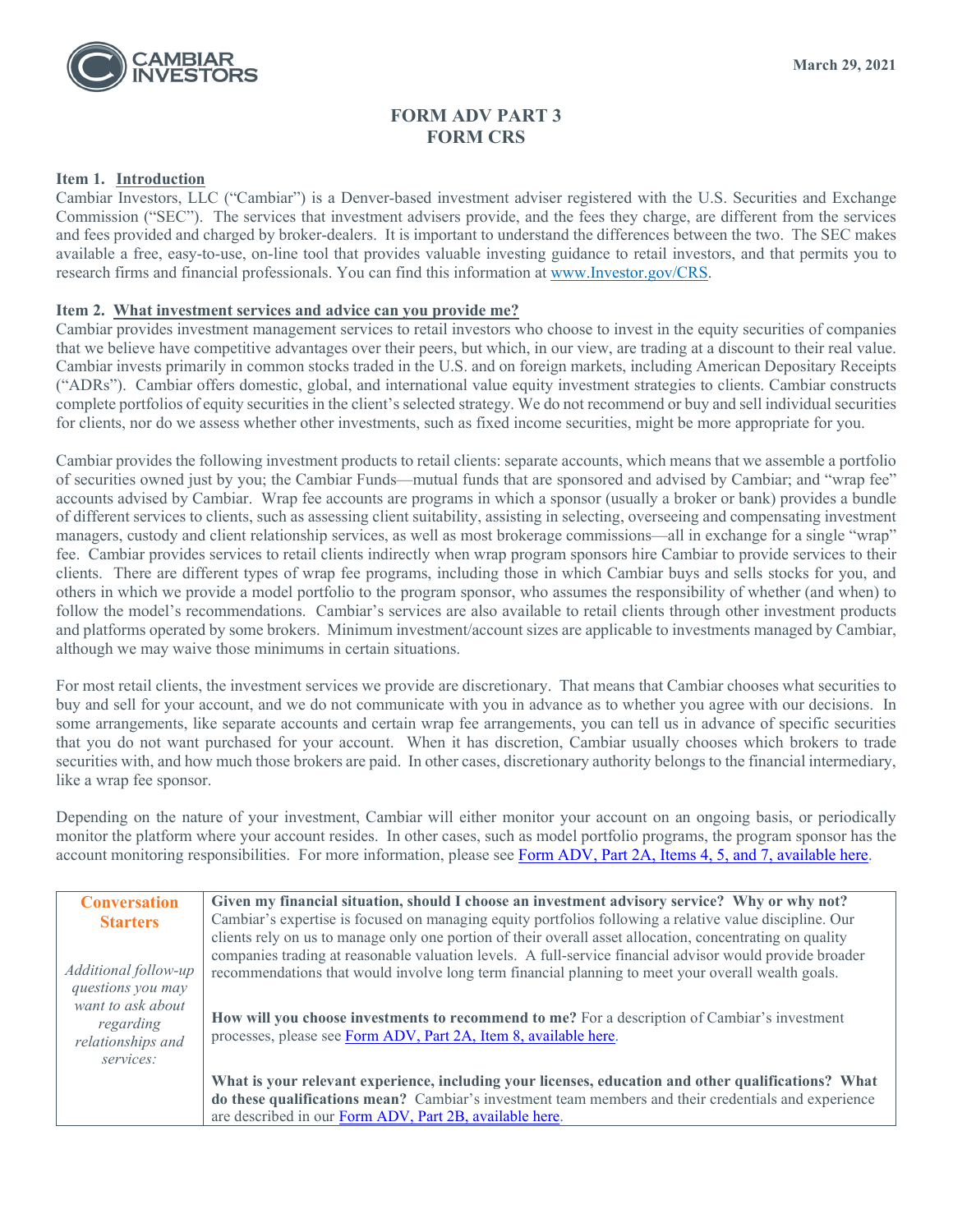#### **Item 3. What fees will I pay?**

The fees that retail investors pay for Cambiar's services vary, depending on the strategy and investment products selected. Cambiar charges asset-based fees, which means that its fee, typically paid quarterly, will be a percentage of the value of the assets in your account. When an adviser charges these types of fees, it has an incentive to maximize the value of your account. If you maintain a separate account, Cambiar will generally deduct the fees from the account, or will bill you directly. Annual fees typically range between 0.40% and 1.0% of the assets under management. If you invest in a pooled investment vehicle, such as one of the Cambiar Funds, you will pay the fees disclosed in that Fund's prospectus.

When retail investors invest through a mutual fund or through a separate account, they will pay certain other fees, even though the fees are not paid to Cambiar. Brokerage commissions, dealer spreads, fees associated with ADRs, custody fees, fund administration or transfer agency fees, and other types of transaction-related fees, will be paid by your account. Retail investors in the Cambiar Funds, like many other mutual funds, often pay for certain shareholder services. Your account may also pay other types of fees such as Employee Retirement Income Security Act of 1974 ("ERISA") plan administration fees, sales charges, transfer and other taxes, wire transfer and electronic fund fees, and fees paid to advisers of investment companies in which the account invests.

For retail investors participating in a wrap fee program, you will typically pay your fee to the wrap fee sponsor or another intermediary, although under some arrangements you will pay Cambiar directly. Investors in wrap fee programs pay a single fee for multiple services, and those fees are often higher than those charged for other kinds of investments. In addition to fees for advisory services, the wrap fee that you pay to the sponsor will also cover certain other costs, including some (but not necessarily all) of the brokerage fees paid by your account, as well as custody and recordkeeping fees. More information about the fees and costs of investing with Cambiar can be found at Form ADV, Part 2A, Items [5\(a\)-\(d\), available here.](https://adviserinfo.sec.gov/firm/summary/115093)

#### *You will pay fees and costs whether you make or lose money on your investments. Fees and costs will reduce any amount of money you make on your investments over time. Please make sure you understand what fees and costs you are paying.*

How do your financial professionals make money? Financial professionals' compensation consists of a base salary, typically an annual bonus, and a profit-sharing contribution at year-end. Compensation for marketing professionals is based upon a variety of factors, such as the volume of assets that they have responsibility for, the nature of the products, as well as other considerations important to the firm, such as client service. A component of certain Cambiar client services employees' compensation may vary in accordance with their sales of different types of investment products.

What are your legal obligations to me when acting as my investment adviser? How else does your firm make money and what conflicts of interest do you have? **When we act as your investment adviser, we have to act in your best interest and not put our interest ahead of yours. At the same time, the way we make money creates some conflicts with your interests. You should understand and ask us about these conflicts because they can affect the investment advice that we provide you. Here are some examples to help you understand what this means.**

|                                        | Help me understand how these fees and costs might affect my investments. If I give you \$10,000 to<br>invest, how much will go to fees and costs, and how much will be invested for me?                                                                                                                                                                                                                                                                                                                                                                                                                                             |
|----------------------------------------|-------------------------------------------------------------------------------------------------------------------------------------------------------------------------------------------------------------------------------------------------------------------------------------------------------------------------------------------------------------------------------------------------------------------------------------------------------------------------------------------------------------------------------------------------------------------------------------------------------------------------------------|
| <b>Conversation</b><br><b>Starters</b> | How might your conflicts of interest affect me, and how will you address them? Like many investment<br>advisers, Cambiar employees are permitted to buy and sell securities, including, under certain conditions,<br>securities that we invest in for your account. Cambiar has adopted various rules and requirements that<br>govern an employee's ability to trade, including that most securities transactions must be approved in<br>advance by our compliance experts. In addition, to help avoid or minimize conflicts, Cambiar will not<br>allow employees to trade when it might conflict with current trading for clients. |

#### **Item 4. Do you or your financial professionals have legal or disciplinary history?**

No. *Please visit [www.Investor.gov/CRS](http://www.investor.gov/CRS) for a free and simple search tool to research us and our financial professionals.*

#### **Item 5. Additional Information**

More information about Cambiar and the services that it provides can be found on the IAPD system website located at [www.adviserinfo.sec.gov/.](http://www.adviserinfo.sec.gov/) If you would like a copy of this Form CRS or have other questions, please call Cambiar (toll free) at 1-888-673-9950.

|                     | As a financial professional, do you have any disciplinary history? For what type of conduct?          |
|---------------------|-------------------------------------------------------------------------------------------------------|
| <b>Conversation</b> |                                                                                                       |
| <b>Starters</b>     | Who is my primary contact person? Is he or she a representative of an investment adviser or a broker- |
|                     | dealer? Who can I talk to if I have concerns about how this person is treating me?                    |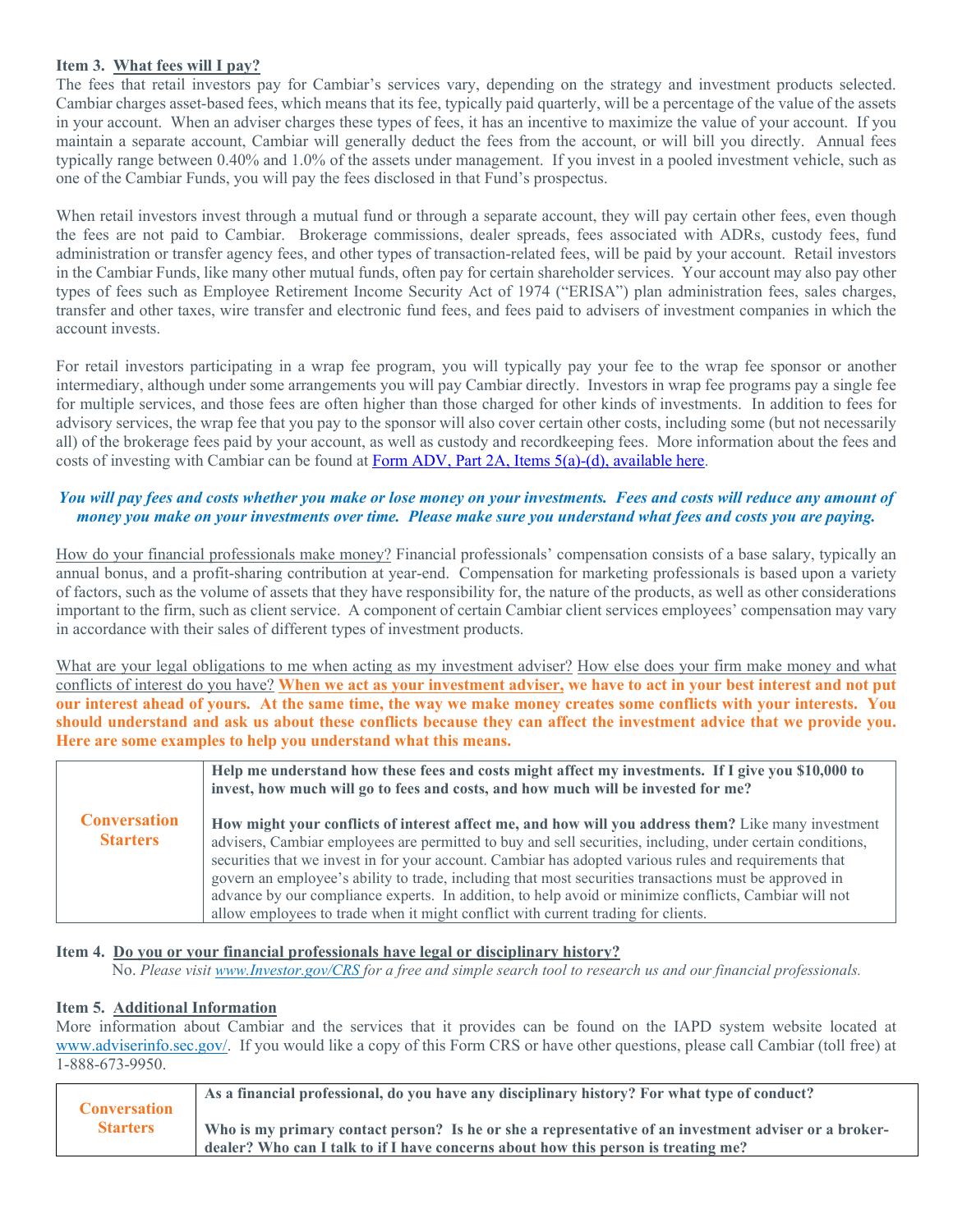

### **FORM ADV PART 2A**

### **FIRM BROCHURE**

**March 23, 2022**

This brochure ("brochure" or "Part 2A") provides information about the qualifications and business practices of Cambiar Investors, LLC. If you have any questions about the contents of this brochure, please contact us at (888) 673-9950 or at www.cambiar.com. The information in this brochure has not been approved or verified by the United States Securities and Exchange Commission or by any state securities authority.

Cambiar's street address, website, and telephone number are:

Cambiar Investors, LLC 200 Columbine Street, Suite 800 Denver, Colorado 80206-4734 **www.cambiar.com** Phone: (888) 673-9950

Additional information about Cambiar also is available on the SEC's website at **www.adviserinfo.sec.gov**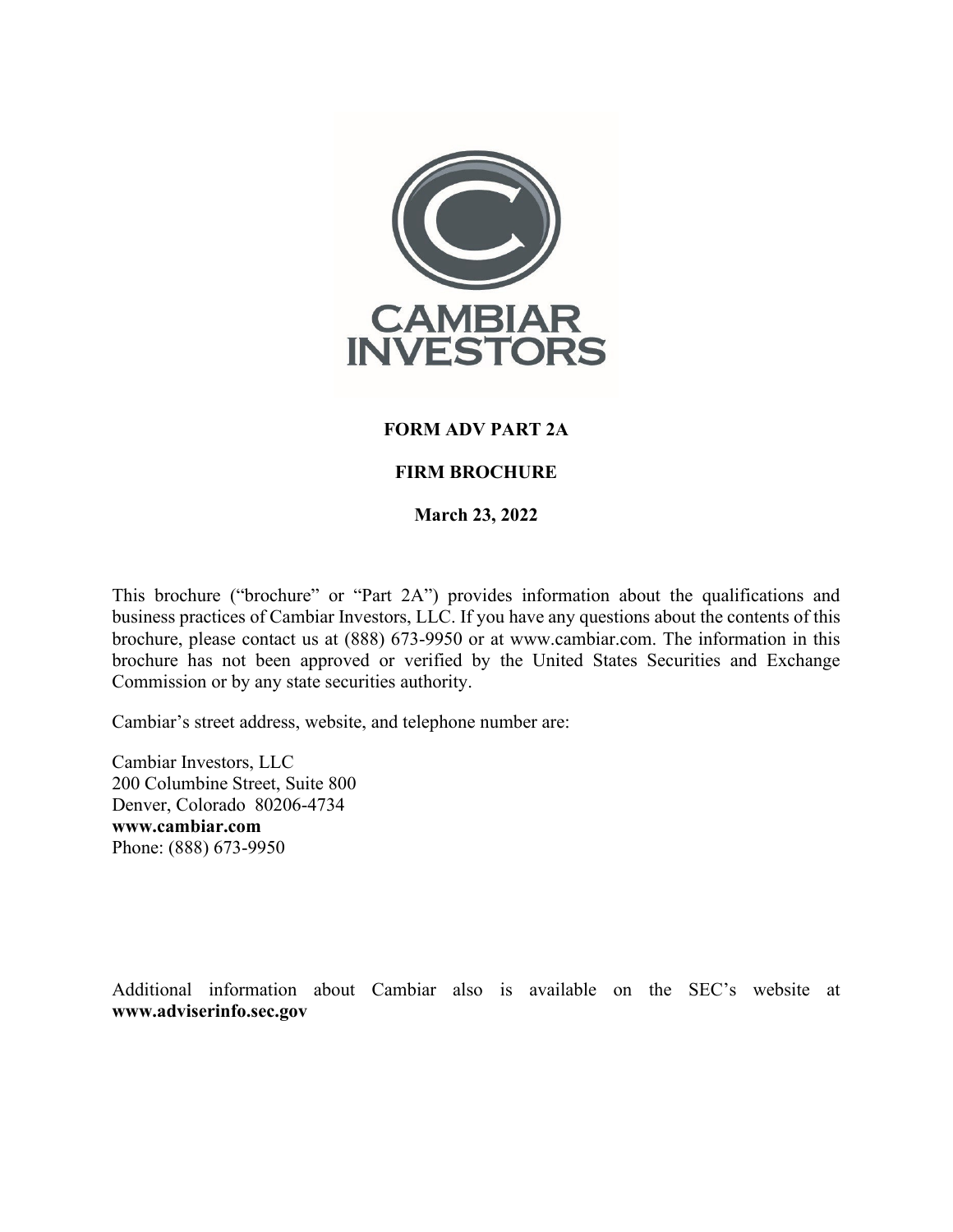# <span id="page-3-0"></span>**Item 2. Material Changes**

Cambiar Investors, LLC ("Cambiar" or the "Adviser") notes the following changes since its last Form ADV Part 2A annual update in March 2021 that are or may be considered material:

- Item 4 has been updated to include information about the fiduciary duty Cambiar owes to its clients and the right of clients to seek redress against Cambiar for non-waivable violations of its fiduciary duty despite limitation of Cambiar's liability in certain of its investment advisory agreements with clients. Any express limitations of the Adviser's liability for acts of gross negligence, negligence, or similar standards are not applicable to the Adviser's federal fiduciary duty owed to the client.
- Disclosure has been added to Item 14 regarding a consultant hired by Cambiar to provide supplemental marketing services.

This brochure may be accompanied by Form ADV Part 2B consisting of brochure supplements describing Cambiar's portfolio managers.

We encourage all recipients of this brochure to read it carefully in its entirety.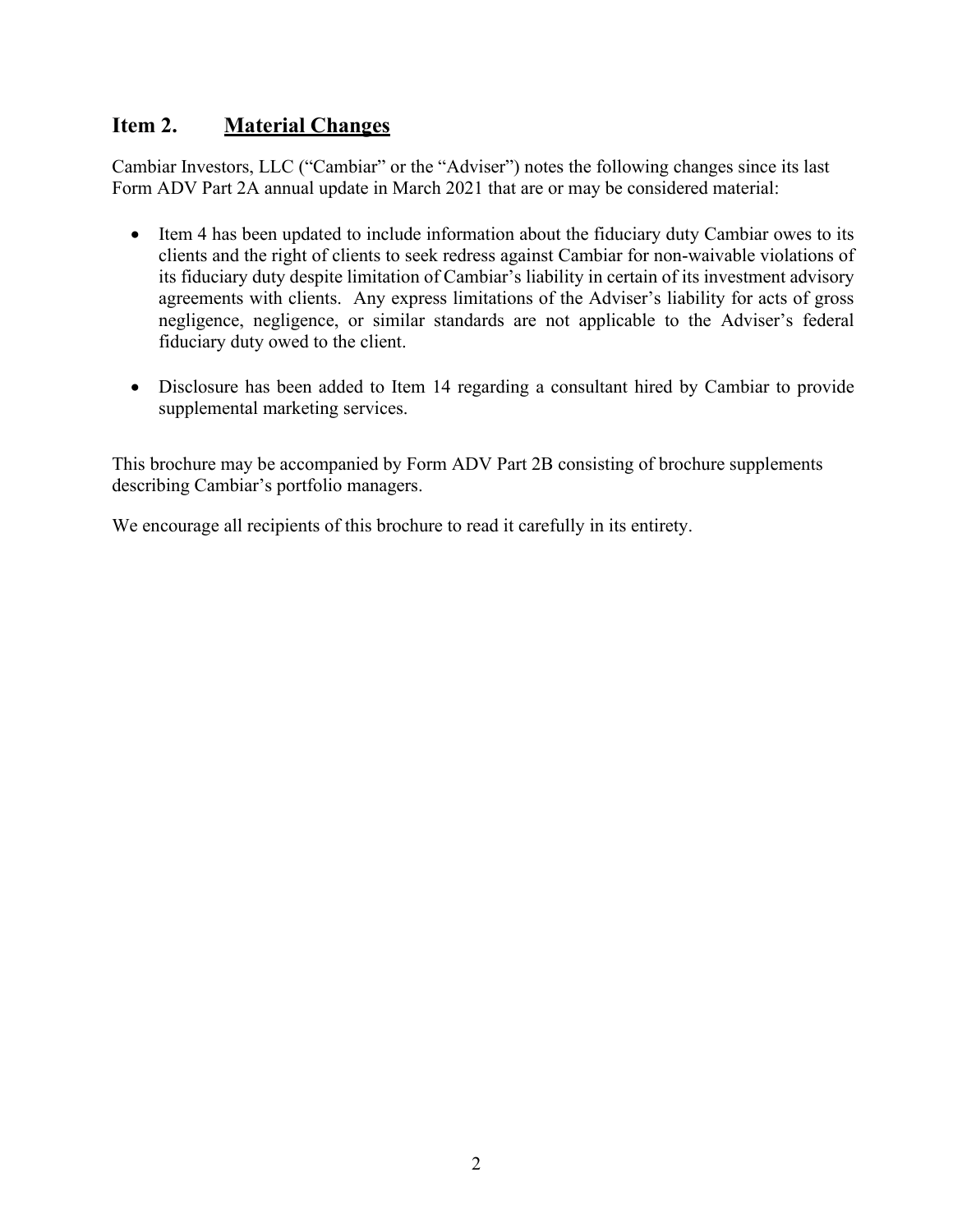# <span id="page-4-0"></span>**Item 3. Table of Contents**

| Code of Ethics, Participation or Interest in Client Transactions and |  |
|----------------------------------------------------------------------|--|
|                                                                      |  |
|                                                                      |  |
|                                                                      |  |
|                                                                      |  |
|                                                                      |  |
|                                                                      |  |
|                                                                      |  |
|                                                                      |  |
|                                                                      |  |

# <span id="page-4-1"></span>**Item 4. Advisory Business**

Cambiar Investors, LLC ("Cambiar" or the "Adviser") is an independent, employee-owned investment manager founded and registered as an investment adviser with the United States Securities and Exchange Commission ("SEC") in 1973. Cambiar is wholly owned by Cambiar Holdings, LLLP ("Holdings"). Holdings is owned by 28 partners, all of whom are employees of Cambiar.

Cambiar provides investment management services, primarily on a discretionary basis, to taxable and tax-exempt clients, including mutual funds, pension plans, endowments, foundations, collective investment trusts, state and municipal government entities, Taft-Hartley plans, families and individuals.

Cambiar provides the following advisory services:

• *Discretionary investment advisory services to separate accounts ("Separate Accounts").*  Cambiar provides discretionary investment advisory services to institutions such as corporate retirement plans, endowments, foundations, charitable, tax-exempt, and other institutions. Cambiar also offers Separate Account services to high net worth individuals and individual retirement accounts. Cambiar provides investment advisory services in its current investment strategies pursuant to contractual arrangements negotiated with the client. The terms of these agreements may contain reasonable client-specific guidelines and restrictions, provided that such guidelines and restrictions will not prevent the Adviser from effecting the investment strategy. Cambiar will also provide investment guidelines upon request.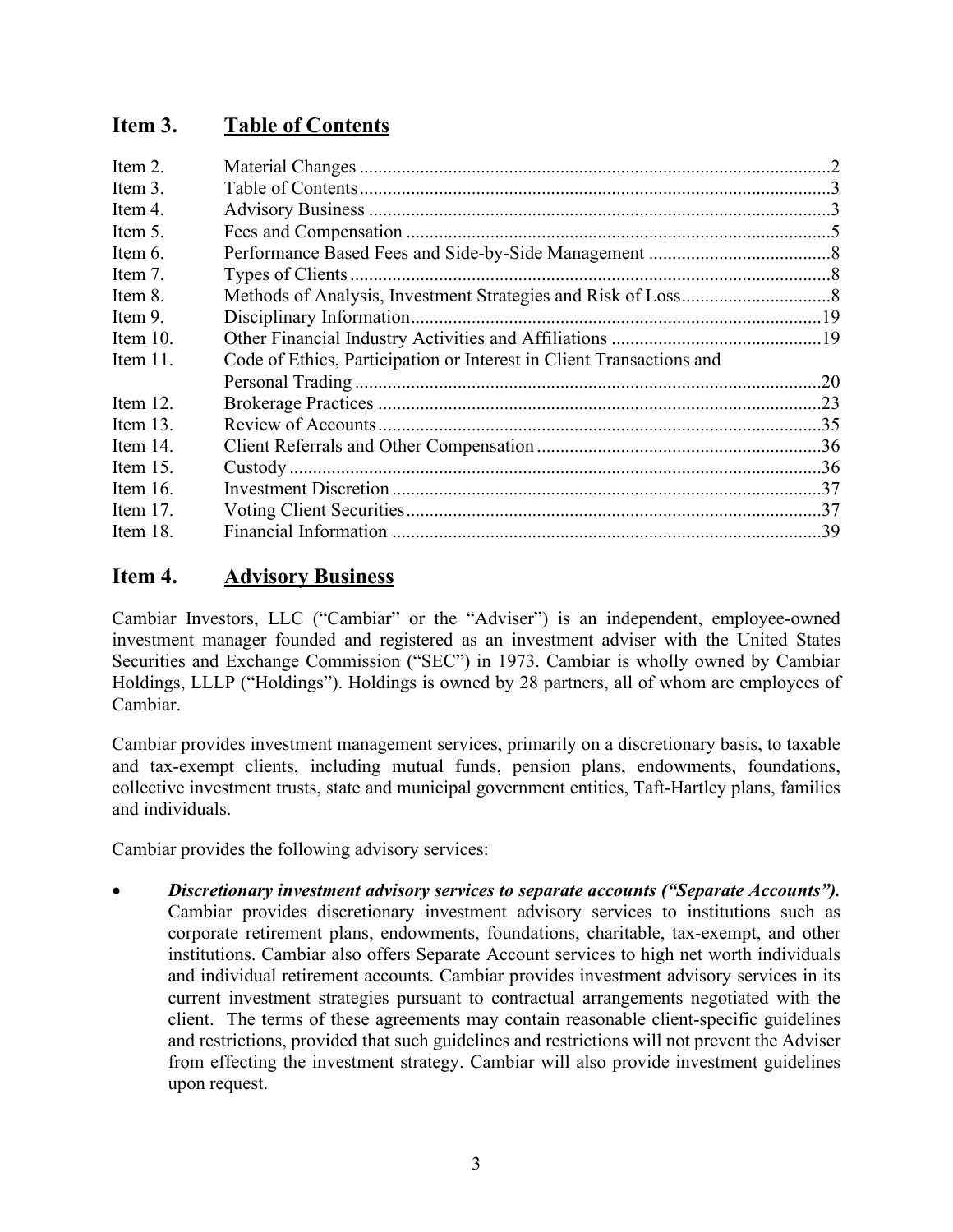- *Discretionary investment adviser to mutual funds and exchange-traded funds (ETFs).* Cambiar serves as the investment adviser to the Cambiar Opportunity Fund, the Cambiar International Equity Fund, the Cambiar Small Cap Fund, the Cambiar Aggressive Value Fund, the Cambiar SMID Fund, and the Cambiar International Small Cap Fund (the "Cambiar Funds"), each a series of The Advisors' Inner Circle Fund. Cambiar may also serve as investment sub-adviser to other registered investment companies (together, with the Cambiar Funds, the "Mutual Funds").
- *Discretionary investment services to a Collective Investment Trust.* **The Trustee of the** Cambiar Investors Collective Investment Trust ("CIT") has retained Cambiar to provide investment management services to the CIT.
- *Discretionary investment services for wrap/separately managed account programs.*  Cambiar provides investment management services to wrap fee programs by serving as investment manager (or as sub-adviser to the manager) of wrap fee participant accounts. In a separately managed account ("SMA") program, the program sponsor (typically a brokerdealer or an affiliated advisory firm) provides a bundle of services to clients such as assessing client suitability, assisting the client in selecting and overseeing investment managers, providing custodial and client relationship services, and facilitating and executing portfolio trades, in exchange for a single "wrap" fee paid to the sponsor. Costs associated with executing client portfolio trades, *e.g*., brokerage/commissions, as applicable, are within the sole discretion of the program sponsor. Typically, the sponsor pays a portion of the "wrap" fee to investment managers such as the Adviser for providing investment advisory services. Cambiar does not sponsor any SMA, wrap fee, UMA (described below) or any similar program.
- *Discretionary and non-discretionary sub-advisory services to third-party advisers.*  Cambiar also provides services to unified managed account ("UMA") programs, as well as programs under which Cambiar provides stand-alone investment models ("model portfolio" arrangements) on both a discretionary and non-discretionary basis. Under these types of programs, investment managers provide investment recommendations to the sponsor (or an overlay manager selected by the sponsor) in the form of a model portfolio and periodically provide model updates. The sponsor or overlay manager retain the discretion as to whether to implement the investment manager's recommendations for its clients. The sponsor or overlay manager typically initiates and executes trades for UMA/model portfolio arrangements, although Cambiar may assume more direct trading responsibilities under certain arrangements. In these arrangements, underlying UMA/ model portfolio clients are receiving investment management services from the program sponsor rather than directly from the investment manager, and the manager generally has limited information regarding the identity or nature of the sponsor's client.

**Wrap Fee Programs**. SMA and UMA/model portfolio arrangements (together, "Wrap fee programs"), offer certain advantages to participants, such as enabling smaller clients to obtain the services of selected investment managers for accounts that might otherwise be too small to be managed as a separate account. Other characteristics of these types of accounts are the sponsor's monitoring and oversight of investment managers, the execution of trades and the payment of brokerage commissions for accounts regardless of the number of trades, and the maintenance of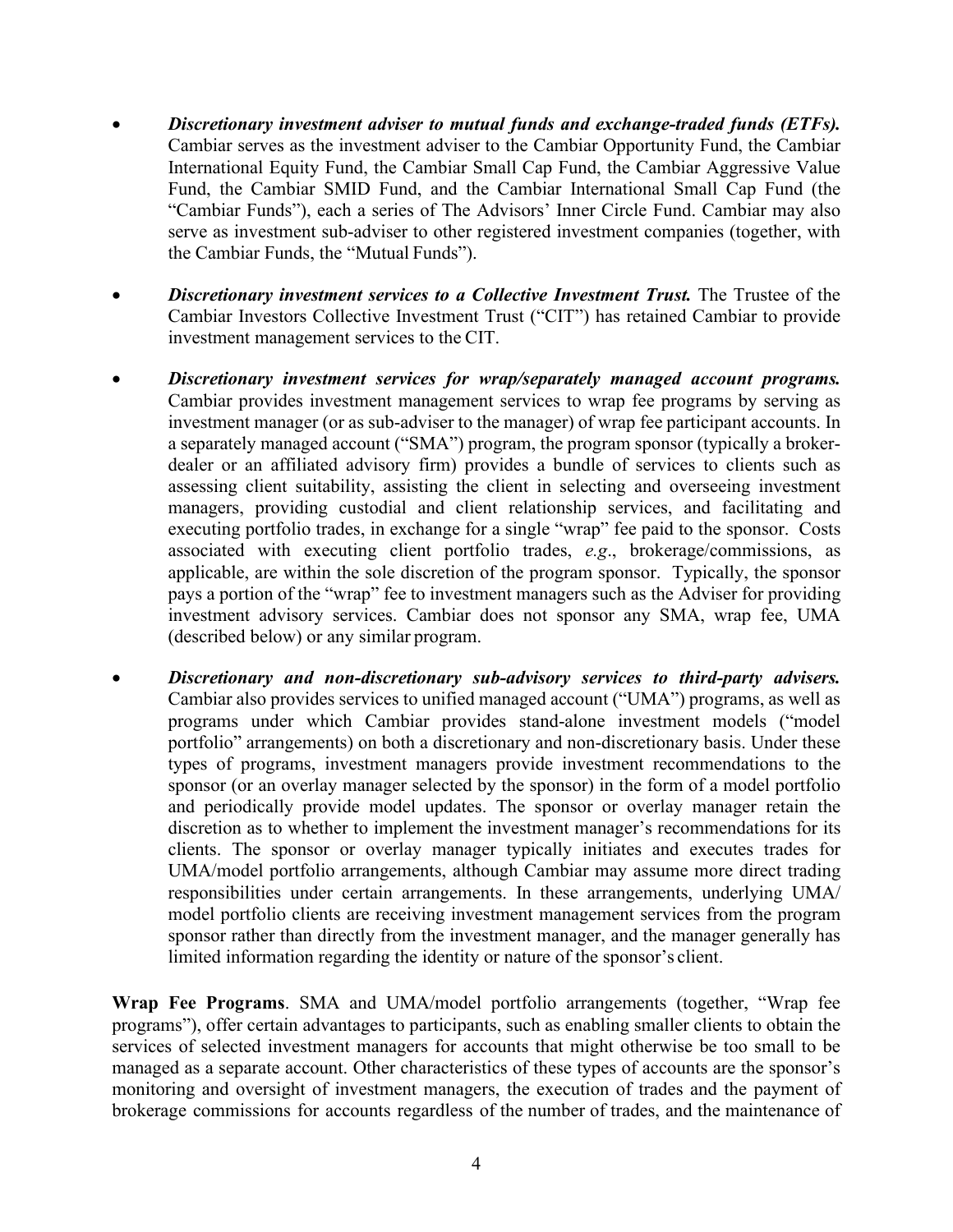custody of portfolio securities. Participantsshould be aware, however, that the fees charged by wrap fee program sponsors can be higher than the fees that might be paid for the same services on a stand-alone basis and can be higher than the fees other accounts pay for Cambiar's services directly, and wrap fee clients should evaluate whether the aggregated cost of such services, if provided separately, would be less than the wrap fee paid to the sponsor. Due to the structure of wrap fee programs and investors' more direct relationship with the sponsor, Cambiar is generally not in a position to provide the same comprehensive client relationship services to wrap fee participants that it provides to other types of clients, including Separate Accounts.

**Investment Restrictions.** Separate Account clients may impose reasonable investment-related restrictions on the nature and types of securities to be held in their accounts. Cambiar reserves the right to reject or modify investment restrictions based on, among other things, the impact such restrictions may have on Cambiar's ability to execute its investment strategy, the willingness or ability of the client to specifically identify the securities or other financial instruments to be restricted, and the difficulty adhering to and monitoring certain types of investment guidelines or restrictions. Wrap fee program participants are permitted to impose reasonable investment-related restrictions on the management of their accounts, which may be implemented by the sponsor or the overlay manager, or in other instances, by Cambiar or service providers retained by Cambiar. Wrap fee participants or Separate Account clients who impose multiple restrictions on the nature or type of securities to be held in their accounts should be aware that Cambiar may, in its discretion: (i) invest a larger percentage of these portfolios in fewer securities than would be the case if there were no such restrictions; (ii) choose alternative securities for the account; and/or (iii) hold higher levels of cash. In these instances, investment performance can be affected. Clients who impose investment restrictions should be aware that the performance of their accounts might differ from that of client accounts which do not impose such investment restrictions.

**Standard of Care.** Under the Advisers Act, an investment adviser owes a fiduciary duty to its clients, consisting of a duty of care and a duty of loyalty. Although the application of the Cambiar's fiduciary duty can be shaped by agreement with clients, this duty cannot, unless specifically set forth in statute, be waived by contract or practice. Accordingly, investment advisory agreements that include an express limitation of the Adviser's liability for acts of gross negligence, negligence, or similar standards are not applicable to the Adviser's federal fiduciary duty owed to the client. Clients have the right to seek redress against the Adviser for such non-waivable fiduciary violations in addition to other rights the client may have under state and federal law.

As of December 31, 2021, Cambiar managed approximately \$5.7 billion on a discretionary basis on behalf of 9,629 clients and \$2.4 billion on a non-discretionary basis.

### <span id="page-6-0"></span>**Item 5. Fees and Compensation**

Clients can choose to have Cambiar deduct fees directly from client accounts or to be invoiced for fees incurred. For certain arrangements, the client calculates the advisory fee and remits the proceeds to Cambiar. Clients can instruct Cambiar as to the manner in which fees are paid in the documents governing their respective relationships.

### **Separate Accounts**

Cambiar negotiates advisory fees with each Separate Account and annual fees are generally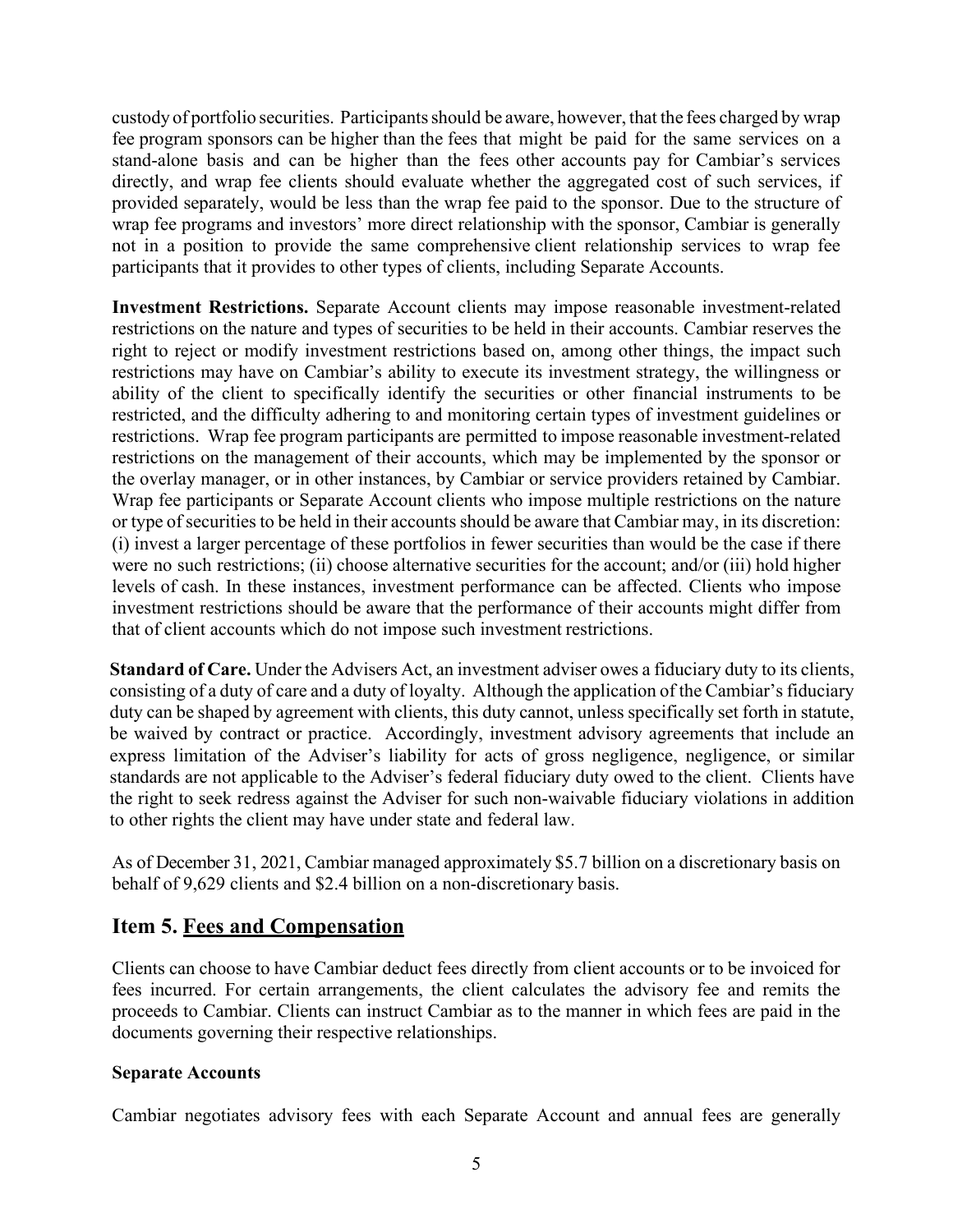between 0.35% and 1.00% of assets under management. The fees charged to any Separate Account are negotiable and depend on several factors, including: (i) the amount of assets the client and its affiliated entities will have under Cambiar's management; (ii) whether the client has previously negotiated a management fee with a brokerage/consultant firm which Cambiar has agreed to honor; (iii) whether the client contacted Cambiar directly or is a referral through a consultant or brokerage firm; (iv) the selected investment strategy; (v) the time period during which the mandate or relationship with Cambiar was initially established; (vi) the perceived potential for additional assets under management from the client or its affiliated entities; and (vii) the nature and complexity of investment-related restrictions or guidelines. In any particular circumstance, additional factors can affect the level of the management fee, including whether the client works with a broker or consultant that has a pre-existing relationship with Cambiar. Cambiar does not currently receive performance fees for management of client accounts, but may in the future negotiate such fees with in accordance with the conditions and requirements of the Investment Advisers Act of 1940, as amended ("Advisers Act"), as applicable.

The majority of Separate Account clients are billed quarterly in advance based on Cambiar's assets under management. Separate Account clients may select to be billed quarterly in arrears. Generally, Cambiar or a Separate Account may terminate an investment advisory contract without penalty upon no less than 30 days' prior written notice to the other party. If the contract is terminated prior to the end of any calendar quarter, Cambiar will automatically refund to the Separate Account a pro-rata portion of any unearned fees paid in advance. Cambiar pro-rates feesintra-quarter to account for significant cash flows. Cambiar includes cash and accruals, *e.g*., dividends, in assets when calculating advisory fees.

### **SMA/UMA/Model Portfolio Clients**

As previously discussed in **Item 4. Advisory Business**, Wrap fee programs involve arrangements in which investment advisory services, brokerage execution services, custody, and other services are provided by a program sponsor for a single, pre-determined "wrap" fee. For SMA and UMA/model portfolio arrangements, Cambiar's fee is negotiated with the sponsor. Generally, the standard fee range that Cambiar receives for providing services to these programs is between 0.25% and 1.0% annually depending on the nature of the program, the applicable investment strategy and other factors, and is paid in advance on a quarterly basis. Cambiar may negotiate other fee arrangements with sponsors. Cambiar's portion of the management fee may be paid directly by the sponsor or by the client, depending on the contractual arrangements. Each program sponsor prepares a brochure which contains detailed information about its wrap fee program, including the wrap fee charged. For terminated accounts that are billed directly, Cambiar will automatically refund a pro-rata portion of any unearned fees paid in advance. Typically, the sponsors of SMA and UMA/model portfolio arrangements calculate fees using their asset values and billing policies. If applicable, Cambiar will calculate fees for certain SMA portfolios, following the procedures as described in the Separate Accounts section, above.

### **Mutual Funds**

The advisory fees for the Cambiar Funds are as follows: (i) for the Cambiar Opportunity Fund, a fee calculated at an annual rate of 0.60% of the Fund's average daily net assets; (ii) for the Cambiar International Equity Fund, a fee calculated at an annual rate of 0.90% of the Fund's average daily net assets; (iii) for the Cambiar Small Cap Fund, a fee calculated at an annual rate of 0.85% of the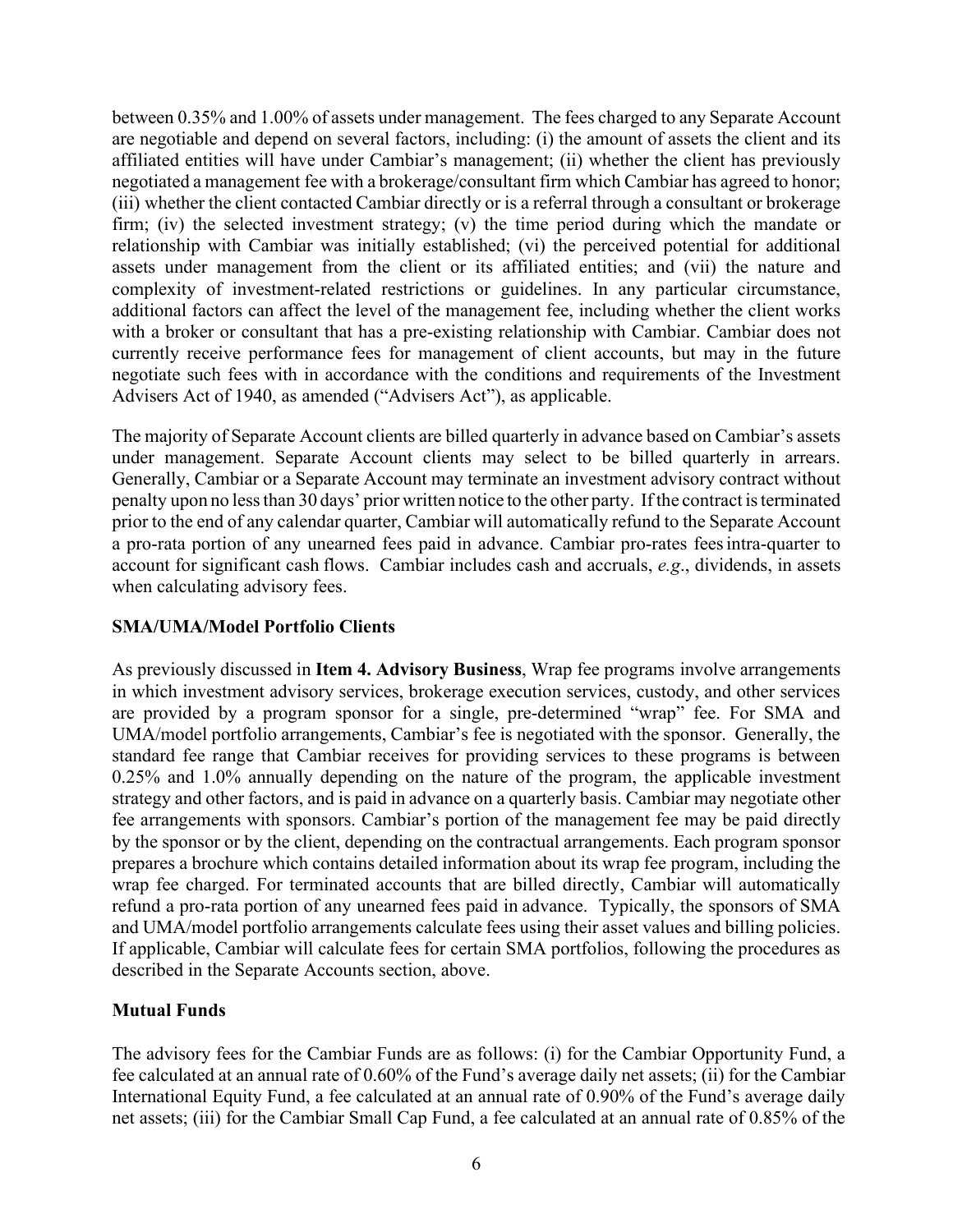Fund's average daily net assets; (iv) for the Cambiar Aggressive Value Fund, a fee calculated at an annual rate of 0.90% of the Fund's average daily net assets; (v) for the Cambiar SMID Fund, a fee calculated at an annual rate of 0.80% of the Fund's average daily net assets; and (vi) for the Cambiar International Small Cap Fund, a fee calculated at an annual rate of 0.90% of the Fund's average daily net assets. For each Mutual Fund for which Cambiar provides sub-advisory services, the advisory fee was negotiated directly with the principal investment adviser. Mutual Fund advisory fees are paid monthly in arrears.

### **Cambiar Investors Collective Investment Trust**

The annual advisory fee for the Cambiar Investors Collective Investment Trust is currently between 0.50% and 0.90% of assets under management, depending upon the selected investment strategy.

### *Other Account Fees and Expenses*

Cambiar's fees for its investment management services do not include brokerage commissions, spreads, fees associated with the execution of foreign currency transactions or depositary receipt conversions, fees associated with holding depositary receipts, other transaction-related expenses, and certain other costs and expenses that are typically associated with buying and selling securities and are paid directly by the client account. Clients may incur other fees or expenses charged to client accounts such as custodial fees, taxes, fund administration or transfer agency fees, the Employee Retirement Income Security Act of 1974 ("ERISA") plan administration fees, deferred sales charges, transfer taxes, wire transfer and electronic fund fees, and fees paid to advisers of investment companies in which the account invests. Cambiar does not receive any portion of such charges, fees and taxes.

Cambiar is not a broker-dealer and is not associated with any broker-dealer. Certain Cambiar employees are registered representatives of Foreside Fund Services, LLC ("Foreside"), an unaffiliated broker-dealer registered with the Financial Industry Regulatory Authority ("FINRA"). Neither Cambiar nor any of its supervised persons receives direct compensation for the sale of securities or other instruments to clients. In connection with certain brokerage transactions, Cambiar receives qualifying research and brokerage products and services under the safe harbor contained in Section 28(e) of the Securities Exchange Act of 1934, as amended ("Exchange Act"). Additional information regarding execution-related practices can be found in **Item 12. Brokerage Practices**. Part of the compensation for certain Cambiar client services personnel may vary in accordance with different types of investment products. Such arrangements create incentives for those employees to favor certain investment products over others. *See also* **Item 14. Client Referrals and Other Compensation.**

### *Pricing of Portfolio Securities*

When Cambiar is responsible for calculating its fees for providing advisory services, the calculation is intended to conform to the written fee schedule in the advisory agreement between Cambiar and the client, as well as Cambiar's valuation policy and procedures. Because clients compensate Cambiar based on the value of assets held in their accounts, a conflict of interest can arise because Cambiar may be deemed to have an incentive to set a higher market value for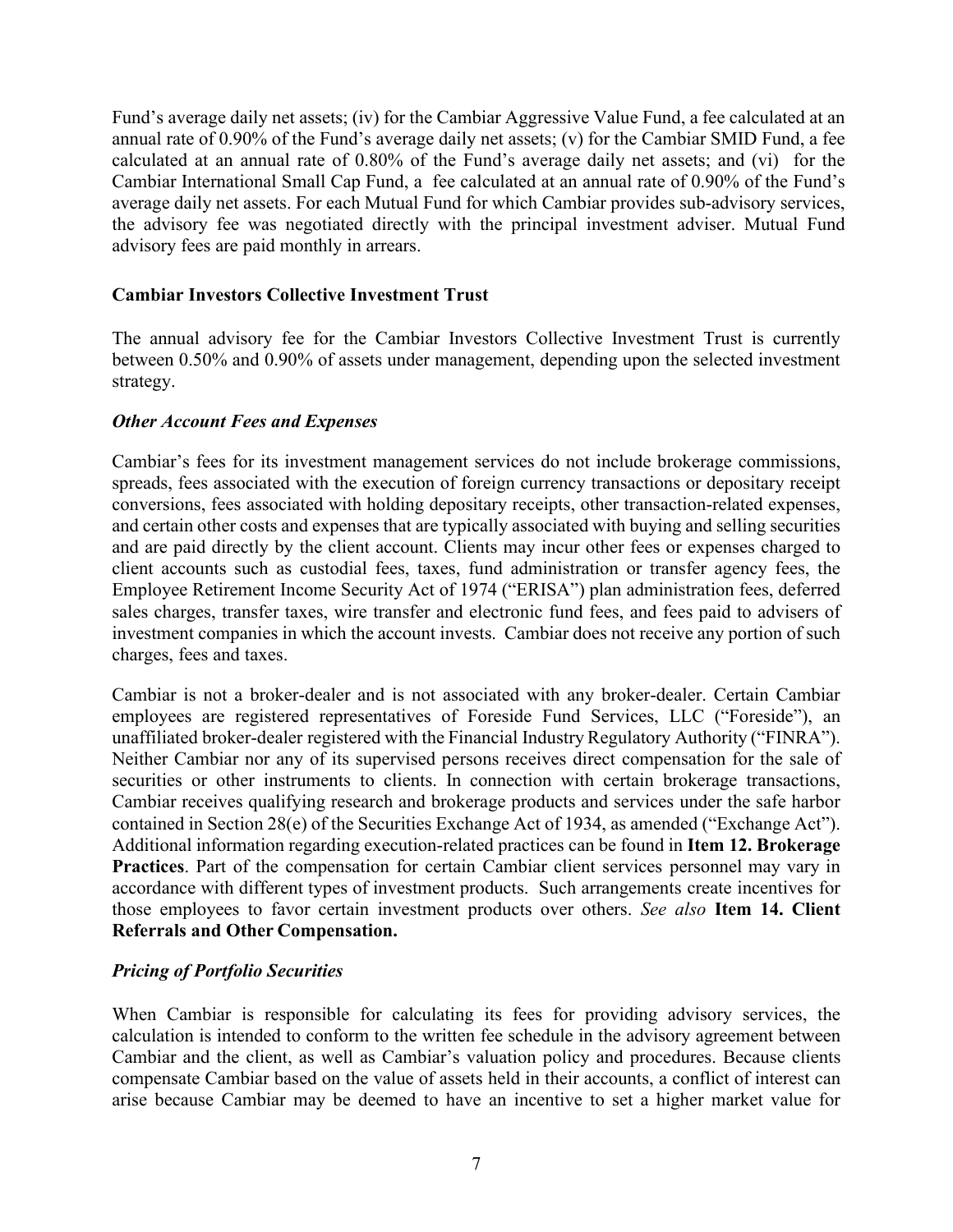securities in instances in which it values portfolio assets. Cambiar seeks to value securities in good faith consistent with its applicable policies and procedures and does not knowingly use valuations that are higher than the security's fair value.

As a general matter, Cambiar relies on independent third-party pricing services to provide security and other financial instrument prices. Cambiar may choose to override prices provided by such services when it believes those prices are not representative of a security's current fair market value, or when more reliable prices may be available from other sources. Cambiar may also fair value a security when reliable market quotations are not readily available, or for other reasons, such as when a pricing service fails to provide timely prices. In some instances, the market values for certain instruments provided by different pricing sources, including American Depositary Receipts ("ADRs"), may vary by sizable amounts.

# <span id="page-9-0"></span>**Item 6. Performance Based Fees and Side-by-Side Management**

Cambiar does not currently sponsor any products that charge performance-based fees, nor does it receive any performance-based fees for management of accounts, but may in the future negotiate such fees consistent with the Advisers Act, as applicable.

# <span id="page-9-1"></span>**Item 7. Types of Clients**

Please refer to **Item 4. Advisory Business**, for a description of Cambiar's clients. Cambiar provides investment services to Mutual Funds and Separate Accounts for individuals and institutions, as well as to a collective investment trust for certain retirement assets. Cambiar seeks an initial minimum investment of \$5,000,000 for a new Separate Account. Wrap fee program client minimum initial investment requirements are determined by the sponsor and are generally in the range of \$50,000 to \$250,000. Cambiar generally requires wrap client accounts that maintain directed brokerage agreements with a single broker-dealer and have a contractual agreement directly with Cambiar to have a minimum initial investment of at least \$250,000. Cambiar may, in its discretion, waive minimums based on client type, asset class, pre-existing relationship with the client or client representative, and other factors.

Minimum investment requirements for Mutual Funds can be found in the respective Mutual Fund's prospectus.

# <span id="page-9-2"></span>**Item 8. Methods of Analysis, Investment Strategies and Risk of Loss**

Cambiar's sole business is providing investment management services. Cambiar offers the following investment strategies:

- International Equity (includes ADR-only strategies)
- International Equity Income (includes ADR-only strategies)
- International Small Cap
- Europe Select (includes ADR-only strategies)
- Large Cap Value
- Small-Mid (SMID) Value
- Small Cap Value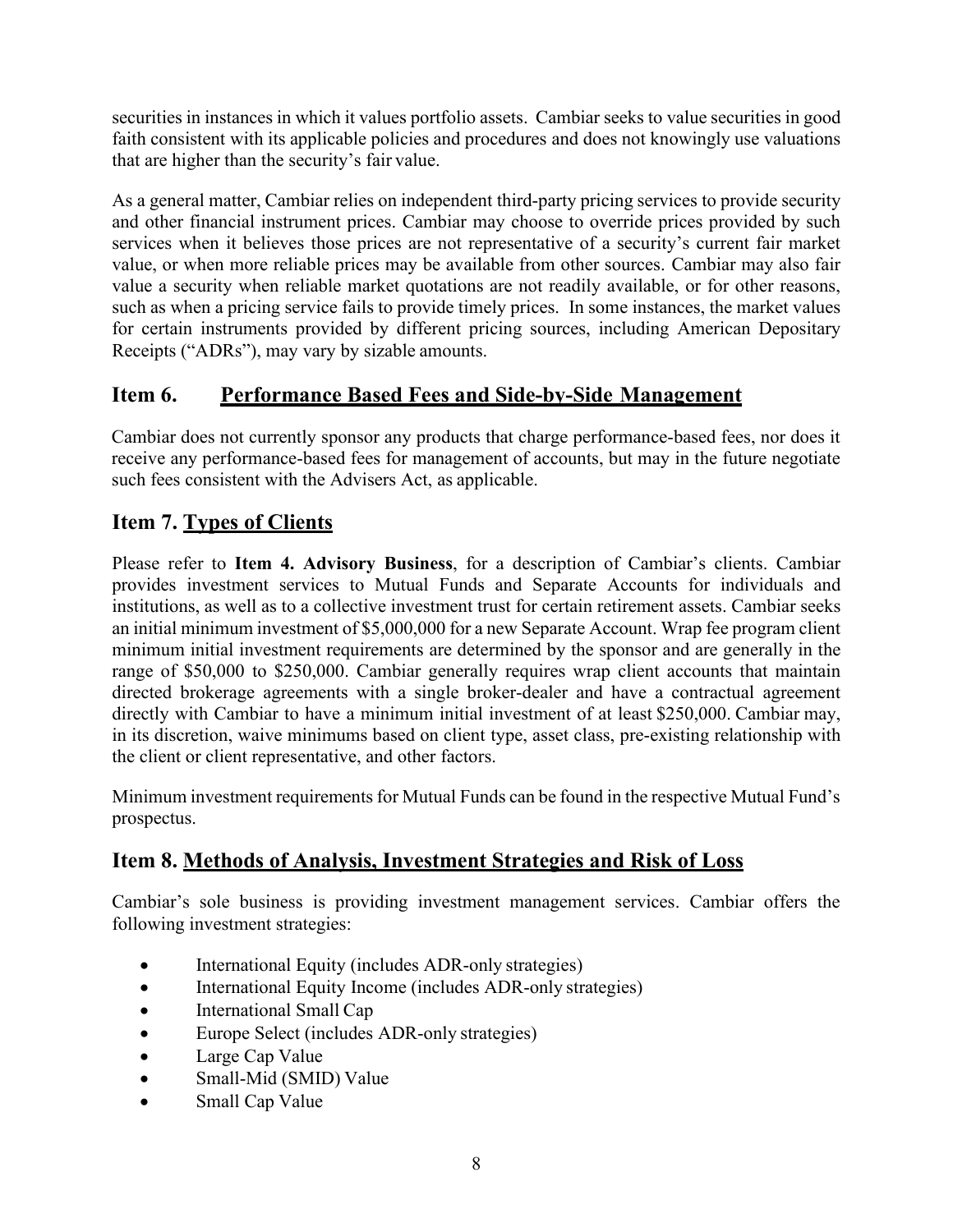- Global Equity
- Aggressive Value

The above investment offerings utilize the same relative value investment discipline.

**Buy Discipline.** In selecting investments, Cambiar utilizes a fundamental, relative value investment approach to build a diversified portfolio of companies. Each investment team member/investment analyst is responsible for identifying investment opportunities within their assigned sectors/industries. Companies purchased in any of Cambiar's investment strategies generally satisfy Cambiar's four investment criteria: quality, valuation, value creation/catalyst and risk-reward criteria.

- *Quality* Cambiar's analysts seek companies that are best-of-breed operators within their industries. Eligible businesses for the portfolio are evaluated based on the following characteristics:
	- **Management** Management teams should have a track record of success that has benefitted not just public shareholders, but a wide range of stakeholders, *e.g.,* employees, customers, suppliers.
	- **Consistent margins** Companies with above average and consistent margins suggest a relatively high value-add product or service and defensible market position.
	- **Return on invested capital (ROIC)** Demonstrates a pattern of value creation and capital discipline.
	- **Low leverage** Companies with strong balance sheets do not need to depend on the vagaries of the debt and/or equity markets to sustain their businesses.
	- **Free cash flow (FCF)** We view FCF to be a better measure of economic value creation versus alternative metrics such as EBITDA or EPS. Free cash flow is less subject to manipulation.
- *Valuation* Cambiar evaluates broadly accepted and recognized financial measures in gauging valuation. An underlying premise of the Cambiar philosophy is that certain industries tend to follow certain valuation ranges; the market does not randomly value stocks. Our preference is for issuers that appear reasonably valued based on a number of different metrics.
- *Value Creation/Catalyst* Cambiar's research process also seeks to identify some form of fundamental positive development(s) that we believe the market is overlooking/underappreciating. Such catalysts may come in varying forms – examples include new product introductions, managerial changes, divestiture of an underperforming division, or simply better financial performance. Valuation, in and of itself, is not a catalyst – there must be some identifiable event that we believe will cause investors to positively reassess the business.
- *Risk-Reward Criteria* The final criteria is the investment team's assessment of the issuer's upside potential: companies entering the portfolio should possess the potential for a 3:1 return-to-risk requirement over a forward 1- to 2-year timeframe. This return can generally be achieved via a combination of multiple expansion and dividend yield. While Cambiar may not achieve this return target over the desired timeframe – or at all – the return requirement is intended to channel research efforts toward those situations that appear to offer the most compelling risk/return tradeoffs.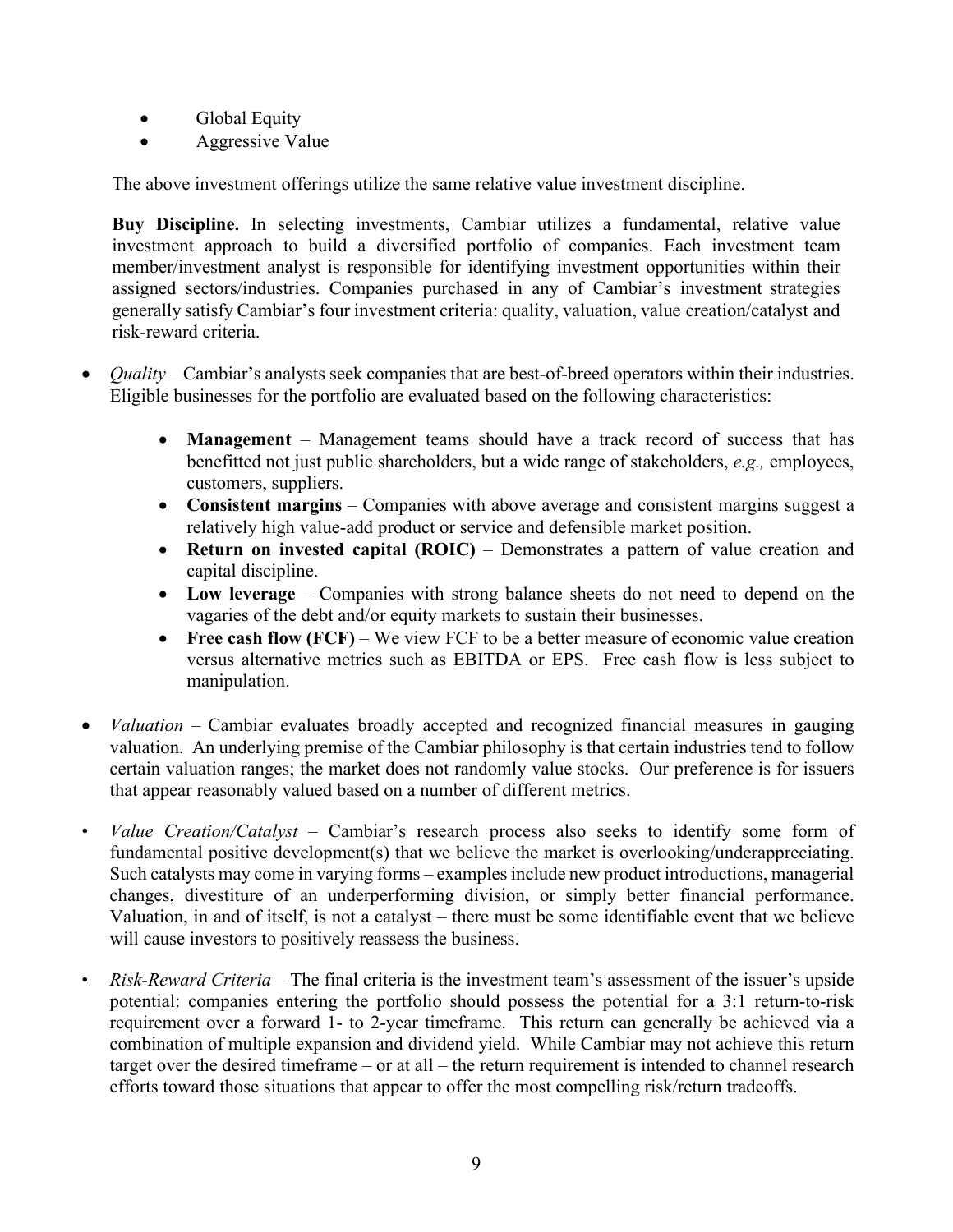The majority of assets in client portfolios are liquid, publicly-traded, domestic and international equity securities. Cambiar does not manage portfolios based on alternative strategies such as quantitative, asset allocation, long-short, risk-neutral, absolute return, or similar strategies, and does not manage portfolios that are designed to provide significant exposure to commodities or derivatives, including swaps, commodity futures, or options on commodities. While certain Cambiar Funds and accounts may hold derivatives, short positions, or pair trades, these fundsand accounts are not intended as vehicles for investing significantly in derivatives.

**Research.** The majority of Cambiar's research is internally generated. Cambiar analysts build proprietary earnings models for companies purchased in the Cambiar strategies. Cambiar believes that the value-add in its research is in its interpretation of available information and the identification of catalysts that do not yet appear to have been recognized by themarket. In building an investment case, Cambiar analysts will gather data from a variety of resources, including, but not limited to: company-published updates and regulatory filings, industry publications, meetings/conversations with company management, and data provided by sell-side resources. In connection with the evaluation of potential investment opportunities, Cambiar may also draw on the knowledge of industry experts. To mitigate and manage the risk of receiving non-public information from these and other sources, Cambiar has implemented policies and procedures designed to avoid inadvertently obtaining proprietary and/or confidential information from its interactions with all information/external research sources.

**Portfolio Construction.** The Cambiar portfolios are built on a stock-by-stock basis; the investment team does not utilize optimization techniques in portfolio construction, nor does the team attempt to manage the portfolios within a given tracking error or standard deviation range. Cambiar strategies are best classified as benchmark-agnostic. The goal is to build portfolios that strike a balance between focus/conviction and diversification. The number of portfolio holdings will vary by investment strategy.

**ESG.** To the extent consistent with its fiduciary responsibilities, Cambiar often seeks to analyze environmental, social, and governance ("ESG") considerations when performing its investment analysis and decision-making processes. Cambiar is a signatory to the United Nations' Principles of Responsible Investment and recognizes that ESG issues can impact corporate performance and can drive investment returns both positively and negatively. Cambiar analysts should actively consider an issuer's material ESG-related risk exposures and opportunities when conducting an analysis of the issuer, seeking to determine if those factors could significantly impact the issuer's performance during Cambiar's intended investment horizon. Cambiar considers a number of valuation and other factors unrelated to ESG in its investment analysis, which, in turn, may result in investment decisions that may be contrary to specific ESG or impact focused strategies. Further, Cambiar neither markets its investment products as nor intends to invest exclusively in issuers that actively pursue ESGrelated goals.

**Risk Control.** Cambiar attempts to obtain a comprehensive understanding of portfolio risk and defines risk as the potential for absolute loss of capital. Risk is evaluated at both the security and portfolio levels utilizing a variety of inputs.

At the security level, with an analyst-led fundamental approach to portfolio construction, there is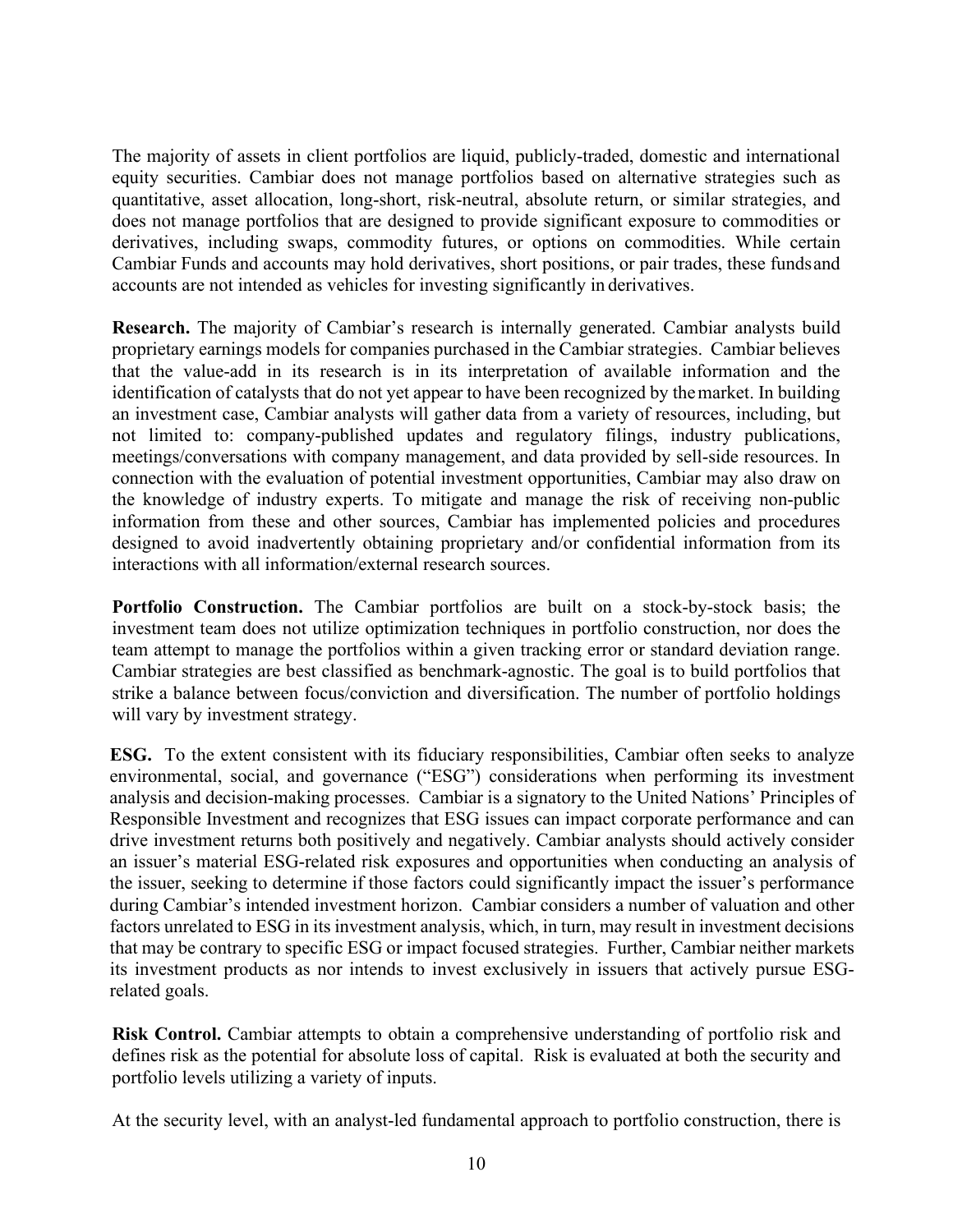a high expectation that the sponsoring analyst has a strong understanding of risk (*i.e*., base case, bull case, bear case) and can present their asymmetric risk/return expectation to the investment team. At the portfolio level, a portfolio manager will be responsible for understanding how "everything fits together", monitoring portfolio level characteristics to ensure those characteristics match the account's investment objectives, and understanding the asymmetric risk profiles of each name to ensure the portfolio is properly balanced. Much of the data utilized in this evaluation process (portfolio attribution, characteristics) is generated by third-party tools. These third-party tools may also identify unexpected risk factors in the portfolio. Cambiar also incorporates portfolio risk controls via limits on individual position sizes, sector maximums, and allocations to an individual country.

The overarching goal is to effectively balance portfolio risk and reward, with a particular focus on minimizing undesirable outcomes and maintaining a strong emphasis on downside protection.

**Sell Process.** Cambiar believes that a rigorous sell discipline is as important as the initial buy process. Stocks will typically be reviewed for sale under one or more of the following circumstances:

- *Upside*
	- Investment thesis is realized and the stock reaches Cambiar's price target the stock may be liquidated or trimmed.
	- Exaggerated upside price movement relative to actual developments in the company – the stock may be liquidated or trimmed.
	- Risk management positions may be trimmed if they exceed individual position size or aggregate sector limits.
- *Downside*
	- Negative change in fundamentals, or original investment thesis fails to develop as expected.

**Review Policy.** A significant price decline from original purchase or some steady-state price level will typically result in a review of the investment thesis for that company. During such a review, the sponsoring analyst is responsible for reviewing the investment case, as well as discussing/updating relevant changes to the thesis. If it is agreed that the original purchase thesis remains intact, Cambiar may maintain or add to the position.

**IPO/Secondary Offerings.** Cambiar occasionally invests in securities offered in initial public offerings ("IPOs") and syndicated secondary or follow-on offerings (together with IPOs, "Syndicated Offerings"). Because securities issued in Syndicated Offerings are often priced at a discount to market value, opportunities to purchase shares in such offerings are typically more limited, demand usually outstrips supply, and these securities are often suitable for more than one of Cambiar's investment strategies. As a result, conflicts of interest arise in the allocation of such opportunities. Cambiar follows an allocation policy that generally seeks, over the long term, to provide each eligible client with the same or similar investment objectives an equitable opportunity to participate meaningfully in the Syndicated Offerings in which Cambiar participates, subject to certain limitations discussed in **Item 11. Code of Ethics, Participation or Interest in Client**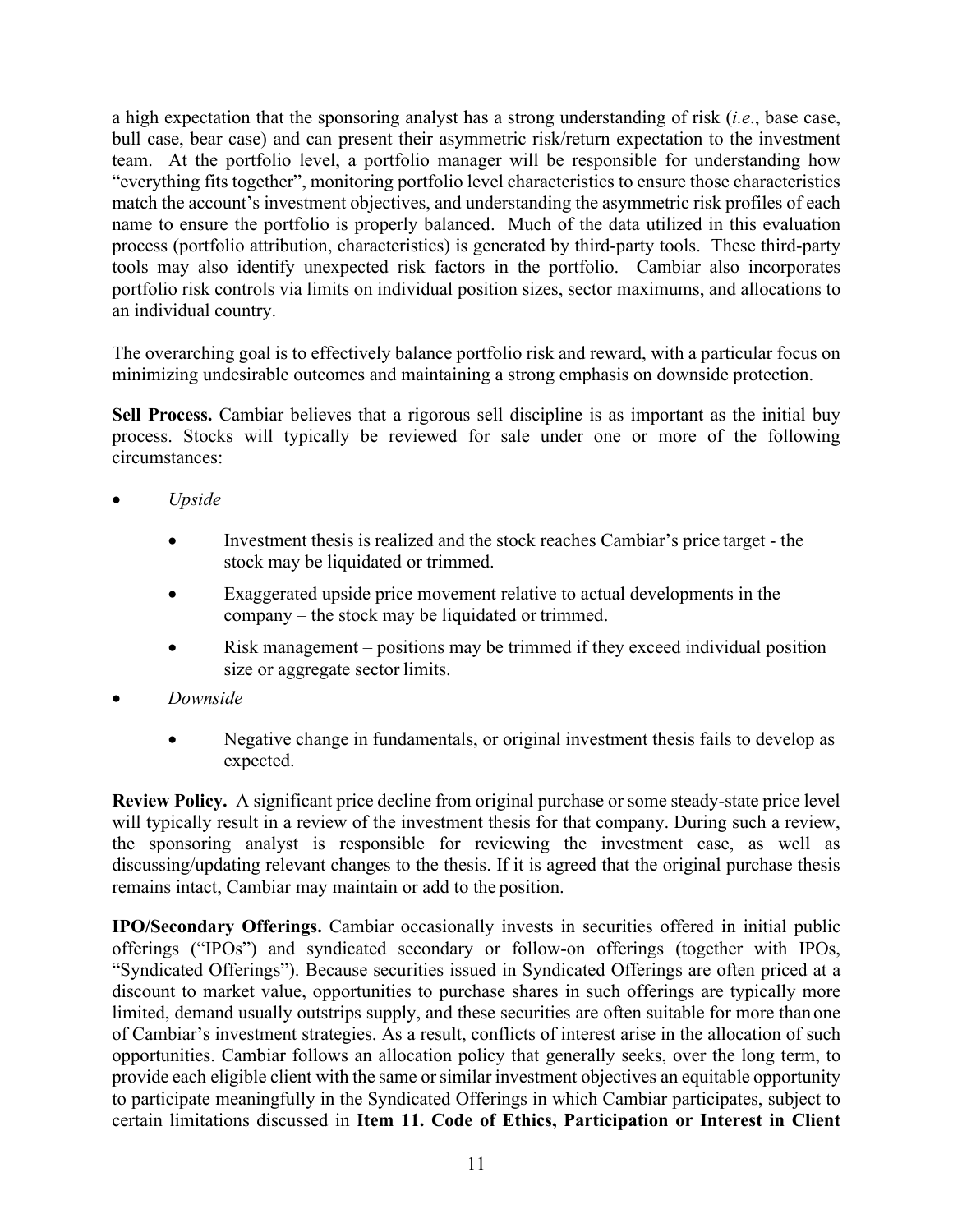**Transactions and Personal Trading**. Certain categories of client accounts are generally excluded from participation in Syndicated Offerings, as described in **Item 12. Brokerage Practices**.

### *Material Risks Associated with Cambiar's Investment Strategies*

Investors should consider their investment goals, time horizon and risk tolerance before investing in the types of securities that Cambiar invests in on behalf of clients, or in the products or accounts for which Cambiar serves as investment adviser or sub-adviser. Cambiar does not guarantee that any client account will be profitable, meet a particular level of performance, or perform comparably with any standard or benchmark, including other Cambiar client accounts. Investments in Cambiar's investment strategies do not represent complete investment programs and the investment portfolios advised by Cambiar are not guaranteed by any agency or program of the U.S. government or by any other person or entity. Cambiar's investment portfolios are intended for long-term investors who hold investments for extended periods of time. Investors have lost money investing in the types of securities that Cambiar buys and sells and clients could lose money in such investments (including by investing in a product or account managed by Cambiar) in the future.

Set forth below is a general description of material risk factors for accounts for which Cambiar provides investment advisory services. Depending on the specific investment strategy, guidelines and restrictions applicable to an account, the following risk factors may or may not be material to that account. Investors in Mutual Funds or other pooled investment vehicles managed by Cambiar are urged to consult the relevant fund's prospectus, Statement of Additional Information ("SAI") and/or other offering documents for further information related to the specific risks of an investment in that fund.

**Equity Securities.** Investing in equity securities involves the risk of loss, and clients and investors should be prepared to bear that risk. Investing in equity securities can be riskier than other types of investments. Some of the risks associated with Cambiar's investments in value equity securities include, but are not limited to, the risks associated with domestic and foreign economic growth and market conditions, interest rate levels, inflationary or deflationary pressures, fiscal policy, credit conditions, sovereign debt, health and safety-related factors, a country's trade policies (including, but not limited to, the adoption or continuation of protectionist trade policies or sanctions by one or more countries such as the U.S.), supply chain disruptions, the solvency of issuers, managerial ability, currency fluctuations, market volatility and political stability and unrest. There is a risk that Cambiar will not accurately predict the applicability or impact of these and other factors on markets or investments, and, as a result, Cambiar's investment decisions may not accomplish what they were intended to achieve. These risks may be elevated during certain periods, including periods in which the values of equity securities are highly correlated with one another.

Investments in equity securities often involve more volatility than other investments, and investors should expect that the value of their account(s) will rise and fall more dynamically than strategies that emphasize other types of investments. Individual companies may report poor results or be negatively affected by competition, technology, product/service developments, consumer preferences, strategic/operational decisions, industry and/or economic trends and developments. Over time, market forces can be highly dynamic and can cause stock markets to move in cycles,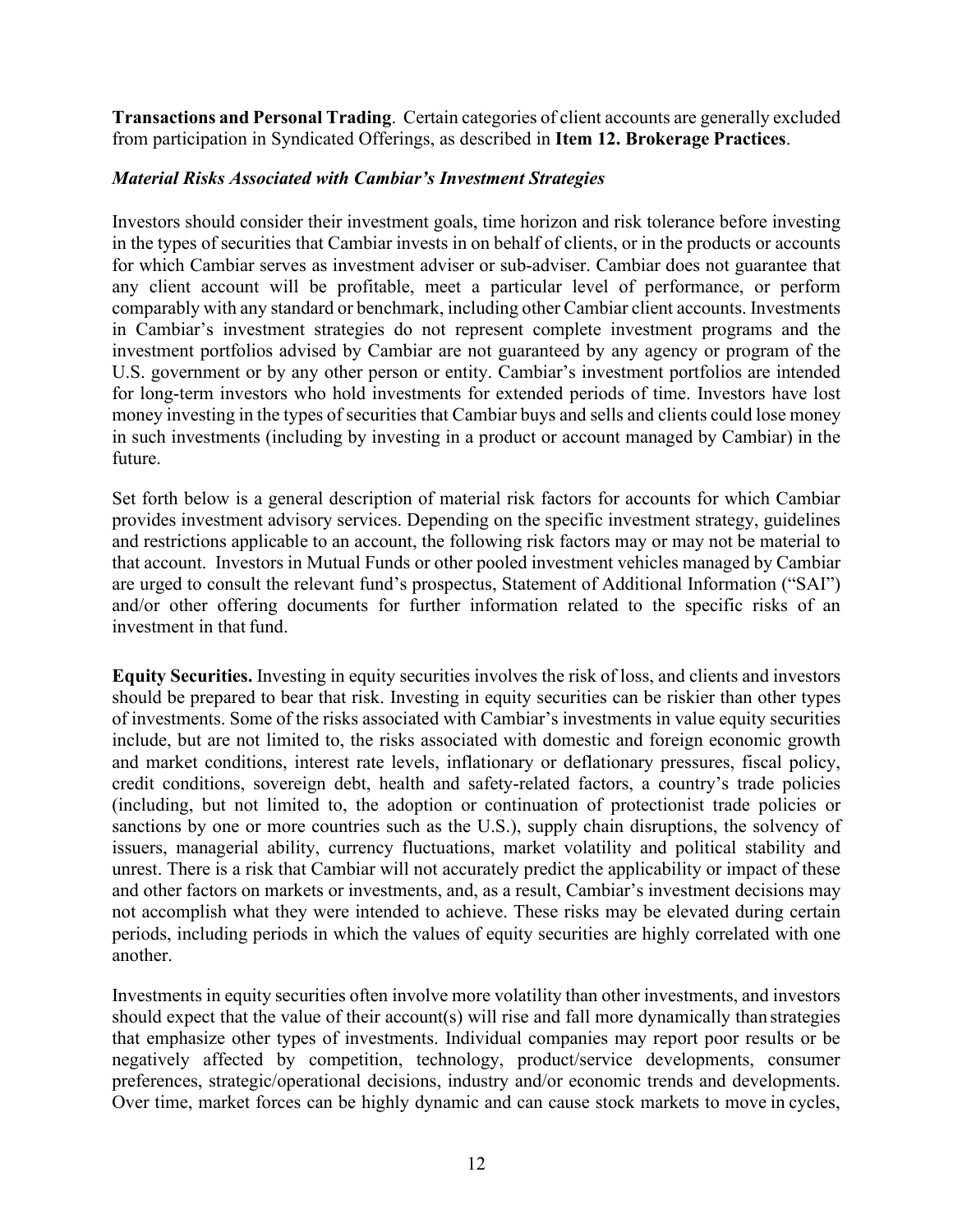including periods when stock prices rise generally and periods when they generally decline. The value of an account's investments may increase or decrease more than the stock market in general, and overall stock market risks will affect the value of client accounts.

**Value Investing.** The appeal of equity securities also may be influenced by changes in investor sentiment, such as perceptions as to whether investments in value equity assets provide attractive returns in the context of the risks being assumed. At times, negative sentiment and investors' perception of certain investments can predominate, price-earnings multiples may contract, or investors may avoid investment in equity securities altogether. Similarly, there may be periods which can be lengthy—during which certain segments of the equity assets spectrum, such as growth stocks, are favored over other equity segments. In addition, the securities of "value" companies can continue to be undervalued for long periods of time, and may not reachCambiar's expectation as to their worth while held in client portfolios.

**Small and Mid-Capitalization Investing**.Investment in small- and mid-capitalization companies can involve more risks than investments in large-capitalization companies. Small- and midcapitalization companies typically have more limited markets or product lines, more limited financial resources, less access to capital markets, and more limited trading volumes in their securities than large-capitalization companies. This can cause the prices of these equity securities to be more volatile than those of large-capitalization companies, or to decline more significantly than the market as a whole during market downturns. To the extent these companies are more recently established, they will have more limited operating histories to evaluate.

**Foreign Securities; Geographic Concentration**. Client assets may be invested in the securities of foreign issuers, including in securities issued by companies in emerging markets. Whether a security is considered to be a foreign security depends on a number of factors, including whether a significant percentage of the issuer's assets are located outside the U.S., or its revenues come from outside the U.S., or whether the issuer is domiciled or has its headquarters in a foreign country. Other factors, including, but not limited to client guidelines (including policies disclosed in a Mutual Fund's prospectus), may also determine if the Adviser deems an issuer's security to be foreign security for a particular account.

Investments in foreign securities involve risks that may be different from risks associated with domestic securities, and these securities can be riskier than U.S. investments for a variety of reasons including, without limitation, political or economic instability, external threats, military or otherwise, sovereign solvency challenges, monetary or fiscal considerations, inclusion in or departure from economic or monetary unions, currency fluctuations, rising interest rates, inflation, deflation, inability to borrow at reasonable rates, controls on investment and currency exchange, foreign governmental control of issuers, potential confiscatory taxation, nationalization of companies or expropriation of assets by foreign governments, ability to address or remediate the impact of epidemics and pandemics, withholding taxes, limits on repatriation of assets, a lack of adequate company information, less liquid and more volatile exchanges and/or markets, ineffective or detrimental government regulation, varying legal, accounting, auditing, antitrust, disclosure and reporting standards, limitations on business activities and legal systems or market practices that may permit inequitable treatment of minority and/or non-domestic investors.

Because there is less publicly available information about many foreign markets and issuers, it may be more difficult for Cambiar to stay fully informed about these companies and other local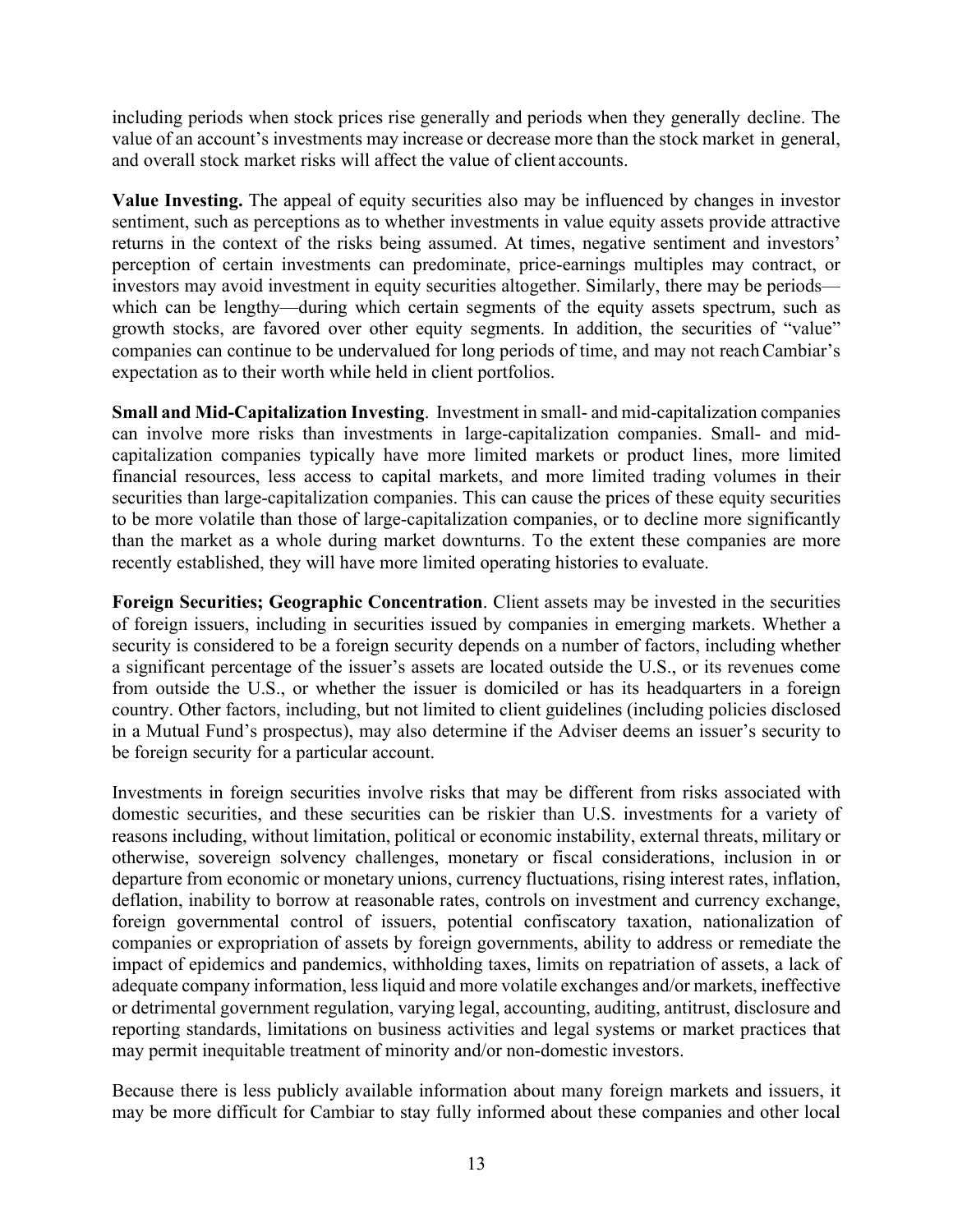developments. In addition, information concerning foreign corporate actions such as acquisitions or divestitures, rights offerings, dividends, legal or compliance developments, requirements or restrictions, or other matters that can affect the value of portfolio securities, may be more difficult to obtain. Certain countries erect administrative and other barriers that can hinder the ability of investment managers to recapture withheld taxes. Some foreign issuers also impose burdensome or expensive proxy voting requirements that may prevent or discourage the exercise of such voting rights.

The above factors may also cause the values of securities of foreign issuers to be subject to greater price fluctuation than securities of U.S. companies. Many of the risks relevant to investments in foreign ordinary securities are also relevant to the depositary receipts of foreign issuers, including American Depositary Receipts ("ADRs"). In addition, foreign exchange ("FX") transactions are required to settle trades in foreign ordinary securities for client accounts, which subject investments in foreign securities to additional costs, risks, and volatility.

There may be periods when a client account has significant exposure to particular regions or countries, so that negative events occurring in that area would have a greater adverse impact on performance than they would on a more geographically diversified portfolio. During these periods an account's portfolio securities may be particularly susceptible to economic, political,regulatory or other events or conditions affecting issuers and countries within that region. As a result, an account's value may be more volatile than that of an account holding more geographically diverse investments.

**Emerging Market Securities.** As a general matter, Cambiar considers an "emerging market country" to be a country that MSCI or the International Finance Corporation would consider to be an emerging or developing country. In addition, a country may be deemed an emerging market country based on considerations such as, the development of its financial and capital markets, its political and economic stability, level of industrialization, per capita income, gross national product, credit rating, and other factors that Cambiar believes to be relevant. Other considerations, including client guidelines, may bear on whether a security is deemed to be an emerging market security for a client account.

Investing in emerging market securities may involve greater risks than investing in U.S. securities or securities issued by companies in other developed countries. In addition to the considerations discussed above, increased risks may include greater political and economic instability (including elevated risks of war, civil disturbances, and acts of terrorism), enhanced boom and bust cycles, significant exposure to global growth prospects stemming from economic dependency on raw materials exports, burdensome investment or trading requirements, low trading volumes and liquidity and wider spreads, periods of relative illiquidity, temporary restrictions on investments, confiscatory taxation, government seizure or nationalization, or creation of government monopolies, sovereign solvency concerns, immature economic and market structures, greater volatility in foreign exchange rates, capital controls and currency transfer restrictions, trade barriers, dependence on revenues from particular commodities, dependence on international aid, price controls, less governmental supervision and regulation, companies that are smaller and less seasoned, differences in accounting, auditing and financial reporting standards and controls which may result in diminished visibility of important corporate information and less developed legal systems.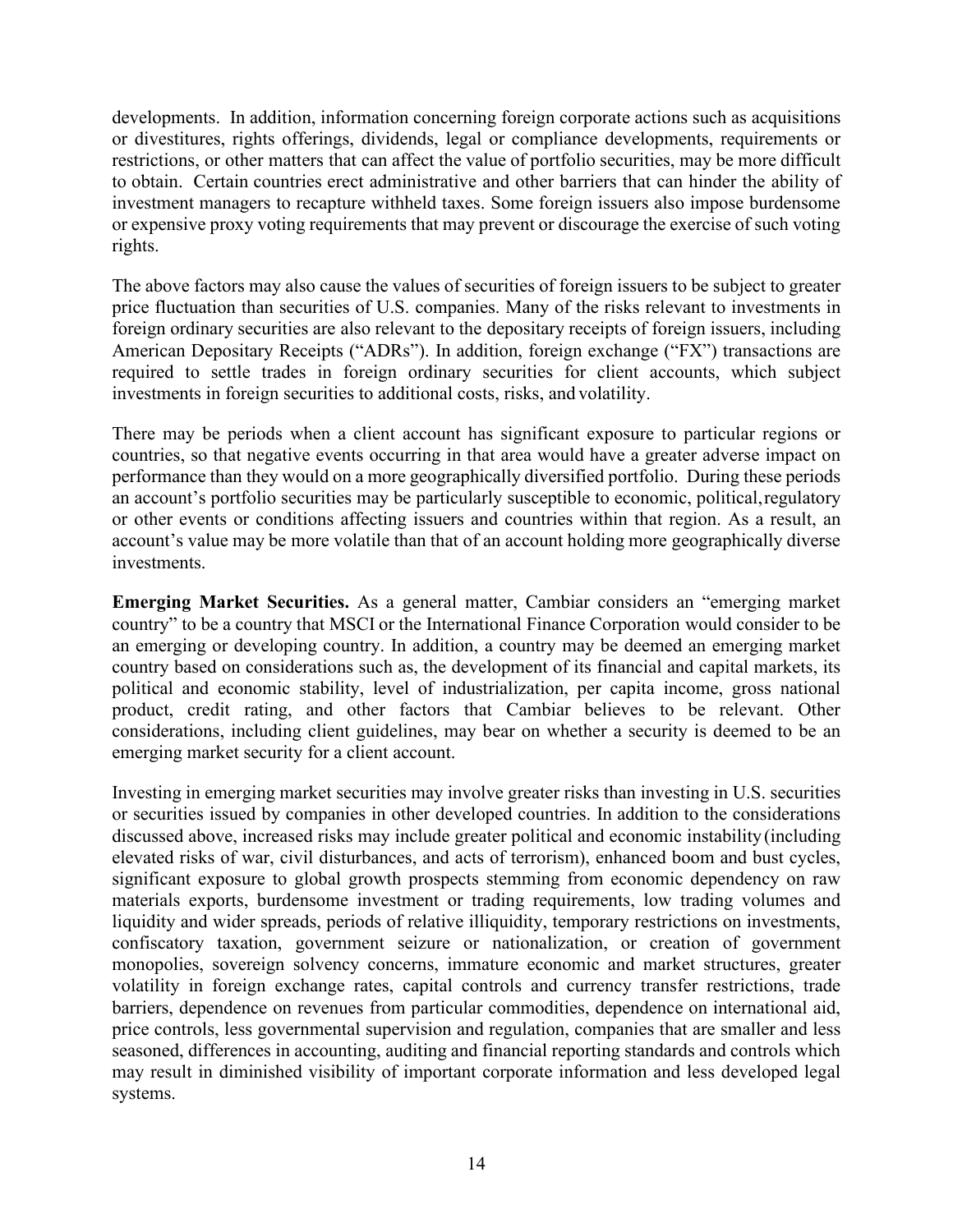**Europe.** Investing in Europe involves risks not typically associated with investments in the U.S. A significant number of countries in Europe are member states in the European Union (EU), which faces significant issues involving its membership, structure, procedures and policies. One of the key mandates of the EU is the establishment and administration of a common single market, consisting of, among other things, a single currency and a common trade policy. In order to pursue this goal, member states established the Economic and Monetary Union (EMU), which sets out different stages and commitments that member states need to follow to achieve greater economic and monetary policy coordination, including the adoption of a single currency, the Euro. By adopting the Euro as its currency, a member state relinquishes significant control over its monetary policies.

Efforts of the member states to continue to unify their economic and monetary policies may increase the potential for similarities in the movements of European markets and may reduce diversification sought by investing in multiple countries within Europe. Following the United Kingdom's decision to leave the EU, other countries may exit or seek to exit the EU, whichcould result in significant instability and unknown or unintended consequences.

In addition, the economic health and/or fiscal policies of a single member state can impact and pose economic risks to the EU as a whole. Investing in Euro-denominated securities also risks exposure to a currency that may not fully reflect the strengths and weaknesses of the disparate economies that comprise Europe. There is continued concern over national-level support for the Euro, which could lead to certain countries leaving the EMU, the implementation of currency controls, or potentially the dissolution of the Euro. The dissolution of the Euro would have significant negative effects on some European economies and would cause accounts with holdings denominated in Euros to face substantial challenges, including difficulties relating to settlement of trades and valuation of holdings, diminished liquidity, and the redenomination of holdings into other currencies.

On June 23, 2016, the United Kingdom ("UK") held a referendum in which voters approved an exit from the EU, commonly known as Brexit. As a result of the referendum, the UK government sought to negotiate favorable terms of the UK's withdrawal, including the terms that would govern future trading relationships, *i.e*., imports and exports, tariffs, as well as immigration, labor flow, the Republic of Ireland/UK border, and other important issues. The process of exiting from the EU was a difficult exercise, and Brexit introduced considerable complexity and uncertainty into the outlook for both UK issuers and non-UK companies with exposure to UK markets. On December 31, 2020, the UK officially exited the EU single market and customs union under the terms of a new trade agreement. This agreement became effective on a provisional basis on January 1, 2021 and entered into full force on May 1, 2021. There remains significant market uncertainty regarding Brexit's ramifications, and the range and potential implications of the possible political, regulatory, economic, and market outcomes in the UK, EU and beyond are difficult to predict. The effects of Brexit on the UK and EU economies and the broader global economy could be significant, resulting in negative impacts, such as business and trade disruptions, increased volatility and illiquidity, and potentially lower economic growth of markets in the UK, EU and globally, which could negatively impact the value of an investment. Further, Brexit may cause additional member states to contemplate departing from the EU, which would likely perpetuate political and economic instability in the region and cause additional market disruption in global financial markets.

**Health-Related Concerns.** The impact of epidemics or pandemics, or widespread fear that such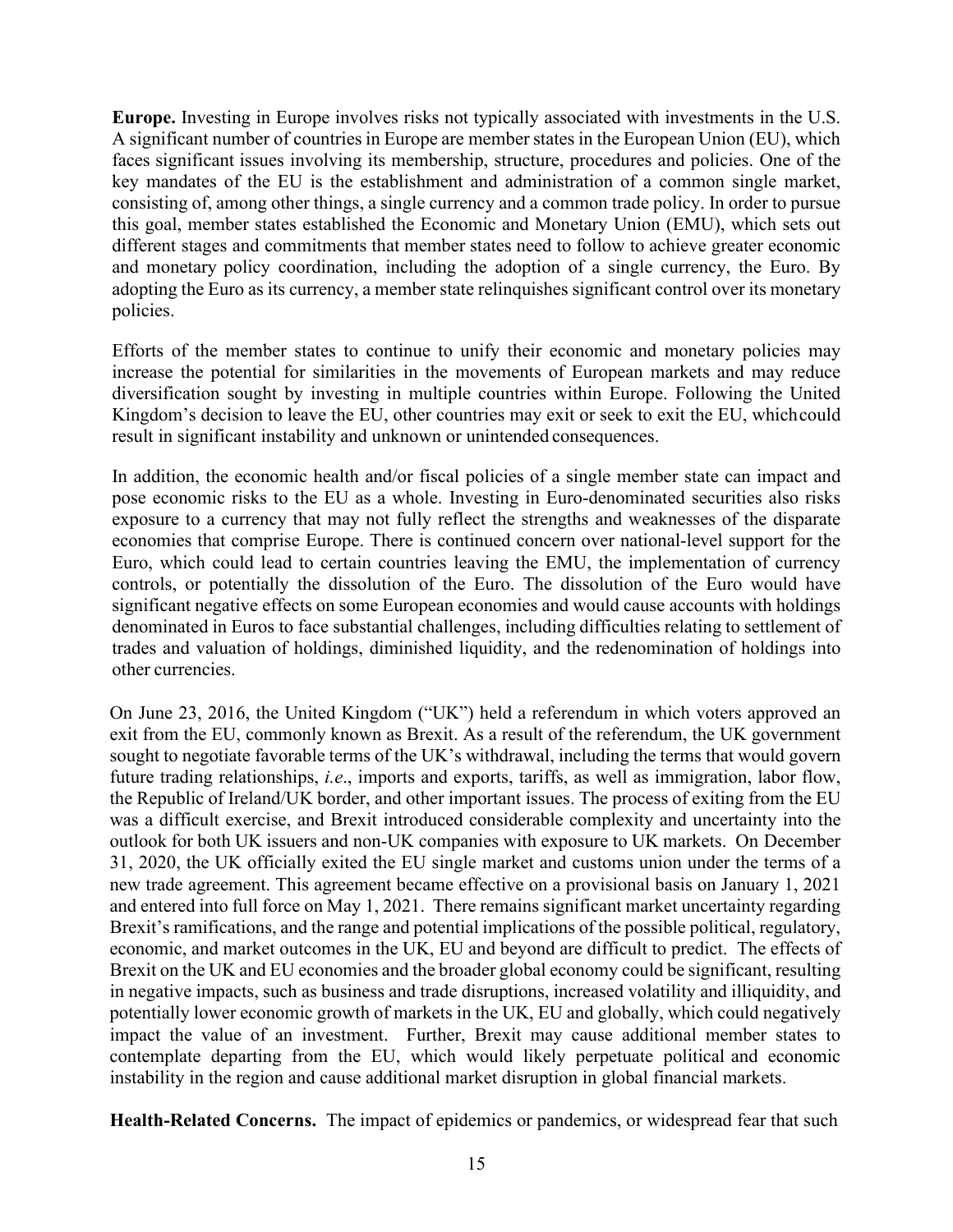events may occur and last for prolonged periods, could cause uncertainty for or negatively affect the global economy, as well as the economies of individual countries, the financial performance of individual companies and sectors, and markets generally in significant and unforeseeable ways. Any such impact could adversely affect the prices and liquidity of the securities and other instruments in which Cambiar invests for clients, which in turn could negatively impact the account performance and cause losses on your investment. Recent examples include pandemic risks related to COVID-19 and aggressive measures taken worldwide in response by governments, including closing borders, restricting international and domestic travel, restrictions on businesses whose operations are deemed likely to encourage the spread of a virus, including curtailments of operations and reductions in staff, the downstream effects of those restrictions, and the imposition of prolonged quarantines of large populations. The impact of the COVID-19 pandemic or future pandemics, including the ability of viruses to mutate, could be short term or could last for extended periods of time, depending upon, among other factors, the ability of pharmaceutical companies to formulate vaccines and other medicines to combat such viruses, and take up/acceptance of protective and preventive measures by populations. In either instance, a substantial economic downturn, significant market volatility, or a recession could ensue.

**Investments in China.** China is an emerging market, and as a result, investments in securities of companies organized and listed in China may be subject to liquidity constraints and significantly higher volatility, from time to time, than investments in securities of more developed markets. The Chinese economy and Chinese companies may be subject to considerable government intervention and varying degrees of economic, political and social instability and the Chinese government may use its influence for political purposes. These factors may result in, among other things, greater stock market risk, interest rate risk, inflation, and currency fluctuations. Accounting, auditing and financial reporting standards in China are different from U.S. standards and, therefore, disclosure of certain material information may not be made or may be less available or reliable. Efforts by the U.S. or other regulators to ensure that the audits of Chinese firms can be reviewed, and the potential for Chinese issuers to be delisted from U.S. exchanges, can also result in additional volatility and investment risk for owners of these securities. In addition, periodically there may be restrictions on investments in Chinese companies imposed by government regulators. If Cambiar is required to sell any securities so identified, liquidity for those securities may be impaired and losses may be incurred on those investments.

**Market Disruption.** Global and/or political instability, acts of war, geopolitical tensions, natural disasters, and terrorist attacks in the United States and around the world have resulted in market volatility and may have long-term effects on the United States and worldwide financial markets and may cause further economic uncertainties in the United States and worldwide. Cambiar cannot predict the effects of significant future events on the global economy and securities markets. A similar disruption of the financial markets could impact interest rates, credit risk, inflation and other factors.

As a result of continued political tensions and armed conflicts, including the Russian invasion of Ukraine in February of 2022, the United States has imposed sanctions on certain Russian entities and individuals and certain sectors of Russia's economy, which may result in, among other things, the devaluation of Russian currency, a downgrade in the country's credit rating, and/or a decline in the value and liquidity of Russian securities, property or interests. The United States and other nations or international organizations may impose additional economic sanctions or take other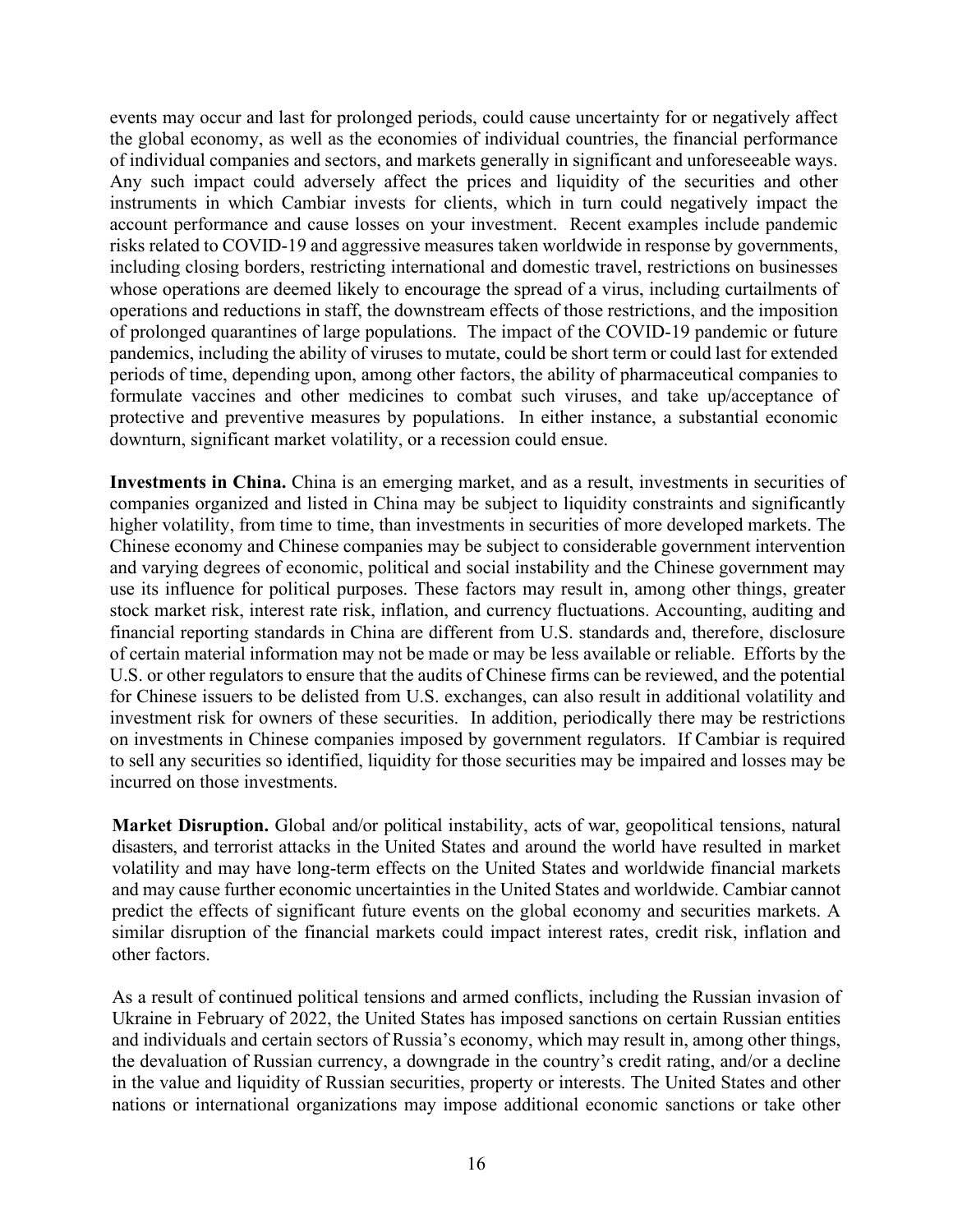actions that may adversely affect Russia-exposed issuers and companies in various sectors of the Russian economy and may increase volatility in the markets generally. Sanctions could also result in Russia taking counter measures or retaliatory actions, which may impair the value and liquidity of securities and/or disrupt financial markets globally.

**Currency Fluctuations and Currency Transactions.** Client account performance for certain Cambiar investment strategies can be materially affected positively or negatively by foreign currency strength or weakness relative to the U.S. dollar, depending upon the extent to which the account invests its assets in foreign securities or other assets denominated in currencies not pegged to the U.S. dollar or currencies that move in tandem with the U.S.dollar. Additionally, depreciation of the British pound sterling and/or the euro in relation to the U.S. dollar following Brexit could adversely affect the value of investments denominated in the pound sterling and/or the euro, regardless of the performance of the investment.

Foreign exchange ("FX") transactions are required to settle purchases of securities denominated in currencies other than the U.S. dollar ("foreign ordinary securities") and to convert proceeds from the sale of such securities back into U.S. dollars. FX transactions are also needed to repatriate income received in foreign currencies back into U.S. dollars. Cambiar does not invest in foreign currencies or engage in FX transactions for investment or speculative purposes. FX transactions for Cambiar client accounts that invest in foreign ordinary securities are executed in two different manners. In certain instances, FX transactions are executed by the client's custodian bank pursuant to standing instructions. These transactions are executed automatically by the bank at its discretion or on its schedule following receipt of securities trade or other data from the Adviser, an executing broker, custodial affiliate, or another party. The terms under which client custodians perform these standing instruction FX transactions such as timing, pricing, fees/spreads, reporting, etc., should comport with any terms agreed to between the client and the custodian. Transactions in restricted currencies, *i.e*., currencies that do not trade on global FX markets, as well as FX transactions needed to repatriate dividends and income, interest, and other cash proceeds accumulated as a result of ownership of foreign ordinary shares and held inforeign custodial accounts, are typically executed by custodians pursuant to standing instructions.

Cambiar generally has little ability to substantively negotiate the terms of FX transactions executed by client custodians pursuant to standing instruction arrangements. FX rates charged by custodians for these transactions are often higher than the lowest available rates and custodians' FX transactions may or may not be competitive or transparent. As a result, Cambiar has a very limited ability to monitor or review custodian FX transactions executed pursuant to standing instructions.

Where able, Cambiar seeks to execute FX transactions in certain currencies on its own trading desk, typically trading with an unaffiliated, third-party FX dealer, or, alternatively, directly with a client's custodian, each operating as principal in global currency markets. Cambiar may seek competitive FX rates through direct negotiation with banks or dealers or via a multi-bank on-line trading platform that uses industry standard and bank-defined benchmarks. Clients will pay what Cambiar believes is a competitive spread on each such transaction.

**Derivatives Regulation Risk**. The regulation of derivatives in the U.S. and in foreign jurisdictions continues to evolve. While the ultimate impact of these regulatory actions is not clear, it is possible that these and future regulatory measures taken in the U.S. and in foreign jurisdictions could discourage the Adviser from registering or taking other measures that would facilitate investments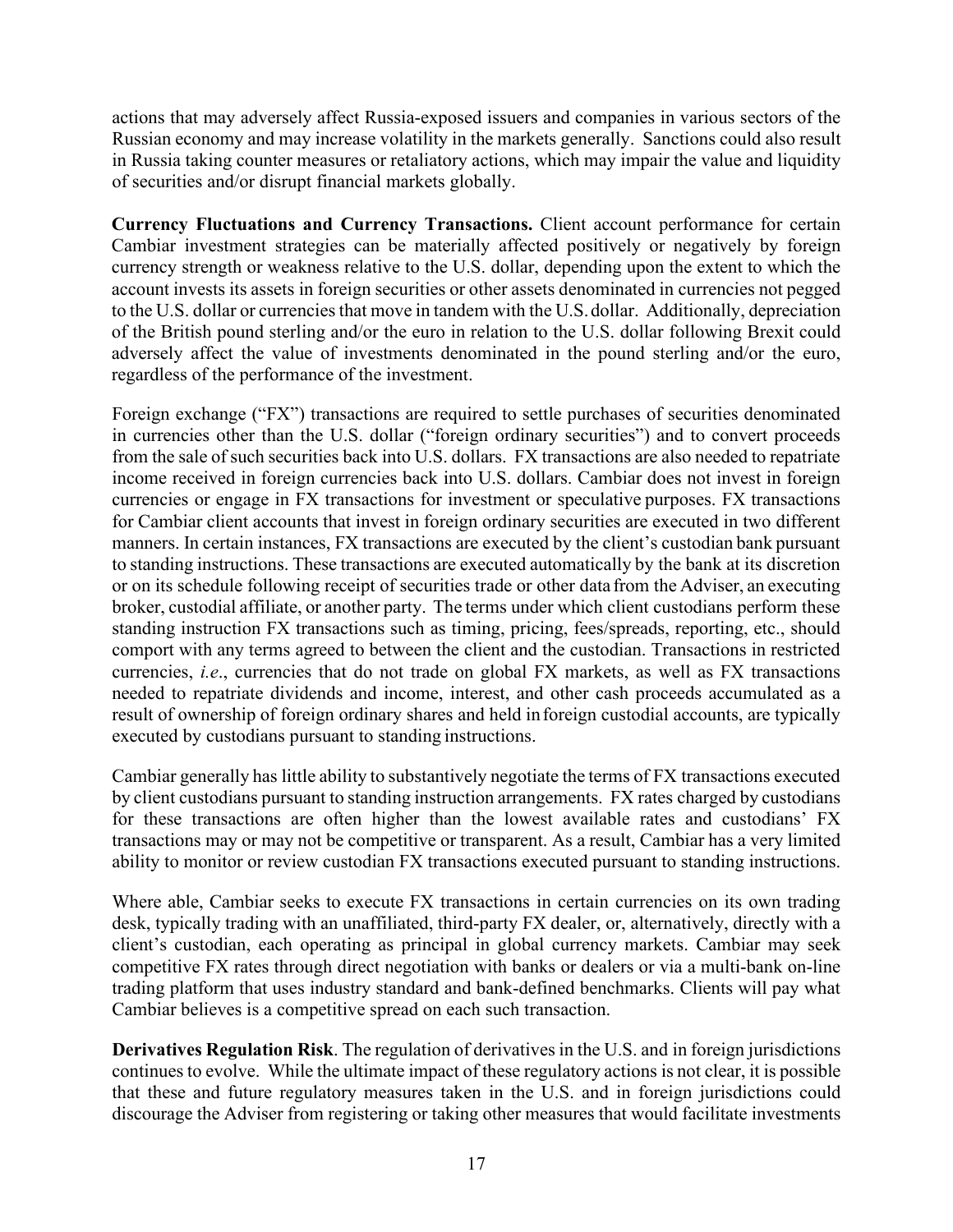in derivative instruments, or could limit or completely restrict the ability of an account to use these instruments, could increase the costs or decrease the potential benefits of using these instruments, or make them less effective.

As of August 19, 2022, Rule 18f-4 (the "Derivatives Rule") under the Investment Company Act of 1940 (the "1940 Act") will require that a Mutual Fund that is not a Limited Derivatives User (as defined below) adopt and/or implement: (i) value-at-risk limitations ("VAR") in lieu of asset segregation requirements; (ii) a written derivatives risk management program; (iii) new oversight responsibilities for the board of directors/trustees, and (iv) new reporting and recordkeeping requirements. In the event that a Mutual Fund's derivative exposure is 10% or less of its net assets, excluding certain currency and interest rate hedging transactions, it can elect to be classified as a limited derivatives user ("Limited Derivatives User") under the Derivatives Rule, in which case the Mutual Fund would not be subject to the full requirements of the Derivatives Rule. Limited Derivatives Users are excepted from VAR testing, implementing a derivatives risk management program, and oversight and reporting requirements for the board of directors/trustees mandated by the Derivatives Rule. However, a Limited Derivatives User is still required to implement written compliance policies and procedures reasonably designed to manage a Mutual Fund's derivatives risks.

**Depositary Receipt Investing.** Depositary receipts are certificates evidencing ownership of shares in a foreign issuer. These certificates are issued by depositary banks and generally trade on an exchange or over-the-counter in U.S. markets or elsewhere. Depositary receipts are often alternatives to directly purchasing the underlying foreign securities in their national markets and currencies. Depositary receipts are either sponsored or unsponsored. While similar, unsponsored depositary receipts are generally issued without the participation of the underlying company, and may have diminished shareholder rights, as discussed below. Whether the Adviser invests in foreign ordinary securities or depositary receipts is a function of a number of factors, including client preferences/restrictions, investment strategy, trading conditions, and the structure of the account/investment vehicle.

Client accounts invested in sponsored or unsponsored depositary receipts are subject to many of the same risks associated with the purchase and sale of foreign securities. In addition, other factors, such as issuer corporate actions or actions by foreign countries can result in displacements that cause such instruments to trade at enhanced premiums or discounts to the underlying foreign ordinary security. Depositary receipt holders do not always receive all the rights and benefits of the holders of the ordinary shares, they may have limited or no ability to participate in corporate actions and vote proxies, and may have differing tax consequences. Holders of unsponsored depositary receipts often bear the costs of such facilities and the depositary of unsponsored interests is frequently under no obligation to distribute shareholder communications or to pass through voting rights to the holders of these interests. Certain Cambiar investment strategies are offered in a depositary receipt format only, which can present certain limitations with respect to the universe of possible investments and issuers when compared to other domestic or international equity strategies, which can result in less portfolio diversification, performance dispersion, and additional risk. Some depositary receipts in which the Adviser may invest are traded on over-thecounter markets and may be less liquid and have wider spreads that other securities.

**Concentrated Investing; Liquidity.** Client account portfolios managed by Cambiar tend to be relatively concentrated and often contain fewer securities than equity portfolios managed by some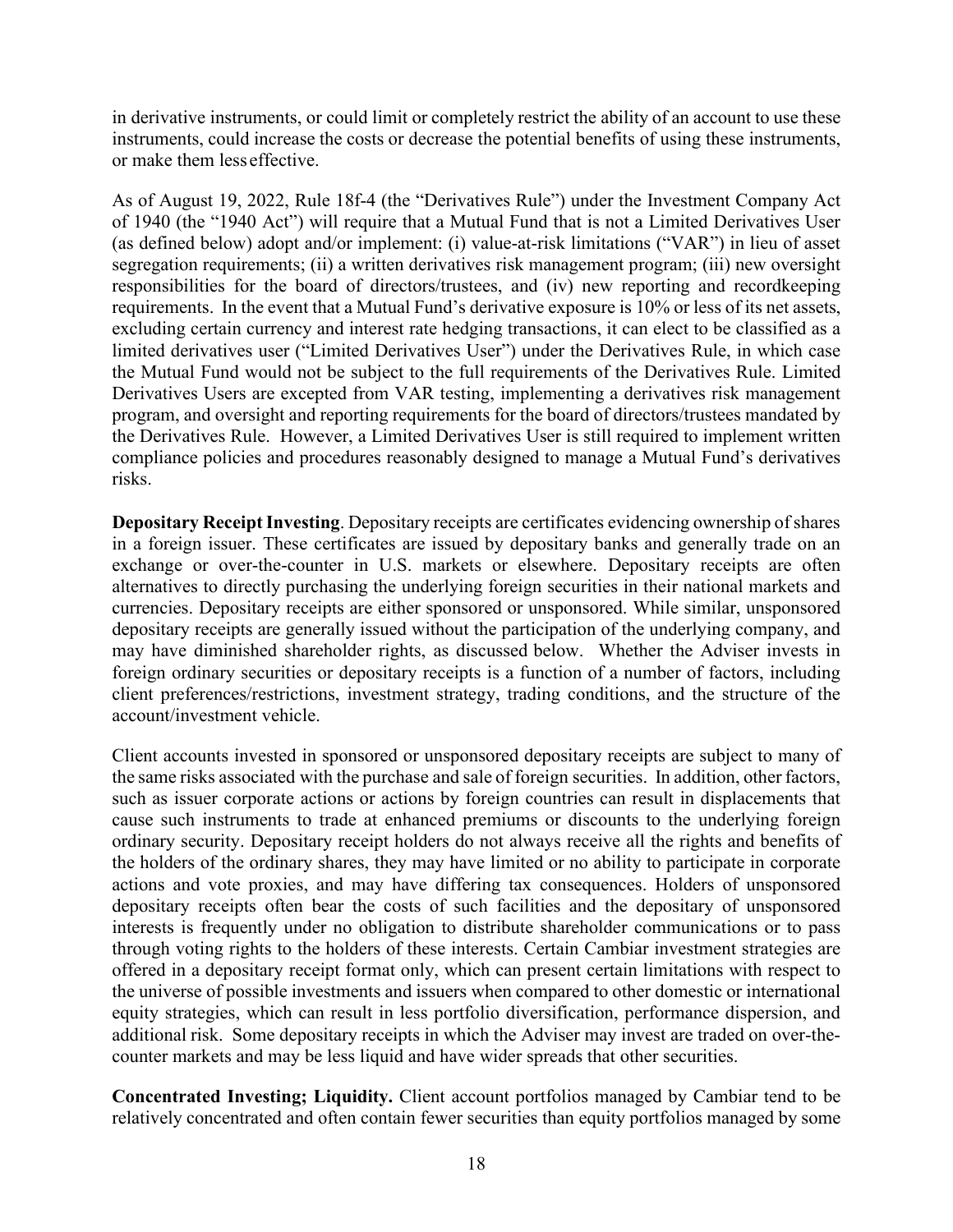other advisers. Holding relatively concentrated portfolios can increase the risk that the value of a client account could decrease because of the poor performance of one or a few investments. These risks can be more acute in "non-diversified" portfolios, including those managed in the aggressive value strategy. Because Cambiar may hold concentrated positions for multiple client accounts, disposing of such positions might take longer, result in lower sales prices, or be more challenging than it would for smaller positions, depending on market and trading conditions. This might affect account performance. Similarly, because Cambiar often purchases the same security for multiple accounts, it can take longer to accumulate the desired level of securities for a particular account, which could result in some securities being purchased at higher prices (or not at all).

**Cybersecurity.** Investment advisers, including Cambiar, rely on digital and network technologies (collectively, "cyber networks") to conduct their businesses. Such cyber networks are subject to risk of cyber-attacks that could potentially seek unauthorized access to systems for purposes such as misappropriating sensitive information, corrupting data, forcing a payment/ransom, or causing operational disruptions. Although Cambiar maintains and updates information technology safeguards intended to protect the confidentiality of its internal data, there are inherent limitations in such technology safeguards and cyber incidents could potentially occur, and might in some circumstances result in unauthorized access to sensitive information about Cambiar or its clients. Similar types of cyber security risks are also present for issuers or securities in which accounts managed by Cambiar invest, which could result in material adverse consequences for such issuers or securities, and could cause an account's investment in such issuers or securities to lose value. In addition, Cambiar and its client accounts have some exposure to cybersecurity risks through third parties (such as broker-dealers or other financial intermediaries), as well as through Cambiar's service providers or service providers to the Mutual Funds or other accounts Cambiar advises. Cambiar cannot directly control any cybersecurity plans and systems put in place by other third parties, including service providers, or by issuers in which accounts managed by Cambiar invest.

Cambiar, as well as certain service providers, also generate, compile and process information for purposes of preparing and making filings or reports to governmental agencies, or providing reports or statements to clients, and a cybersecurity attack or incident that impacts that information, or the generation and filing processes, may prevent required regulatory filings and reports from being made, or reports or statements from being delivered, or cause the inadvertent release of confidential information (possibly resulting in the violation of applicable privacy laws). The transition to more work-from-home or fully-remote work environments may increase the risk of cyber incidents given the increase in the cyber-attack surface stemming from the use of personal devices and non-office or personal technology.

# <span id="page-20-0"></span>**Item 9. Disciplinary Information**

Neither Cambiar nor any employees have reportable disciplinary information.

# <span id="page-20-1"></span>**Item 10. Other Financial Industry Activities and Affiliations**

Cambiar does not engage in any financial services activities other than the management of equity portfolios. Cambiar is not registered as a broker-dealer. Solely to facilitate distribution of the Cambiar Funds, and the CIT, certain client services personnel, including the Director of Marketing, are registered representatives of Foreside Fund Services, LLC ("Foreside"), a FINRA-registered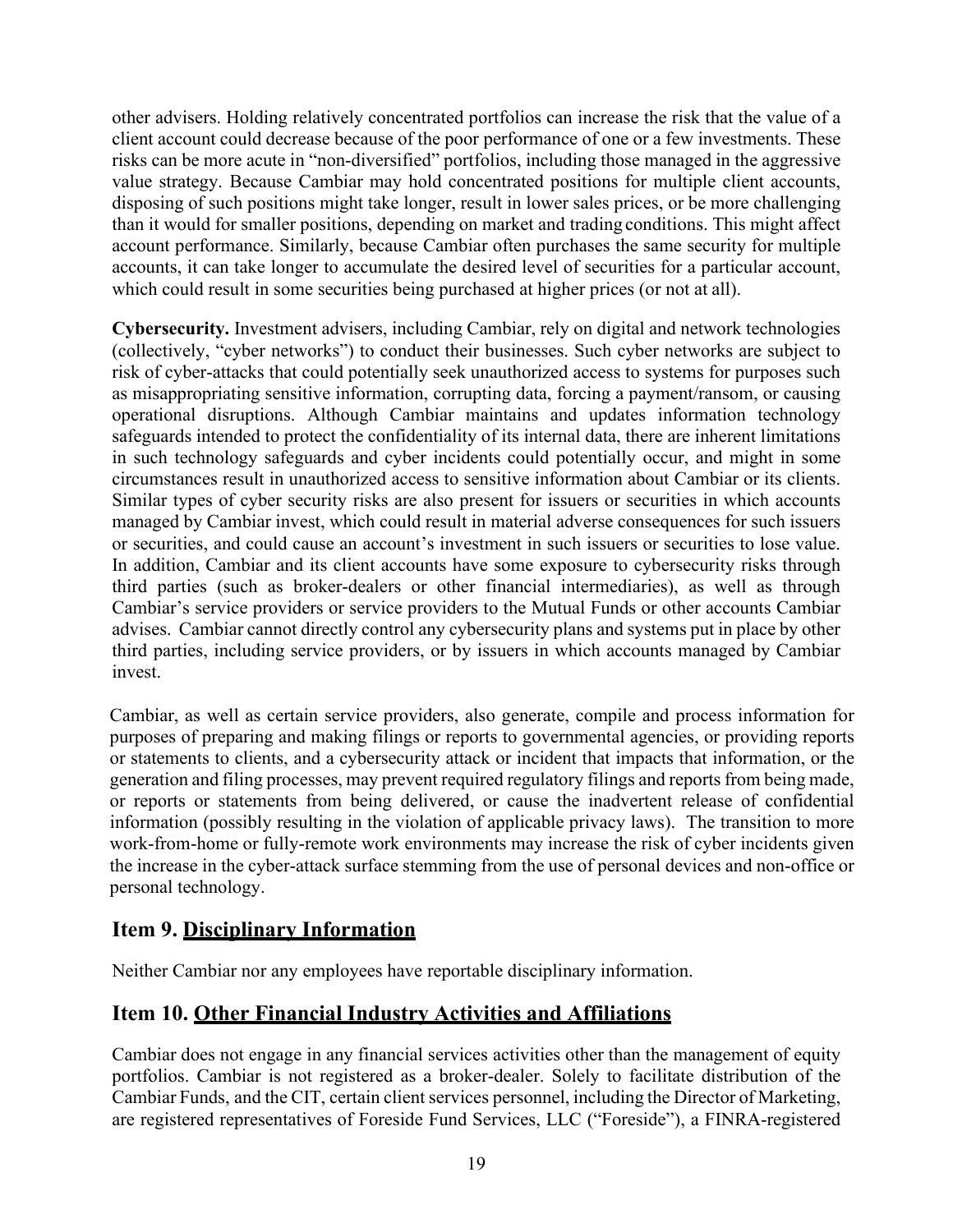broker-dealer. There is no common ownership between Cambiar and Foreside, and Cambiar does not execute any client securities transactions through Foreside.

Cambiar's principal owner is identified in **Item 4. Advisory Business.** None of Cambiar's affiliated companies are public companies, broker-dealers, investment advisers, or are substantially involved in Cambiar's day-to-day business operations.

**Related Registered Investment Companies**. Cambiar serves as investment adviser to the Cambiar Funds, which are portfolios of The Advisors' Inner Circle Fund. Cambiar Funds portfolios include:

- The Cambiar Opportunity Fund
- The Cambiar International Equity Fund
- The Cambiar Small Cap Fund
- The Cambiar Aggressive Value Fund
- The Cambiar SMID Fund
- The Cambiar International Small Cap Fund

Cambiar may serve as investment sub-adviser to registered investment companies sponsored and advised by other firms.

### **Item 11. Code of Ethics, Participation or Interest in Client Transactions and Personal Trading**

In accordance with Rule 204A-1 under the Advisers Act and Rule 17j-1 under the 1940 Act, Cambiar maintains a Code of Ethics (the "Code"). The Code establishes Cambiar's expectations for its partners, officers, principals and employees. The Code is based on the principal that personnel owe a fiduciary duty to clients to conduct their affairs, including their personalsecurities transactions, in a manner intended to avoid: (i) putting their own personal interests ahead of clients; (ii) taking inappropriate advantage of their position with the Adviser; and (iii) any actual or potential conflicts of interest or abuse of their position of responsibility. Among other things, the Code requires that Cambiar personnel notify the Chief Compliance Officer ("CCO") of violations or suspected violations of the Code and the CCO must report any material Code violations to management and the Board of any Mutual Fund, as applicable.

Cambiar believes that the Code's guidelines and other Cambiar compliance policies and procedures are reasonably designed to minimize potential trading-related and other conflicts of interest between Cambiar, its employees, certain immediate and other family members, and its clients, or to reasonably control, minimize, monitor, or otherwise address these and other potential conflicts of interest. Clients should be aware, however, that no set of rules can anticipate or eliminate all potential conflicts of interest, that conflicts of interest inevitably apply in providing investment advisory services, and that certain conflicts cannot be fully eliminated, avoided, controlled, or disclosed in advance.

In general, Cambiar personnel cannot purchase and sell the same security for a gain within any 30 day period, and must obtain pre-clearance to invest in common stocks or derivatives on common stocks, and corporate bonds, and are generally not permitted to participate in an IPO. Cambiar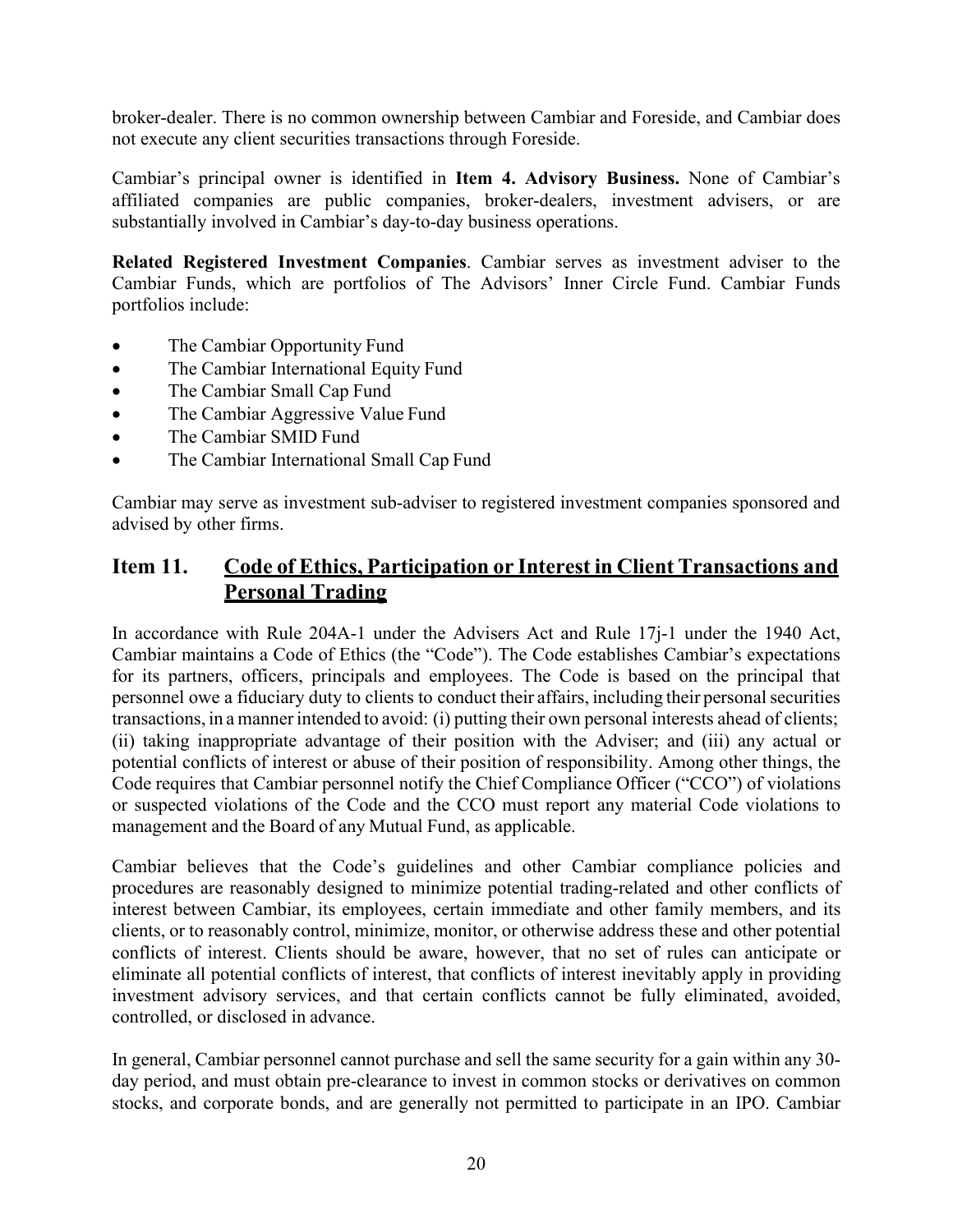personnel must pre-clear certain trades for personal securities accounts through the Adviser's automated personal trading software system, subject to certain exceptions. The Code also requires periodic reporting of personal securities holdings and transactions and requires employees to preclear certain outside business and political activities. Cambiar has established these pre-clearance procedures in an effort to mitigate potential conflicts of interest.

Investments by Cambiar or its employees can create conflicts of interest or the appearance of conflicts of interest with client investments since those investments could conceivably benefit from client portfolio movements. Cambiar personnel may not effect transactions in securities for their own account, or for accounts in which they have an interest or control, if Cambiar is evaluating those securities for purchase or sale for a client account. In an effort to eliminate or minimize conflicts of interest, employees are often restricted from trading for their personal account securities that are held in client accounts, or are otherwise limited to effecting personal trades in *de minimis* amounts. Cambiar employees often own shares of the Cambiar Funds, including through the Adviser's profit sharing plan. Regardless of where the shares are held, employees are required to hold these investments for a 30-day period and must report Cambiar Fund transactions on a periodic basis.

Certain of Cambiar's Separate Account clients may invest a portion of their assets in one or more of the Cambiar Funds. This may present the appearance of a conflict of interest since Cambiar collects fees for the advisory services provided to the Cambiar Funds. The Adviser believes, however, that this potential conflict is mitigated because Cambiar does not collect an advisory fee on the portion of any such Separate Account invested in the Cambiar Funds.

Cambiar will provide a copy of its Code to any client or prospective client upon request. Written requests should be sent to the applicable address identified on the cover of this brochure.

Under Section 204A of the Advisers Act and related rules, the Adviser maintains an insider trading policy that includes procedures reasonably designed to prevent trading or disclosures by Cambiar personnel that could constitute the misuse of material, non-public information. Among other things, Cambiar's policy generally forbids any employee from buying or selling a security personally or for any account managed by Cambiar while in possession of material, non-public information about a security or its issuer. Receipt of material, non-public information, obtained by Cambiar personnel either in connection with their work-related responsibilities or from other sources, could inhibit trading in certain securities for client accounts.

**Allocation of Opportunities; Participation by Related Persons**. Cambiar's investment decisions for each client account are based on the investment objectives, policies, and other relevant investment considerations that Cambiar believes are applicable to that particular account. In allocating investment opportunities, Cambiar seeks to treat all clients fairly and equitably relative to each other over the long term.

Cambiar uses its reasonable best efforts to allocate investment opportunities over the long term in an equitable manner. Cambiar is not obligated to recommend for any client account the purchase or sale of securities or other investments that it may purchase or sell, recommend for purchase of sale, or take the opposite side of the market for investments, for other client accounts, or for its own account or those of related persons (generally, its partners, officers, principals and employees, and certain of their relatives). Circumstances can arise under which Cambiar determines that while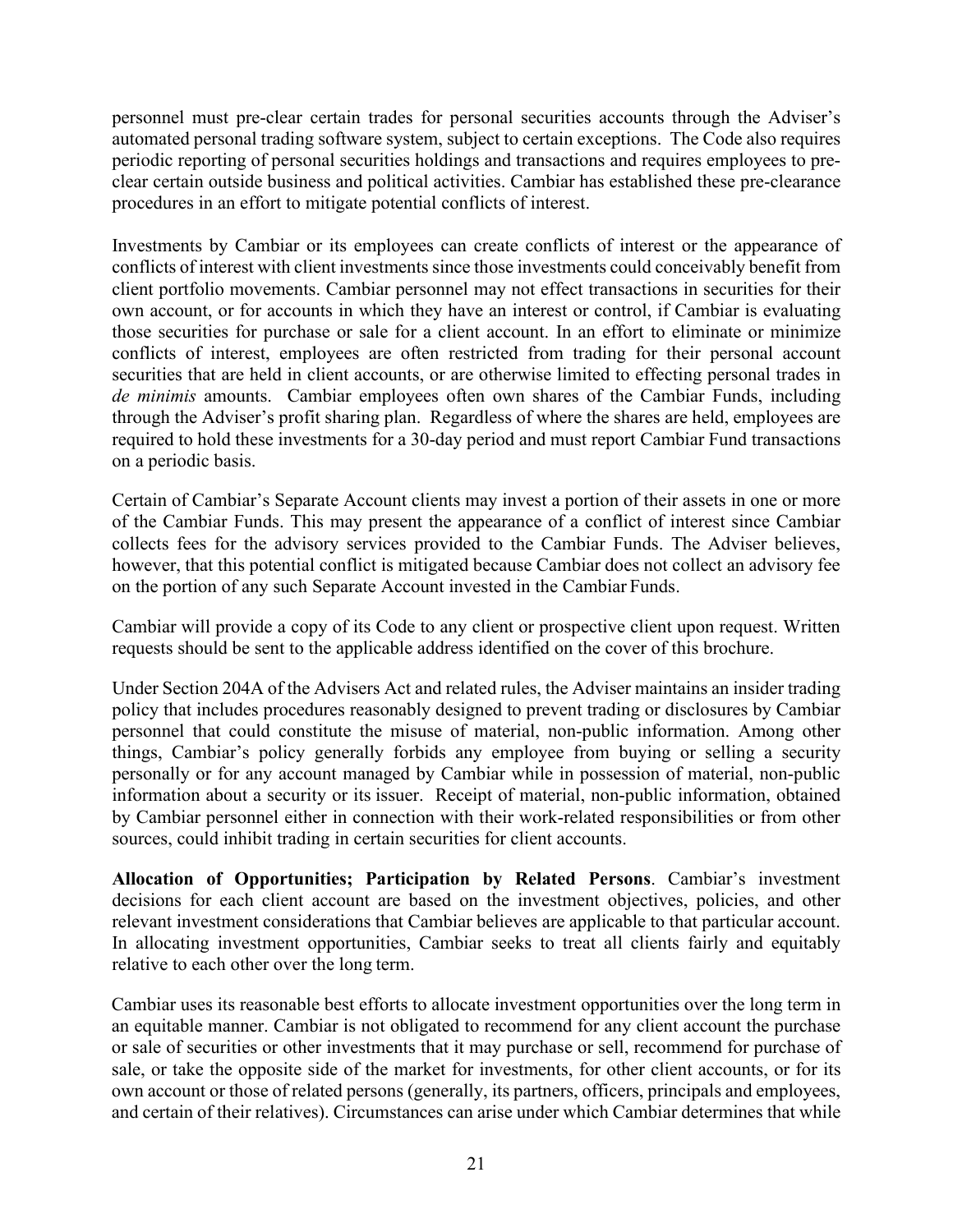it would be both desirable and suitable that a particular security or other investment be purchased or sold for a specific account (including those of related persons), that security or other investment may or may not be purchased for that or other accounts. In other instances, Cambiar may buy or sell a particular security for certain accounts prior to making such purchases or sales for other accounts, or may buy or sell different quantities of securities for different accounts at different times.

As a result, some clients may not participate in the investments in which other clients (or related persons) participate, or may participate to a different degree or at a different time. In instances in which there is a limited supply for a security or other investment instrument, Cambiar will seek to allocate the opportunity to purchase or sell that security or other investment among accounts on an equitable basis over the long term, but is not required to assure equality of treatment among client accounts (including that the opportunity to purchase or sell that security or other investment may be proportionally allocated among those clients according to a particular or pre-determined standards or criteria).

The Adviser and its related persons maintain Separate Accounts, or invest, directly or indirectly, through pooled investment vehicles advised by Cambiar, including the Cambiar Funds, and the CIT. These Separate Accounts may also include proprietary/house accounts that are established when Cambiar is evaluating and/or seeding a new investment strategy, and can also include accounts of employees or their family members managed in an existing strategy. Cambiar is currently incubating/evaluating a number of different investment strategies that are not presently offered to clients, and an analyst at Cambiar is managing one such strategy, and in his personal capacity, has established a pooled investment vehicle independent of Cambiar implementing the strategy. Cambiar is not the sponsor or the adviser of such pooled investment vehicle; however, certain Cambiar personnel invest in the pooled investment vehicle. Cambiar has policies and procedures in place as part of its compliance program that seek to minimize any conflicts or fully disclose conflicts when seeding and/or managing incubator investment strategies or any pooled investment vehicle.

Cambiar seeks to ensure all such accounts are traded consistent with and alongside other Cambiar client accounts, as applicable. As such, Cambiar and/or its related persons can hold the same securities as clients. Cambiar, or its related persons, may buy or sell securities or other investments for such Separate Accounts or their own pooled investment vehicles that may be similar to, or may be substantially different from, the securities or investments Cambiar buys or sells for clients. Cambiar proprietary accounts or the accounts of related persons that are not managed by Cambiar also can hold securities that Cambiar purchases or sells for client accounts.

Cambiar generally addresses issues concerning side-by-side management of multiple accounts by trading those accounts in groups. Cambiar will oftentimes group and trade together similarly situated accounts (*i.e*., Separate Accounts pursuing the same strategy, including pooled investment vehicles managed by our related persons, that can trade alongside one another (*e.g*., accounts that are directed are typically grouped separately from non-directed accounts)), irrespective of an account's ownership, fee level or fee structure, or other considerations that might raise potential conflict of interests concerns. By aggregating and allocating applicable trades on a group - rather than individual account - basis, Cambiar minimizes any tendency (intentionally or unintentionally) to favor one account or group of accounts. Trading in groups can be helpful in eliminating issues raised by providing advisory services to proprietary or related accounts, or accounts that pay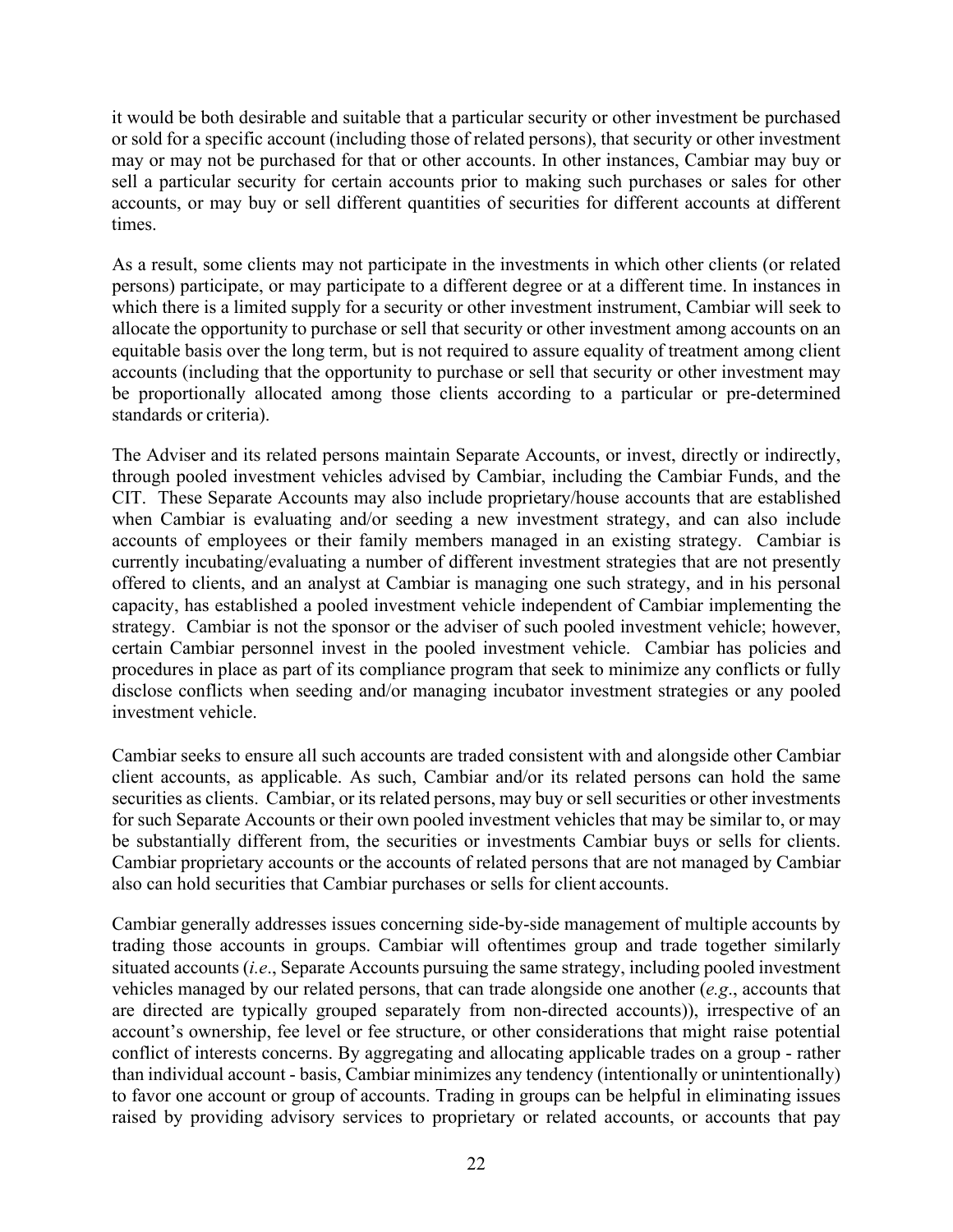performance-based fees (if any). Cambiar's Compliance department also periodically reviews allocation and aggregation metrics, as well as performance dispersion among accounts in the same strategy, to help ensure that no account or group of accounts are being favored over the long term.

Cambiar may purchase or sell for client accounts securities in which the Adviser or its related persons have a material financial interest. In addition to purchasing and selling for clients securities in which the Adviser or its related persons have a financial interest, such financial interest can also include the contribution by the Adviser or related persons of seed capital to a proprietary account/fund it incubates or manages, or an actual investment by the Adviser or related persons in a fund in which it also invests client interests. The Adviser or its related persons may also purchase or sell for themselves securities or other investments which one or more of its clients own.

The ownership interests that Cambiar or related persons hold in Cambiar Fund portfolios can be significant at times, and as a result, Cambiar and those persons might at times be deemed to be "affiliated persons" of, or to have "control" over, certain Cambiar Funds, as those terms are defined in the 1940 Act.

Cambiar may have other business dealings with brokers or dealers that execute securities, foreign currency, or other financial instrument transactions for Cambiar client accounts, or which supply Cambiar with qualifying research and brokerage products and services pursuant to Section 28(e) of the Exchange Act in exchange for brokerage commissions. These brokers or dealers (or their affiliates) could be clients of Cambiar, could refer potential clients to Cambiar, could sponsor products that use Cambiar's services, could sell investment products offered by Cambiar, or could provide consulting or other services to Cambiar clients. Securities of these entities that are publicly traded may be purchased and sold for client accounts.

Cambiar or its related persons may do business with Cambiar's clients or with issuers whose securities are purchased and sold for client accounts. For example, Cambiar may purchase or hold for client accounts the securities of other clients (or their affiliates), or companies with which the Adviser or its affiliates do business, *e.g*., health care providers. Cambiar also may purchase or hold for clients the securities of service providers (or affiliates of service providers) to Cambiar, its related persons, or to the Mutual Funds or to other Cambiar clients, such as brokers, dealers, banks, and others.

As the situations described above give rise to actual or potential conflicts of interest, Cambiar has implemented policies and procedures relating to, among other things, portfolio management and trading practices, personal securities transactions, and insider trading. These policies and procedures are intended to mitigate conflicts of interest with or among clients and to resolve them appropriately when they do occur. *See* the discussion of Cambiar's Code of Ethics and other compliance policies and procedures, above.

# <span id="page-24-0"></span>**Item 12. Brokerage Practices**

**Best Execution.** When it has discretion over broker-dealer selection and execution, Cambiar seeks to obtain for client accounts the best execution of portfolio securities transactions that can reasonably be obtained under the circumstances. To seek best execution means to use reasonable diligence in seeking the most favorable execution terms reasonably available in the specific circumstances surrounding each securities trade, so that a client's total costs or proceeds in each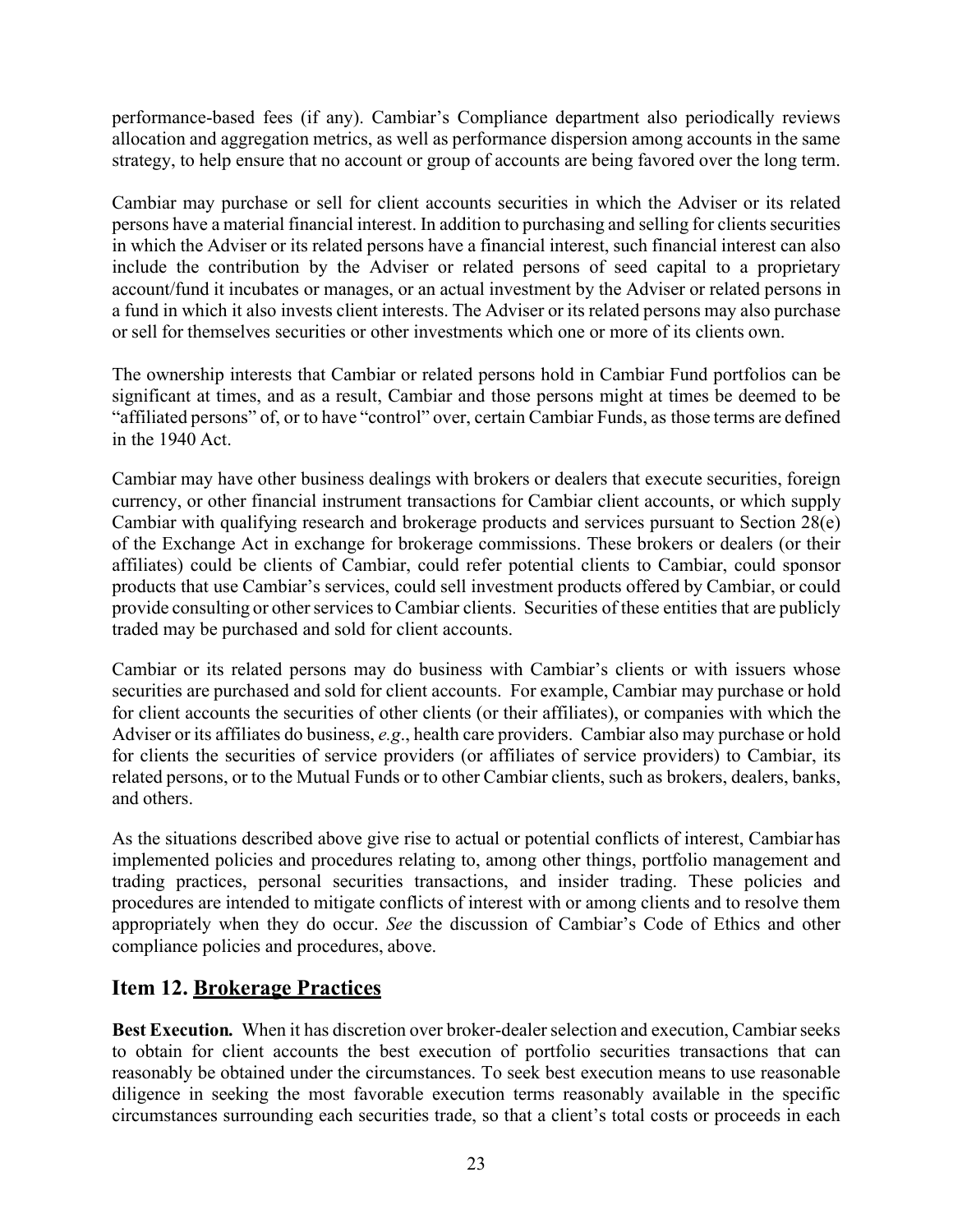securities transaction are the most favorable reasonably available under the prevailing market conditions.

As part of its consideration of best execution, Cambiar considers various potential costs associated with the execution of securities transactions, including costs associated with client commission benefits/soft dollars, explicit brokerage commission costs, spreads, more subtle costs associated with market impact or other price movement during trades, opportunity costs, market anonymity, and other costs associated with achieving Cambiar's investment goals. Cambiar works actively to contain explicit commission costs, but commissions may at times be a less significant consideration than other costs that can have a larger impact on the overall investment results of securities trades. In seeking to achieve best execution, Cambiar does not always obtain thelowest possible commission cost.

Cambiar maintains a Best Execution Committee that is responsible for overseeing the implementation of applicable trade management policies and procedures, determining their effectiveness, and reviewing the Adviser's efforts to achieve best execution of its discretionary securities transactions for clients. In addition, the Committee reviews the results of Cambiar's semi-annual broker vote.

**Brokerage Discretion.** Except in connection with wrap accounts and other directed brokerage arrangements, as discussed below, Cambiar generally retains the authority to determine, without obtaining specific client consent, the brokers or dealers to be used to execute securities trades for client accounts, as well as the commission rates to be paid. Cambiar's trade execution practices seek to utilize brokers with a demonstrated ability to provide execution of transactions at reasonable commission rates, taking into account the amount of the commission and other considerations discussed herein. The furnishing of permissible brokerage or research services that are paid for with client commissions is a consideration in broker selection, as discussed below in **Client Commission Benefits/Soft Dollars**.

When selecting a broker, Cambiar considers factors such as, without limitation, each trade order's timing, size, complexity, special features, the availability of liquidity, and current market conditions, the full range and quality of a broker's services, its ability to obtain a favorable price, provide or locate liquidity (including natural counterparties), the access provided to investment conferences and corporate executives, research, commission rates, fees, or spreads, sophistication of electronic trading options, its initiative in providing investment ideas, access to underwritten offerings, the value and extent of the broker's past and expected future contributions to overall portfolio performance on a continuing basis, ability and willingness to trade foreign ordinary securities and facilitate depositary receipt conversions, willingness to commit capital, handle large or small orders, block trading capability, the broker's reputation, integrity, facilities, trading expertise, reliability, and responsiveness in executing trades and keeping records, familiarity with the other side of the trade, fairness in resolving disputes, settlement reliability, operational efficiency, ability to maintain confidentiality, commission recapture arrangements, and any client directions to use or not use a particular broker. Cambiar seeks to obtain commission rates for client securities transactions which are competitive with prevailing market rates for similar transactions, but is not obligated to choose the broker-dealer offering the lowest available commission rate. Brokerage firms through which Cambiar directs trades may themselves be Cambiar clients or may refer clients to Cambiar.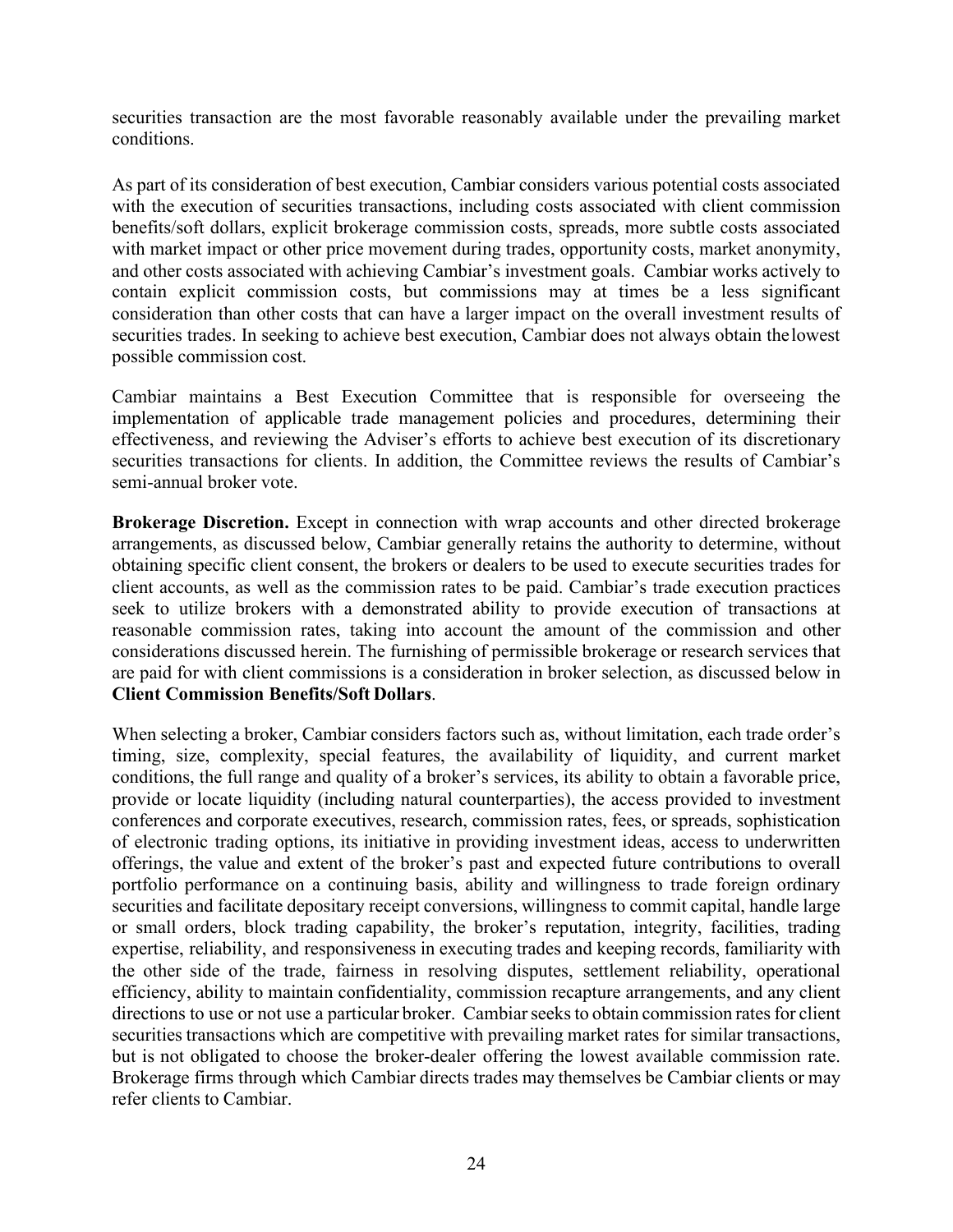Consistent with Rule 12b-1(h) under the 1940 Act, Cambiar does not direct commissions to brokerdealers in consideration for the promotion or sale of shares of the Cambiar Funds or other subadvised Mutual Funds, for the promotion or sale of any other investment products offered by the Adviser, or for the referral of clients to the Adviser.

**Client Commission Benefits/Soft Dollars.** When selecting a broker-dealer, including alternative trading systems and electronic communications networks (collectively, "brokers") to execute certain client securities transactions, Cambiar may consider the broker's ability to provide research and brokerage products and services to Cambiar and its clients ("client commission benefits" or "soft dollar benefits"). These client commission benefits are obtained through the payment of commissions for agency equities trades executed by brokers. These services benefit clients as well as Cambiar itself, and in some cases are unobtainable without the payment of commissions to the providing broker. Cambiar also may pay hard dollars for certain research and brokerage products and services.

Client commission benefits represent a potential conflict between the interests of the client and the investment adviser because they permit the adviser to obtain products or services that benefit it (and its clients) without using the adviser's own resources to produce or pay for them. In addition, an adviser may have an incentive to select brokers that provide client commission benefits over other brokers that do not offer such benefits and would charge less for executing securities transactions. Certain client commission benefits practices benefit some clients more than others. For example, a client whose brokerage assists in paying for client commission benefits may not be the beneficiary of those products or services, while another client or account benefits even though that account did not assist in paying for those benefits.

Cambiar's client commission benefits arrangements are intended to meet the requirements for qualification for the "safe harbor" under Section 28(e) of the Exchange Act, as interpreted by the SEC, including in SEC Release No. 34-54165 (July 18, 2006), the SEC staff, and any applicable requirements under ERISA. Section 28(e) provides a safe harbor for investment advisers who use commission dollars of their advised accounts to obtain brokerage and investment research services that provide lawful and appropriate assistance to the adviser in performing its investment decisionmaking responsibilities. In recognition of the value of dealing with brokers of demonstrated qualifications and in recognition of the value of the research services and products made available by these brokers to Cambiar, Cambiar may pay a broker a brokerage commission in excess of that which another broker might have charged for effecting the same transaction. In such instances, Cambiar makes a good faith determination that the value of the brokerage services and the research services and products provided by these brokers is reasonable in relation to the amount of commissions paid, viewed in terms of either the specific transaction or Cambiar's overall responsibilities to client accounts.

The research and brokerage services and products provided by brokers which influence Cambiar's selection of brokers include access to corporate executives, attendance at investmentconferences, the outlook for particular industries, the furnishing of market letters and reports concerning the state of the economy, the analysis of individual companies and portfolio strategy, broker analysts and economists, industry experts, and potentially access to software to assist in post-trade matching and settlement, portfolio management and analysis software, and other research-oriented services and software. In addition, various brokers offer Cambiar the ability to communicate directly with their analysts who study particular industries (and companies within such industries) in-depth on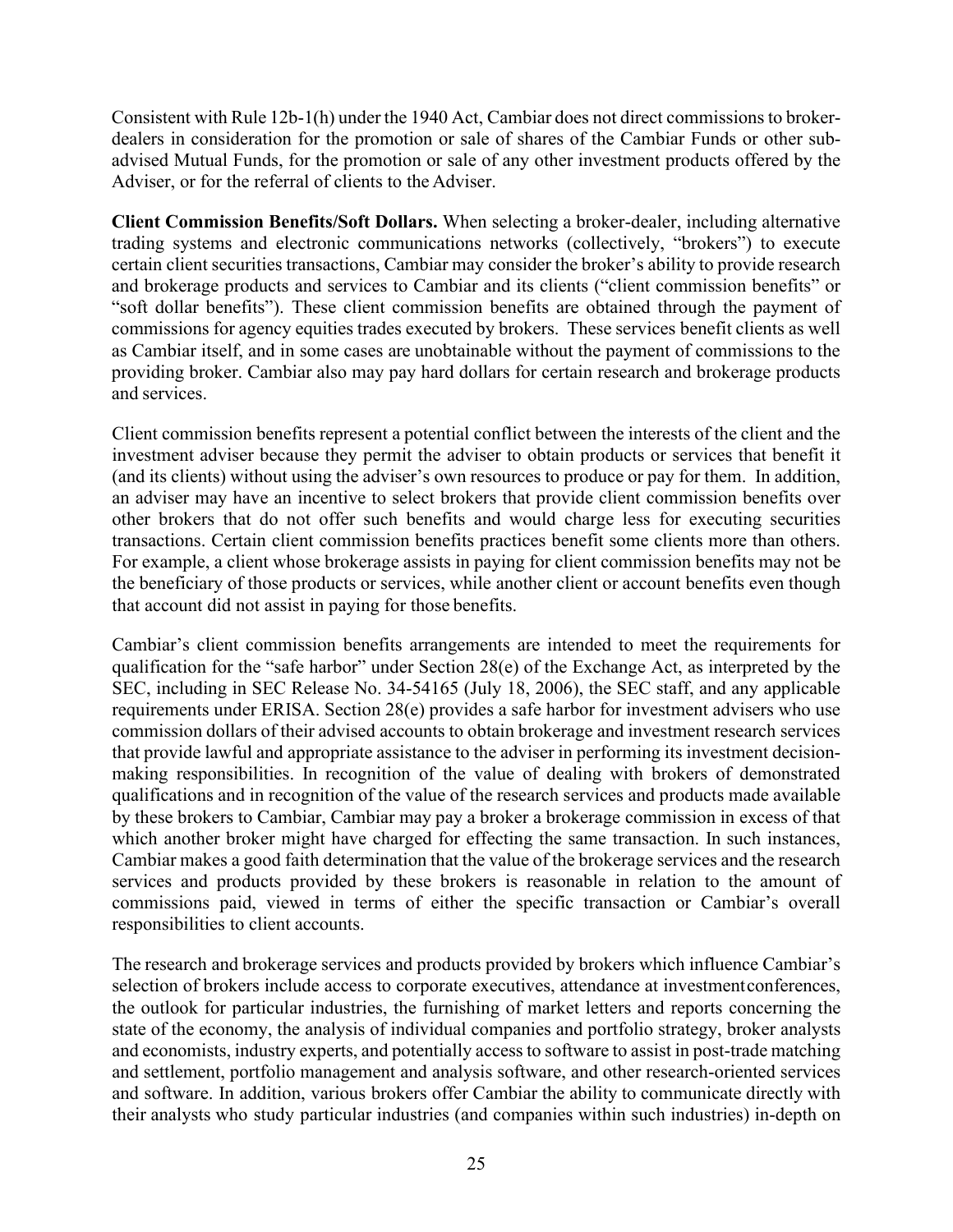an ongoing basis.

Client commission benefits received by Cambiar include both "proprietary" and "third-party" research or brokerage services. Under proprietary arrangements, executing brokers provide their internally-produced research and services and brokerage-related products and services, including reports on industries and companies, bespoke economic models, and access to corporate executives and industry conferences, among other eligible products and services. Brokers providing these services are typically paid higher commissions than brokers that provide execution-only services. The availability of the research is typically a function of the amount and level of commissions or trading being generated.

To date, many proprietary client commission benefit services have not been made available by brokers on a stand-alone basis, have not been assigned a definitive cost or value by the broker, and have not been purchasable domestically with "hard dollars." The costs associated with these services have historically been bundled with execution expenses, and the costs of paying brokers for proprietary research and brokerage are often not separable from execution expenses and may be known onlyto the broker. For this reason, it has not been feasible for an adviser to conclusively establish that commissions paid match the proprietary services provided, although Cambiar believes that the commissions paid for the services received are reasonable.

Certain trends in regulations and practices are expected to result in more unbundling and definitive research costs. For example, recent revisions to the EU Markets in Financial Instruments Directive ("MiFID") and related regulations limit a MiFID-licensed manager's ability to receive products and services from executing brokers. While it is not directly subject to these regulations,Cambiar monitors developments and examines whether to adjust its standard practices consistent with evolving developments concerning MiFID or other non-US regulations.

Under third-party client commission arrangements, third-parties, including entities that may be brokers, make available to Cambiar research or other products or services through arrangements under which the products and services are provided by an executing broker. Currently, Cambiar utilizes commission sharing arrangements (defined below) to obtain eligible third-party research services, but may enter into other third-party soft dollar arrangements in the future.

Research services and products made available by brokers through whom Cambiar executes securities transactions are used by Cambiar in serving multiple Cambiar accounts, including proprietary or affiliated accounts, as well as accounts in existing or newly established (incubator) strategies. Many client accounts will pay some portion of their overall agency brokerage commissions for eligible brokerage and research services. The overall contribution of any particular client account necessarily varies depending on factors such as the nature of the client mandate, relevant account platform, the extent to which the client directs brokerage for the account, account size, the investment strategy, differences in relative commissions paid on different markets (*i.e.,* commissions for foreign trades are typically (relatively) more costly than commissions for domestic trades), the volume of trading done for the account, cash flows into and out of the account, the nature of the brokers or brokerage services used to execute trades for the account, compensation arrangements with each broker, and other factors.

Some client accounts will contribute more of their brokerage commissionstowards obtaining client commission benefits. Certain accounts or account categories make few or no contributions toward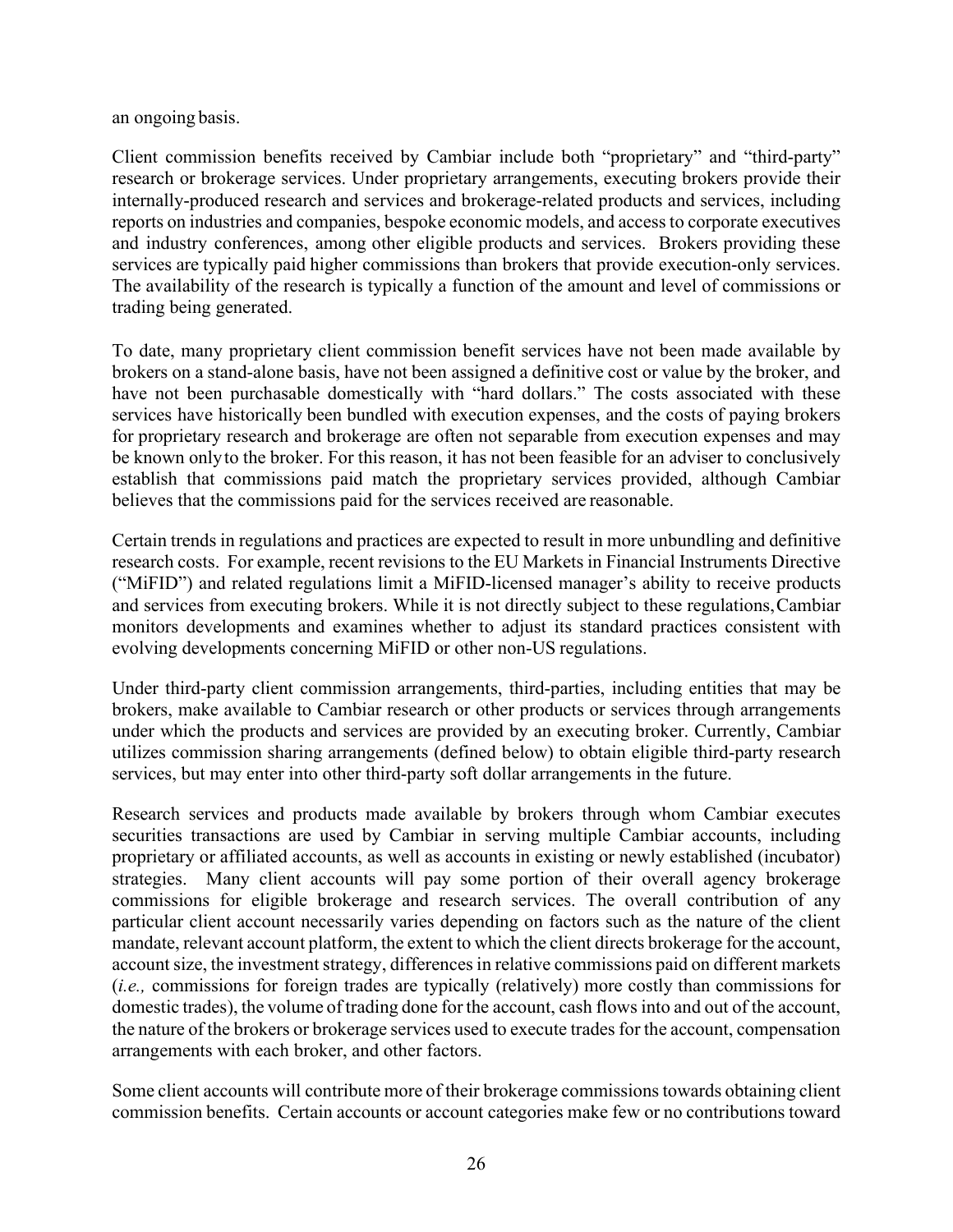obtaining soft dollar benefits, although they typically benefit from research or brokerage services to the same extent as client accounts that do contribute. For example, Wrap fee program accounts, model-only arrangements, and directed-brokerage accounts contribute little, if any, to the client commission benefits received by Cambiar because those accounts sharply limit or eliminate brokerage discretion and/or receive a lower level ofservices.

**Commission Sharing Arrangements.** Cambiar obtains research services that are within the safe harbor of Section 28(e) of the Exchange Act by participating in one or more commission sharing arrangements ("CSAs"). Under a CSA, certain executing brokers allocate a portion of the commissions paid on certain agency transactions to a pool of credits maintained by that broker that can be used to obtain soft dollar benefits made available by third-party research providers. After accumulating sufficient credits within the pool, Cambiar can direct the broker to use the credits to pay those research providers for eligible soft dollar benefits provided by the broker and made available to Cambiar.

CSAs permit Cambiar to consolidate payments for research services using accumulated client commission credits from securities transactions executed through the brokers sponsoring them. Cambiar makes a good faith determination as to the value of the research services obtained through the CSAs and may obtain input as to the value of such research services from the service providers participating in the programs. Cambiar currently utilizes electronic trading platforms or executiononly brokers to generate CSA credits, but may choose to establish CSA relationships in connection with full-service brokerage in the future.

Cambiar does not own the CSA pools, and generally has only limited control over such pools. In the event that a broker merges with another broker or declares bankruptcy or in other situations, there can be no assurances that pools of credits accumulated as a result of client brokerage will necessarily be maintained or preserved for the benefit of Cambiar or its clients. Cambiar seeks to mitigate these risks by closely monitoring CSA balances.

**Aggregation and Allocation***.* To the extent operationally and otherwise practical, Cambiar will attempt to allocate investment opportunities to each client in a fair and equitable manner in light of the particular circumstances of the security, the account and its investment style, and the trade, with no particular group of client(s) being favored or disfavored over other clients over the longterm. Cambiar often aggregates transactions for client accounts or groups, including Mutual Funds, Separate Accounts, SMA and client-directed brokerage accounts, although in most instances (and depending upon the investment strategy) trades for SMA and directed brokerage accounts are typically executed independently of those of Mutual Funds and Separate Accounts.

To the extent permitted by law, Cambiar may aggregate contemporaneous purchase or sell orders of the investment advisory accounts over which it has brokerage discretion if, in its judgment, such aggregation can be expected to result in an overall economic benefit to client accounts, or to obtain efficiencies potentially available on larger transactions. Trades for different client groups may be aggregated and traded at the same time with one or more brokers to obtain the efficiencies potentially available on larger transactions. Simultaneous execution of trades for different client groups may be appropriate in some cases. For example, when trades for one group of client accounts are small while trades for another group are large, when trades for different accounts can be executed on different trading venues or otherwise that are not expected to materially impact one another, or when the overall trading or market volume in a security is large compared to the size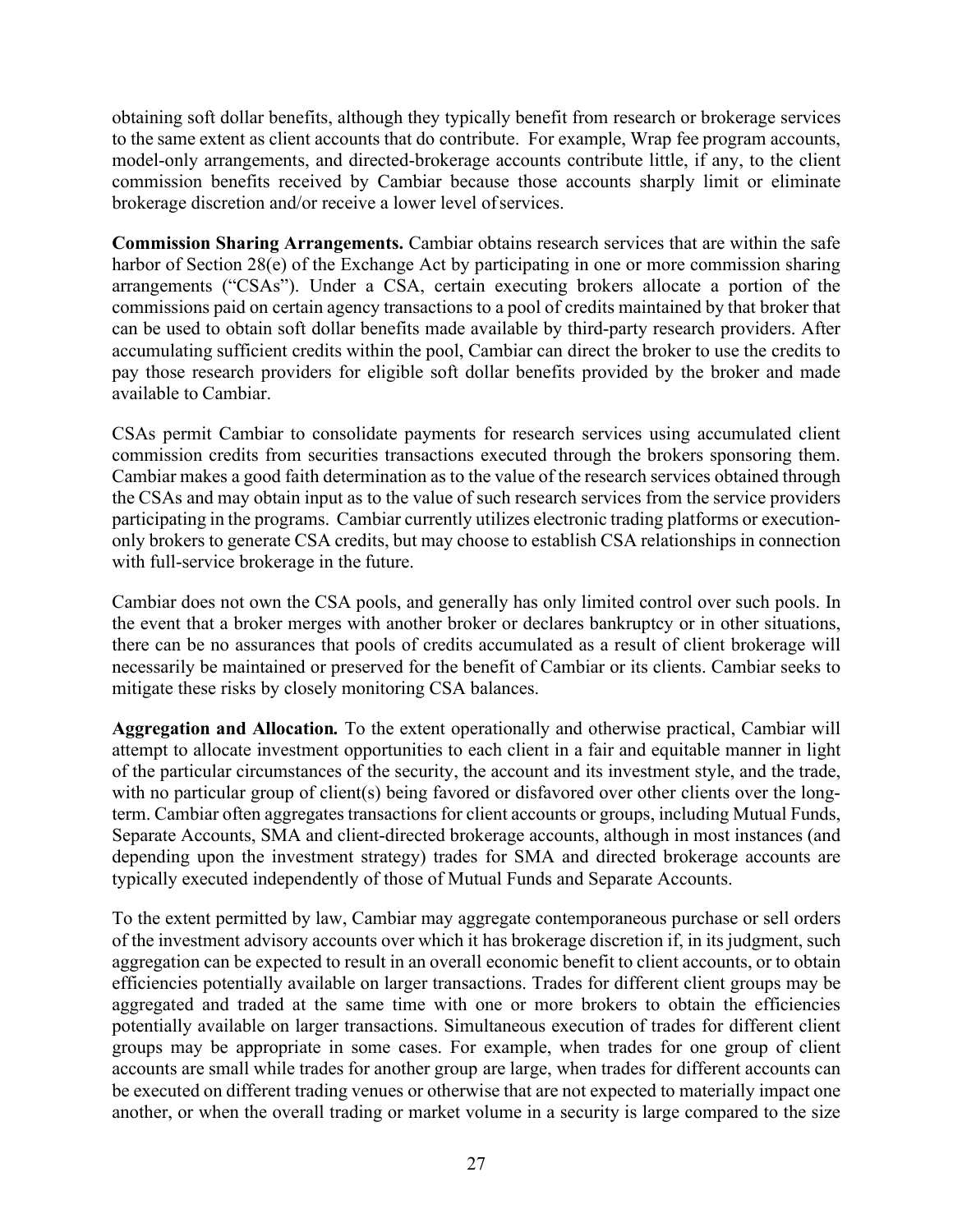of the proposed trades.

Where, because of prevailing market conditions, it is not possible to obtain the same price or time of execution for all of the securities or other investments purchased or sold for client accounts, aggregated orders are allocated to each account that bought or sold the securities or other investments at the average execution price or according to some other fair and equitable allocation methodology, pursuant to Cambiar's policies and procedures. If orders for the same security are submitted at different times for different groups/portfolios, Cambiar will typically begin execution for the first order and may aggregate and allocate any additional orders for execution where, variously among other considerations, the orders are initiated as part of a single investment decision, the initial order has not been completed, and/or material changes in the market or price of the security have not occurred. If less than the total of the aggregated orders is executed, purchased securities or other investments or proceeds will generally be allocated pro-rata among participating accounts in proportion to their planned participation in the aggregated orders, or otherwise allocated consistent with applicable policies and procedures. In other instances, different tranches (at different prices) may be allocated. In some instances, partial executions will be allocated to Separate Accounts or Mutual Funds prior to being allocated to Wrap Fee relationships.

Cambiar is under no obligation to aggregate orders. If Cambiar determines that including a client account in an aggregated transaction is inadvisable, if the client or custodial arrangements present unique issues, *e.g*., significant investment restrictions, if aggregation would be unduly cumbersome, or if including such accounts in the normal trade rotation could adversely impact Cambiar's broader client group, Cambiar will not aggregate that account's trade with other accounts. For example, restrictions placed on client-directed brokerage and certain wrap accounts often make those accounts ineligible for aggregated transactions (except with regard to other accounts traded on the same platform), and often results in those accounts trading after discretionary accounts. Such clients may receive less favorable prices on account transactions as a result of not participating in Cambiar's overall aggregation and trade rotationprocess.

**Trade Rotation (domestic equities).** While we seek to treat clients equitably and fairly over time in connection with the execution process, for a variety of reasons, including, but not limited to, factors associated with the amount of time and the technical requirements of building and placing various types of trades, different investment account structures and platforms, multiple investment strategies, communication protocols, and trade desk staffing, fully discretionary accounts that do not direct brokerage to a specific broker (which typically includes Cambiar proprietary or related/affiliated accounts) will generally trade, in whole or in part, prior to arrangements that direct brokerage, as described below. Cambiar may choose to complete execution of trades for non-directed accounts prior to beginning the trading for directed accounts, or may seek to intersperse trading for certain directed accounts within the period in which it is trading nondirected accounts. In instances in which liquidity is sufficient and the trades are not expected to adversely compete against one another in the market, Cambiar may simultaneously trade/dispatch signals to directed accounts/relationships alongside non-directed accounts—typically after some part of trading for the non-directed accounts has been completed.

Trading for directed accounts such as SMA accounts is usually conducted within the same period as certain UMA and model portfolio trades. Cambiar will include within a rotation with its SMA arrangements those UMA/model portfolio programs that promptly acknowledge receipt of the trade recommendation, notify Cambiar that trading activity has been completed, and satisfy other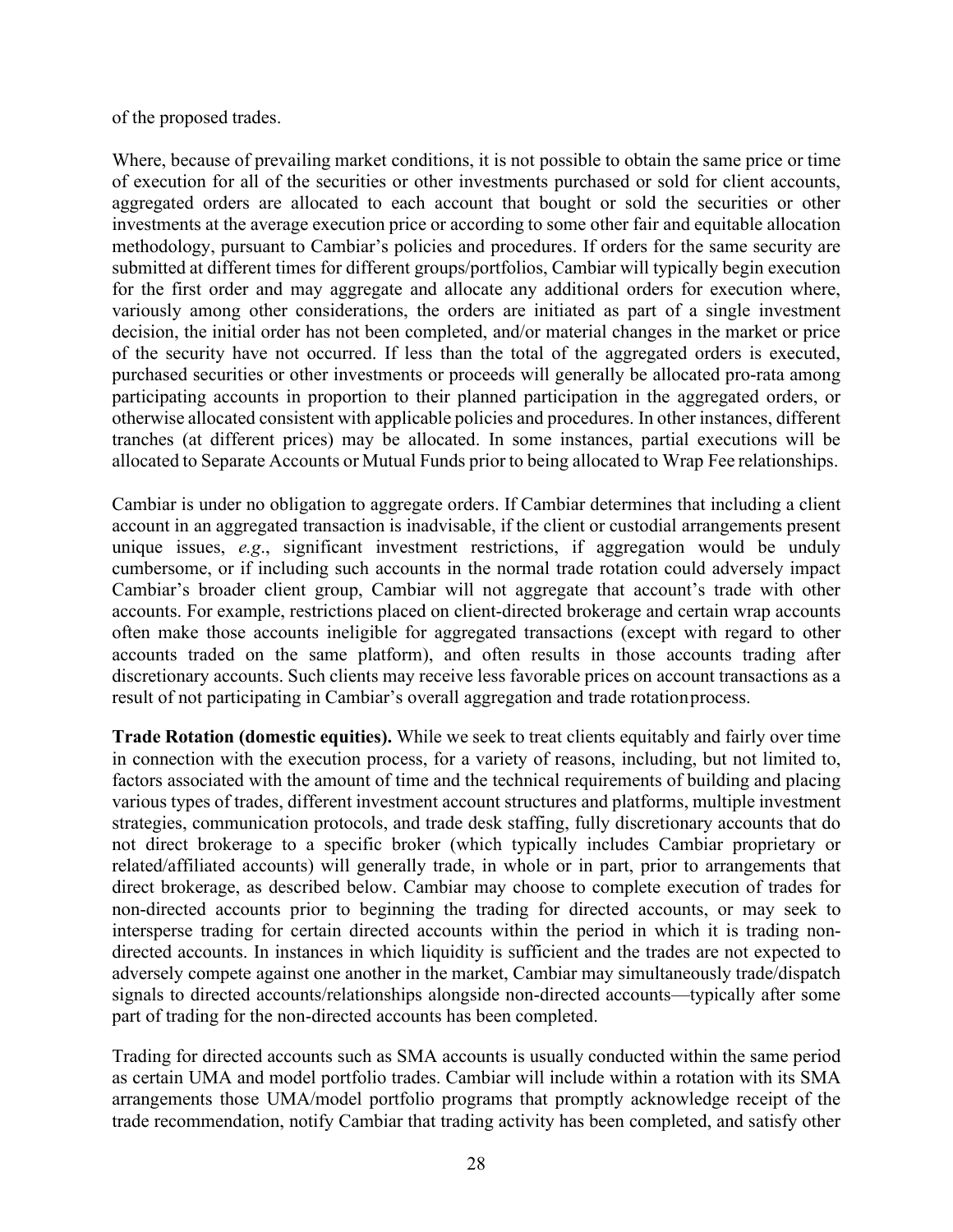relevant criteria, as determined by Cambiar. Cambiar generally orders trading for SMA and designated UMA/model portfolio programs pursuant to a rotation generated by a computer randomizer that recommends an initial sequence of execution-related responsibilities. The randomizer software assigns a rotation among members of Cambiar's trading team and sequences the order for trading the various accounts assigned to each trader. The Adviser will generally proceed to the next arrangement following receipt of information indicating that trading for the previous arrangement has been completed; provided, however, that in some instances Cambiar may initiate trading for more than a single relationship if market conditions are favorable, and the presence of multiple orders in the market are not expected to materially impact one another.

Certain of the Adviser's UMA/model portfolio program clients do not provide indications that a recommended model change has been accepted or report that trading has commenced and/or has been completed. The Adviser will typically transmit signals to these UMA/model portfolio sponsors following trading for other arrangements. Cambiar will consider communication of a signal to these sponsors, which may occur simultaneously or on a staggered basis, to be complete upon transmission, and Cambiar may not wait before communicating model changes to other, similarly situated sponsors. Notwithstanding its lack of transparency into UMA/model portfolio sponsor trading, Cambiar may take measures, including timing the transmission of signals, to allow time for trading/minimize the potential for simultaneous trading. Please *see* **Trade Rotations Generally,** below, for additional information.

Factors such as workflow and scheduling, timing, trading resource availability, ability to expeditiously complete orders or take advantage of market opportunities, cash flows, liquidity considerations, market conditions, and investment goals often necessitate adjustments to the initial recommended sequencing of trades. Cambiar has complete discretion to modify the order in which it executes or recommends trades. The trade rotation described herein applies to strategic portfolio movements; Cambiar generally completes smaller, non-strategic securities purchases and sales (*e.g.,* rebalances) on an account-by-account basis.

**Trade Rotation (ADRs and foreign ordinary strategies).** Cambiar offers internationalstrategies that invest wholly or in significant part in ADRs, U.S.-listed foreign securities, and locally traded foreign ordinary securities. Cambiar maintains a separate trade rotation for these strategies that takes into account, among other considerations, the nature and liquidity of ADR securities, the market(s) upon which foreign securities trade, and the ability and desirability of stepping-out trades to other broker-dealers when doing so appears to be beneficial.

When effecting strategic portfolio changes for its ADR strategies, *e.g*., position liquidations, new names, etc., Cambiar makes an initial determination as to whether liquidity and trading volumes favor trading ADR securities on U.S. markets, or alternatively, transacting in foreign ordinary securities on overseas markets and completing corresponding ADR conversions, as applicable. When market depth favors trading on foreign markets, Cambiar will seek to complete strategic trades by aggregating transactions for: (1) client accounts that do not direct trading to specific brokers (which typically will include Cambiar proprietary or related/affiliated accounts), and (2) certain participating arrangements that typically direct brokerage to specific brokers, but that grant Cambiar the flexibility to trade foreign ordinary shares with other brokers, convert ordinary share trades into ADRs (or vice versa), and step out those trades to the sponsor's affiliated or designated broker. (*See* **Step-out/Trade Away Transactions**, below.)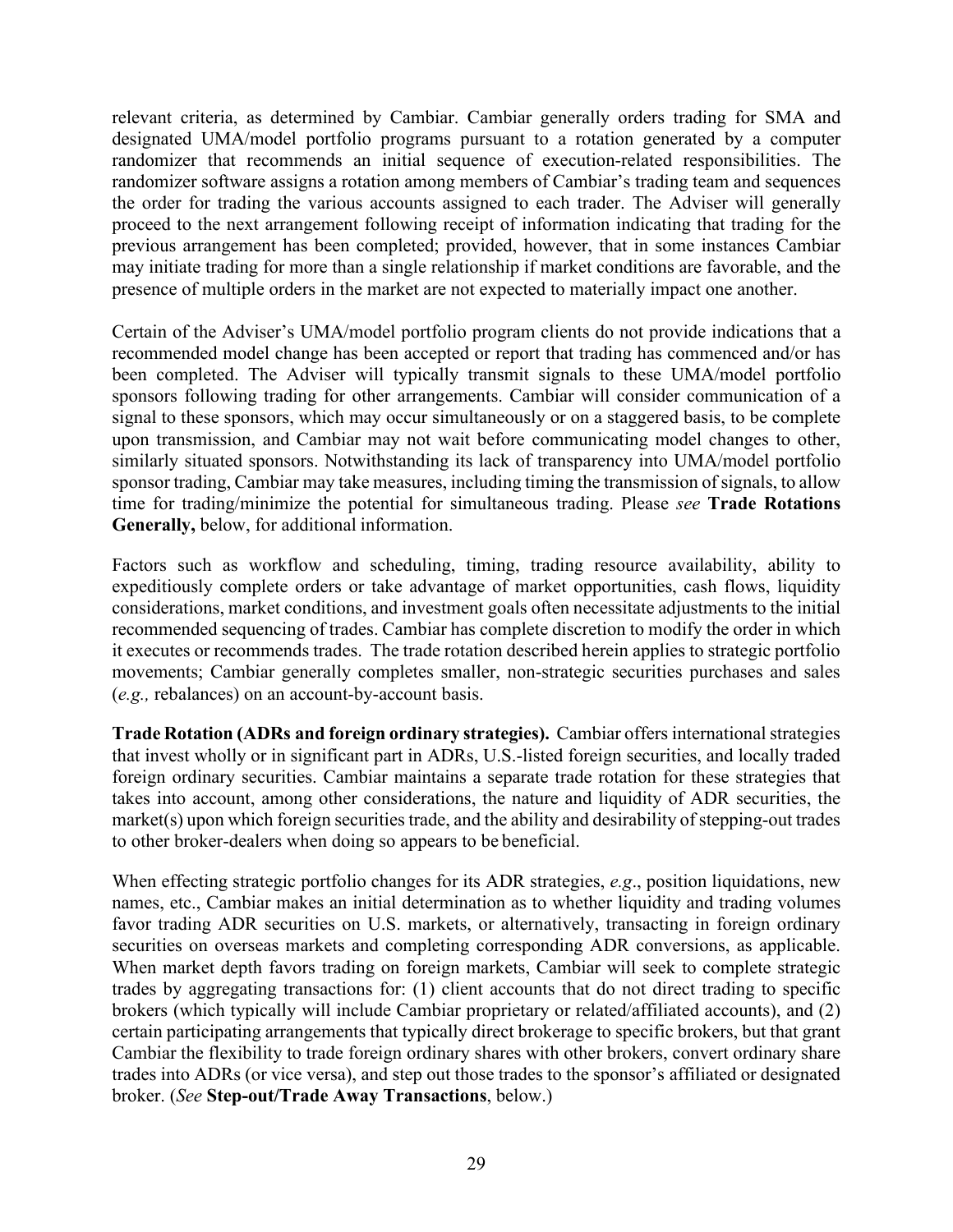Cambiar usually aggregates participating arrangement trades with trades for non-directed clients in foreign ordinary securities if it believes that it can increase efficiencies or lower the overall costs of trading, taking into account factors such as market impact, opportunity costs, commissions, spreads, availability of natural liquidity, and other costs; in other instances the Adviser may block together these groupings of clients to trade ADRs on domestic markets if, for example, natural market liquidity is available. In other situations, Cambiar may seek to block participating arrangement trades and execute following execution for non-directed relationships. Cambiar next trades/transmits signals (as applicable) to the rotation comprised of directed SMA account relationships and UMA/model portfolio arrangements that meet certain criteria, including that they promptly acknowledge receipt of a trade recommendation and notify Cambiar that trading activity has been completed, have the ability to trade in local markets, and satisfy other relevant criteria, as determined by Cambiar. SMA programs that do not permit or are not eligible to trade in local markets will trade ADRs on US markets in the rotation, as rotations in the local markets continue and potentially during the period when local market trading is taking place.

In instances in which the Trading department believes that adequate liquidity exists in the market, Cambiar may also choose to transmit trade signals/recommendations in local shares to certain arrangements at the same time that trades are being executed for discretionary trading/institutional clients (and participating arrangements, as applicable). Cambiar will provide these arrangements with specific trading instructions or parameters to help ensure that an orderly market is maintained, market liquidity remains sufficient, and that trades are not adversely competing against one another in the market. In the event that the Trading department believes that liquidity is no longer adequate or that trade execution quality may be harmed, further instructions will be transmitted to help ensure execution quality. Programs that are not amenable to trading under Cambiar's trading instructions will continue in order of rotation either following completion of the programs described or upon completion of trading for institutional/discretionary accounts.

Cambiar generally orders trading for SMA and designated UMA/model portfolio programs pursuant to a rotation generated by a computer randomizer that recommends an initial sequence of execution-related responsibilities. The randomizer software assigns a rotation among members of Cambiar's trading team and simultaneously sequences the order for trading the various accounts/ platforms assigned to each trader. The Adviser will generally proceed to the next arrangement following receipt of information indicating that trading for the previous arrangement has been completed; provided, however, that in some instances Cambiar may initiate trading for more than one relationship if market conditions are favorable, and the presence of multiple orders in the market are not expected to materially impact one another.

Certain of the Adviser's UMA/model portfolio program clients do not provide indications that a recommended model change has been accepted or report that trading has commenced and/or has been completed. The Adviser will typically transmit signals to these UMA/model portfolio sponsors following trading for other arrangements. Cambiar will consider communication of a signal to these sponsors, which may occur simultaneously or on a staggered basis, to be complete upon transmission, and Cambiar may not wait for confirmation of order receipt or execution before communicating model changes to other, similarly situated sponsors. Notwithstanding its lack of transparency into UMA/model portfolio sponsor trading, Cambiar may take measures, including timing the transmission of signals, to allow time for trading/minimize potential for simultaneous trading. Please *see* **Trade Rotations Generally,** below, for additional information.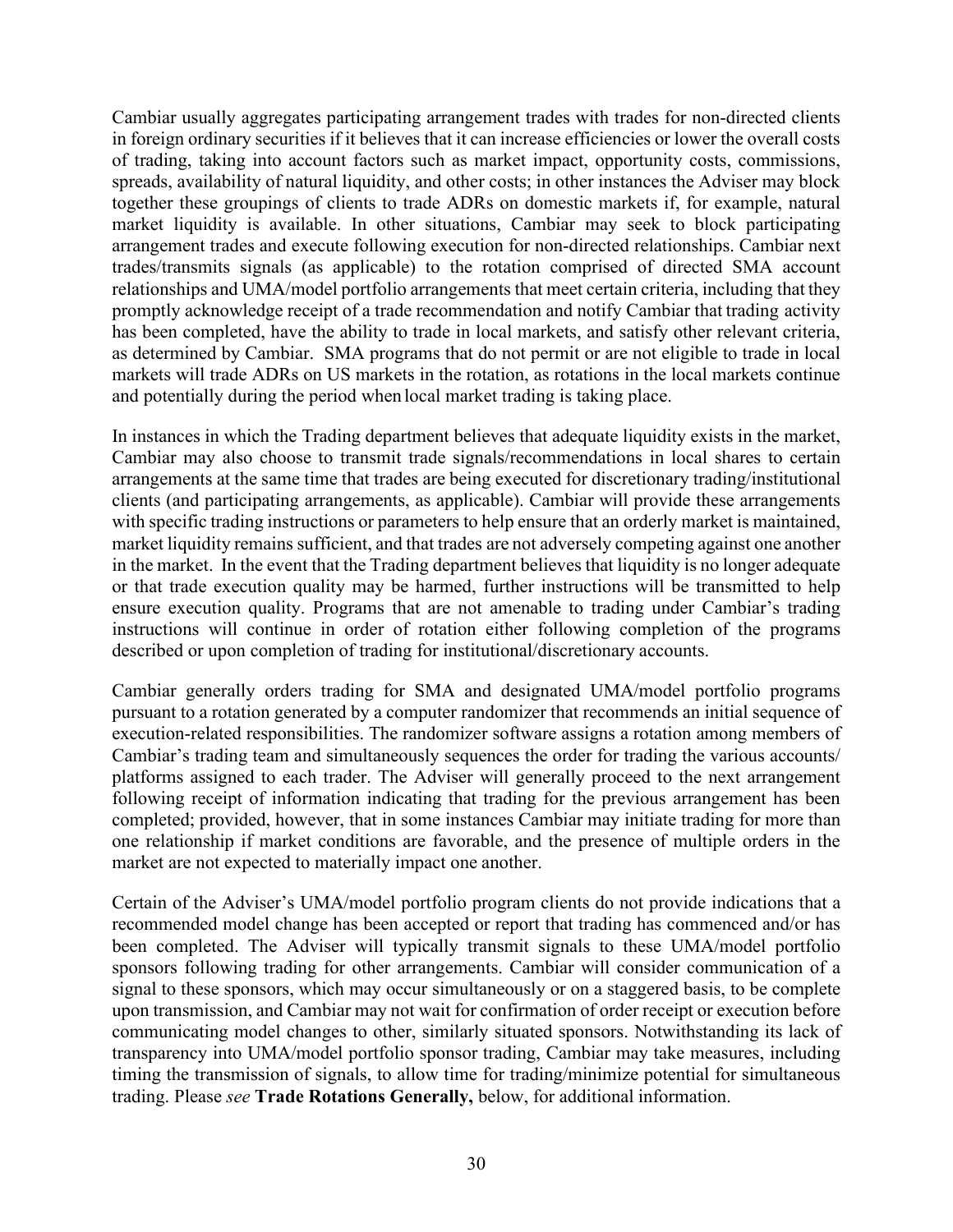Factors such as workflow and scheduling, timing, trading resource availability, ability to expeditiously complete orders or take advantage of market opportunities, cash flows, liquidity considerations, market conditions and investment goals often necessitate adjustments in the initial recommended sequencing of trades. Cambiar has complete discretion to modify the order in which it executes or recommends trades, as applicable. The trade rotation described herein applies to strategic portfolio movements; Cambiar generally completes smaller, non-strategic securities purchases and sales (*e.g.,* rebalances) on an account-by-account basis.

**Trade Rotations Generally.** The order in which any account or group of accounts trades can affect the prices obtained. Trades placed earlier may have the potential to obtain better purchase prices or sales proceeds. Markets may move away from programs that are trading later in the rotation, and earlier trades have the potential to influence markets in a direction that could in some instances disadvantage subsequent trades. Given the nature of Cambiar's client relationships and the types of securities in which the Adviser invests, full trade rotation can sometimes take significant time to complete and can result in price/performance dispersion.

Further, because trade signals for relationships that do not communicate are not necessarily transmitted strictly pursuant to a rotation, there is an increased chance that trading in these programs could take place during the period in which other programs are trading in the same security and price and execution quality could be influenced by other trades.

For those programs for which it receives relevant data, Cambiar, to the extent practicable, will test various metrics, including trade execution quality and account performance dispersion, in an effort to assess whether, over the long term, the trade rotation and execution process is achieving Cambiar's goal of treating clients equitably and fairly over the long term, consistent with the type of account and information communicated by the account to Cambiar.

**Client-Directed Brokerage.** Upon request, Cambiar will participate in certain arrangements in which clients direct, request, or recommend that Cambiar direct trades to a specified broker-dealer ("Directed Broker") to execute or attempt to execute transactions for the client account. The Directed Broker typically agrees to rebate certain commissions to the client, pay costs incurred by the client, or provide administrative, consulting, performance calculation, or other services, as negotiated by the client, in return for a portion of the commissions from client-directed trades, or as part of a wrap relationship. For those arrangements in which the client directs Cambiar to execute or attempt to execute transactions with a Directed Broker, Cambiar generally will honor those instructions, except in instances in which it "trades away" certain SMA or UMA/model portfolio trades, as discussed below. In order to promote execution quality for both the directing account and other clients outside of wrap fee programs—which typically direct all trades—the Adviser's policy generally limits client-directed brokerage agreements to no more than 25% of eligible trades, although, in practice, the percentage of trades executed pursuant to these programs is typically much lower. Cambiar neither recommends, negotiates, nor seeks visibility into these arrangements, and does not request that clients engage in client-directed brokerage arrangements.

A client requesting or instructing Cambiar to direct securities transactions for its account to a Directed Broker effectively makes the decision to retain the discretion that Cambiar would otherwise exercise in selecting brokers to effect transactions. The directing client has evaluated and negotiated brokerage commissions, executions, and any fees or services or other benefits to be paid or provided by the Directed Broker. Cambiar is not in a position to fully evaluate the quality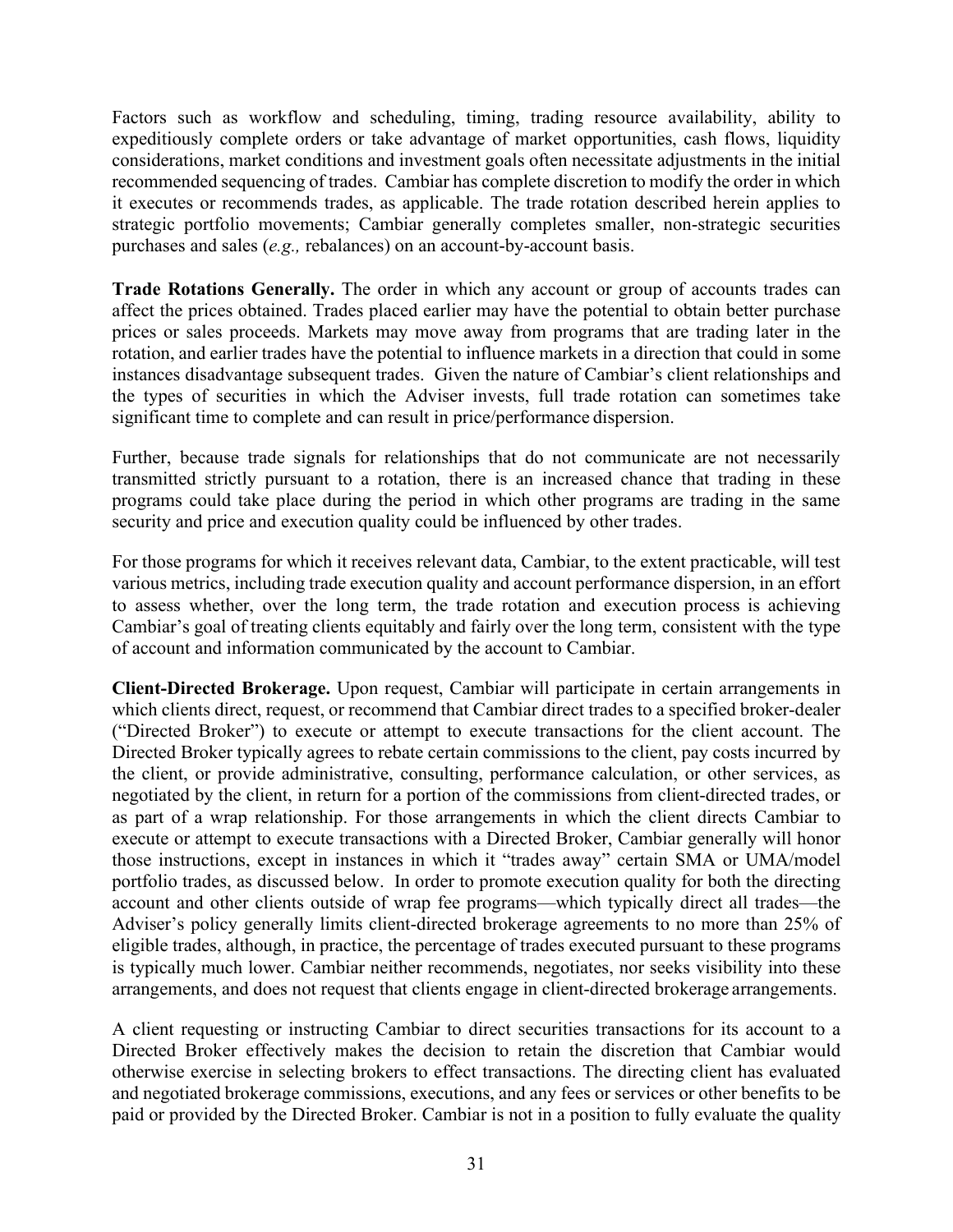of execution of the trades by the Directed Broker or the value of the benefits to be received by the client in exchange for the transaction. Consequently, it is solely the client's responsibility to satisfy itself concerning the adequacy of these arrangements. Trades for accounts seeking to direct brokerage are often not aggregated with other trades, and might be executed after tradesfor other client accounts.

In participating in client-directed brokerage arrangements, clients should recognize that brokers other than the Directed Broker may offer better prices, lower commissions or transaction costs, or other considerations that may result in executions that are more favorable than those of the Directed Broker. In directing trades to the Directed Broker, clients acknowledge that the security prices obtained, commissions and other transaction costs charged by the Directed Broker may not be as favorable as those that might be obtained if trades for their account were placed through another broker, and that by directing trades the account may not participate in potential savings on execution costs resulting from volume or other discounts or benefits that may be available to Cambiar. In these instances, the account may pay more or less for the same investment than similarly situated Cambiar clients, depending on the account's particular circumstances, the applicable investment strategy, the relevant market conditions, and other factors.

Cambiar cannot assure that best execution of transactions will be achieved for those accounts under which Cambiar is requested or instructed to execute or attempt to execute transactions through a Directed Broker, nor does Cambiar have any liability or accept any responsibility for such inability to obtain best execution or for any liabilities that any party may incur as a result of such direction. To the extent that such directed brokerage relationships were referred by registered representatives of brokerage firms, clients should be aware that there may exist a conflict between Cambiar's interest in retaining such mandates and/or obtaining future referrals from the referring brokerage firms and Cambiar's interest in negotiating lower commission rates for clients. In addition, any account that directs Cambiar to execute or attempt to execute transactions through a Directed Broker will be excluded from Syndicated Offering allocations, as discussed below.

*Wrap Fee Directed Brokerage.* Because Wrap fee program participants generally pay the wrap sponsor a single fee that is intended to cover most costs, including most trading costs, wrap fee arrangements are client-directed brokerage agreements. Thus, the decision to participate in a Wrap fee program is, in effect, a client decision to direct most or all brokerage for that account to the wrap sponsor or its affiliated or designated broker-dealer. From time to time, brokerage firms which sponsor Wrap fee programs refer clients to Cambiar.

Wrap fee sponsors generally require or request that investment managers place trades through the sponsor or its affiliated or designated broker-dealer because the fee paid by the wrap client includes an embedded fee for execution and the accounts are typically custodied with the wrap program sponsor. Further, trade settlement issues and other operational limitations typically result from trading with brokers other than the sponsor. Unless otherwise encouraged, directed or permitted by sponsors, Cambiar generally honors Wrap fee arrangements between clients and the Wrap fee sponsors with respect to the execution of trades through brokerage firms designated under the Wrap fee programs.

The fees payable by clients to Wrap fee sponsors (including brokerage commissions, if any) are negotiated between the Wrap fee sponsors and their clients. Clients should be aware that: (i) Cambiar will not undertake to negotiate lower wrap fees or trading costs on behalf of clients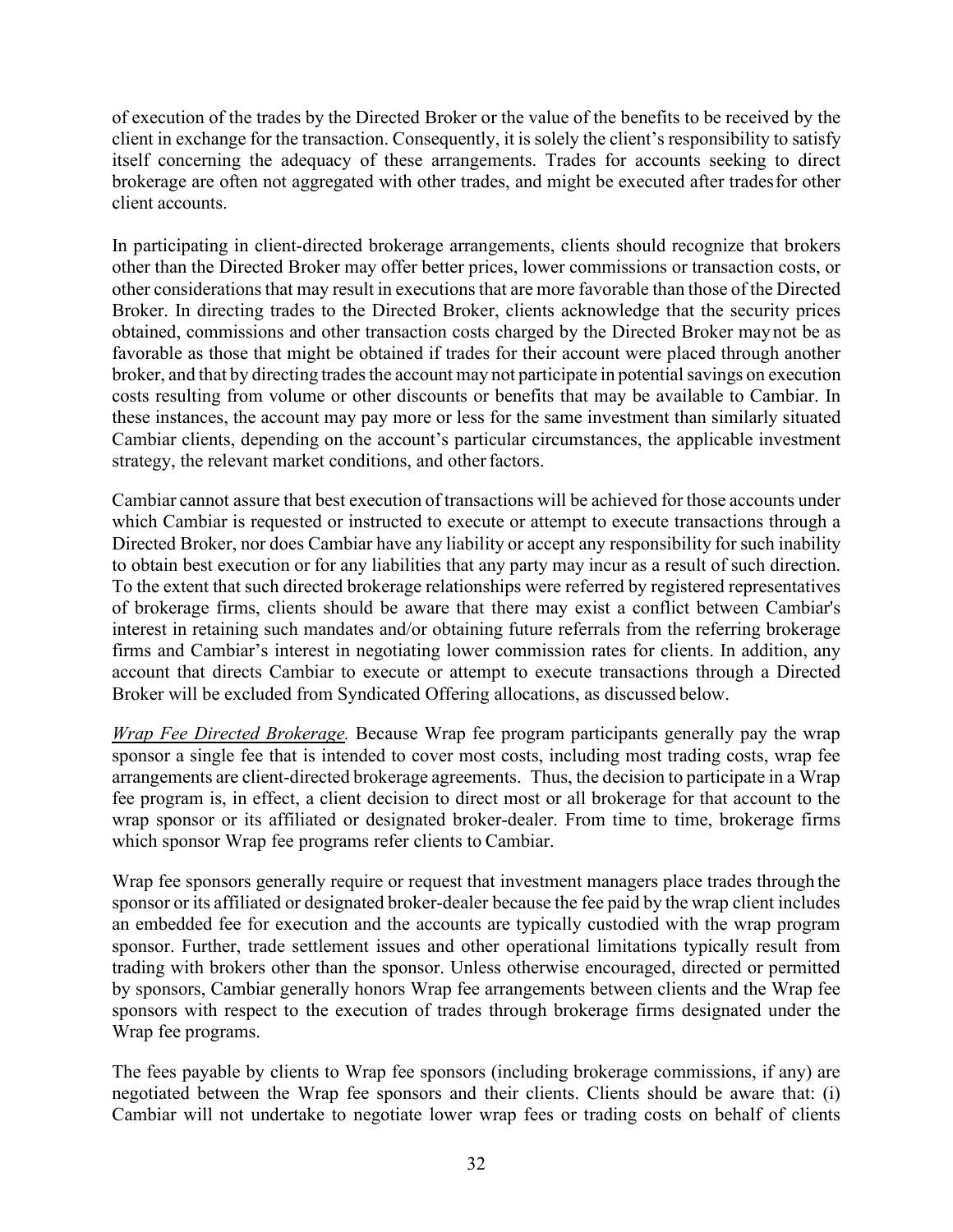participating in Wrap fee programs; (ii) the effective cost of brokerage services to clients under the terms of the Wrap fee program may exceed the cost of brokerage services if clients were to pay brokerage commissions on a trade-by-trade basis; (iii) there may exist a conflict between Cambiar's interest in retaining such mandates and obtaining future referrals from sponsors of Wrap fee programs and Cambiar's interest in negotiating lower wrap fees on behalf of clients; (iv) Wrap fee trading by the sponsor or its affiliated or designated broker may result in executions that are inferior to what would have been achieved through a broker chosen by the Adviser; (v) brokerage fees in addition to those already covered by wrap fees can be common in Cambiar's International/ADR strategy, and (vi) based in part on the settlement issues noted above, Cambiar excludes wrap fee and similar types of accounts, *i.e*., SMA, UMA/model portfolios, from allocations of Syndicated Offerings. Cambiar does not have information regarding the real or effective brokerage commissions/rates that sponsors or their designated broker-dealers pay/are paid for program trades.

**Step-out/Trade Away Transactions***.* "Step-out" transactions occur when one broker executes a trade while permitting certain other responsibilities with respect to that trade, *e*.*g.*, clearance and settlement, to be handled by another broker, sometimes allowing some portion of the commission to be credited to the second broker. Step-out transactions also involve use of a non-directed broker to execute trades (for a fee) for accounts or programs that direct trades to a specific broker. With respect to SMA or UMA/model portfolio relationships and when doing so is considered to be in the best interests of clients, Cambiar may choose to trade away from the wrap account sponsor or its affiliated or designated broker. In these instances, Cambiar may seek to aggregate trades for some or all SMA or UMA/model portfolio arrangements together, or may choose to aggregate these trades with those of other Cambiar client accounts that do not direct brokerage, *i.e.,* Separate Accounts, Mutual Funds, and execute the trade with a broker who then steps a portion of the trade out for clearance and settlement to the sponsor or its affiliated or designated broker. In these instances, the broker designated by the sponsor to execute trades does not receive a portion of the commission.

The Adviser frequently trades away for its ADR-based strategies by executing strategic portfolio movement trades or model change trades in foreign ordinary shares on foreign markets or exchanges with capable brokers in instances when it believes that liquidity in ADR sharesmay be lacking, when trading the necessary quantity of ADRs could significantly impact the market price or could take an extended period of time. Cambiar will seek to trade away for these strategies when it believes that trading larger blocks of securities on non-U.S. markets has the potential to increase execution efficiencies across various investment platforms, will permit Cambiar to capture liquidity or other favorable market opportunities, and could result in superior prices for participating accounts than might be achieved if the wrap sponsor conducted the trading. The Adviser may also block and trade away ADR securities when market conditions are favorable. Step-outs for directed trading mandates can lower trading costs, reduce the amount of time necessary to effect trades across accounts, and permit the manager to maintain greater control over the trade. Decreasing the time needed to effect trades also enhances equitable treatment across Cambiar accounts/programs and reduces potential information leakage that other market participants could seek to capitalize upon. Cambiar may also occasionally step-out trades for other investment strategies.

When trading away, additional commissions and/or fees are charged by the executing broker and/ or clearing broker. Trades stepped out by the Adviser will incur additional commissions/spreads,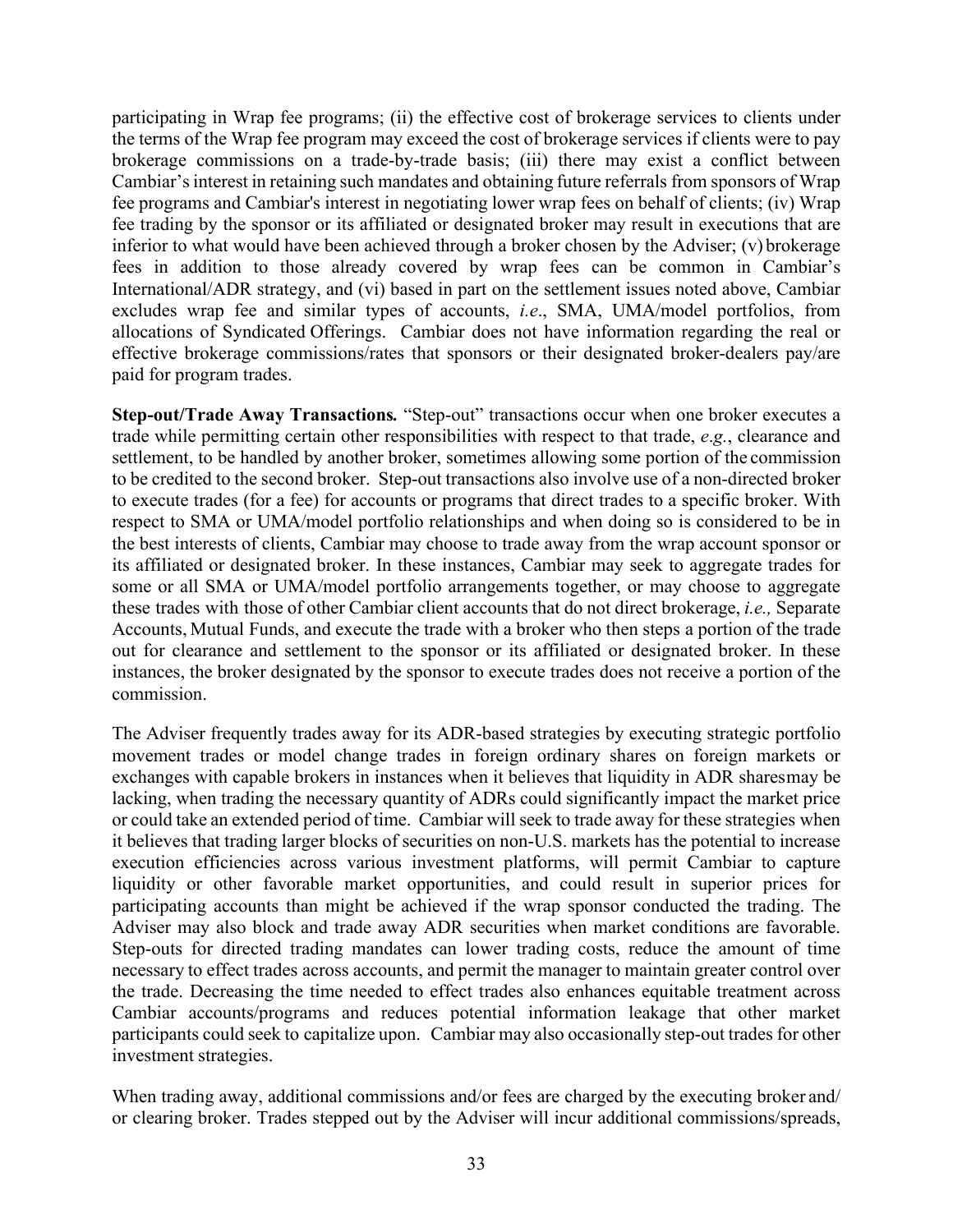ADR conversion fees and other costs, and these costs are not included in and are in addition to the brokerage and execution component of the wrap fee paid by the client. These costs are typically netted into the purchase or sales price of the security. Upon request, Cambiar will provide commission and other information that it receives relating to step-out trades to wrap account sponsors. SMA, UMA/model portfolio, and other directed accounts that are not stepped out may receive different execution prices and pay different, and potentially higher, transaction costs than clients that do participate in step-out trades.

**Syndicated Offerings.** From time to time Cambiar is given the opportunity to participate in Syndicated Offerings, many of which are over-subscribed. Cambiar's policy is to seek to allocate the Syndicated Offerings in which it participates fairly and equitably among clients over the longterm. In most cases, IPOs receive significant interest and Cambiar receives only a small portion of the IPO allotment sought. In the event that clients are not suitable for or are otherwise unable to participate in a particular offering, such clients will be excluded from the allocation process. Other factors such as cash availability, investment objectives, and client guidelines can also limit participation in Syndicated Offerings. In the event the allotment is large enough to fulfill at least a 0.05% weighting for selected clients, the entire group of clients deemed to be eligible will receive a pro-rata allocation. If each client selected to receive part of an IPO allocation would not receive 0.05% of the account's market value, the Adviser will utilize a rotational methodology to allocate the offering, with non-participating clients receiving positions in subsequent IPOs in which Cambiar receives small allotments.

In the event that it does not receive information to allow it to reliably make certain industrymandated certifications, has questions regarding the eligibility of a client to participate in Syndicated Offerings, or if allocation of a syndicated offering potentially raises prohibited transaction concerns, Cambiar may choose not to allocate IPOs to an account. Further, to the extent client accounts are subject to complex regulatory requirements on investing in Syndicated Offerings underwritten or sold by affiliated broker-dealers or for other reasons, *i.e.,* ERISA accounts, Cambiar may choose to exclude or limit those accounts from participating in these offerings.

As discussed above, client-directed brokerage and Wrap fee programs, including, but not limited to, SMA, UMA and model portfolios, do not participate in new issues and are excluded from the Syndicated Offering allocation process. Operational and custodial issues, difficulties associated with trading away from the program sponsor, and the fact that syndicated offerings are settled on a principal basis through the underwriter, makes trading and settling these types of transactions problematic for these types of investment products/platforms.

**Cross Transactions.** Cambiar may execute internal cross transactions between client accounts in which one client will purchase securities or other financial instruments held by another client ("cross trades"), only so long as neither Cambiar nor any affiliate receives any compensation for executing the transaction. Cross trades present an inherent conflict of interest because Cambiar represents the interests of both the selling account and the buying account in the same transaction, and Cambiar may be perceived as seeking to treat one counterparty to the cross trade more favorably than the other party. Cambiar has policies and procedures that are intended to mitigate these potential conflicts of interest and help ensure that internal cross trades are in the best interests of, and appropriate for, all clients involved. Cambiar is not required to use cross trades under any circumstances.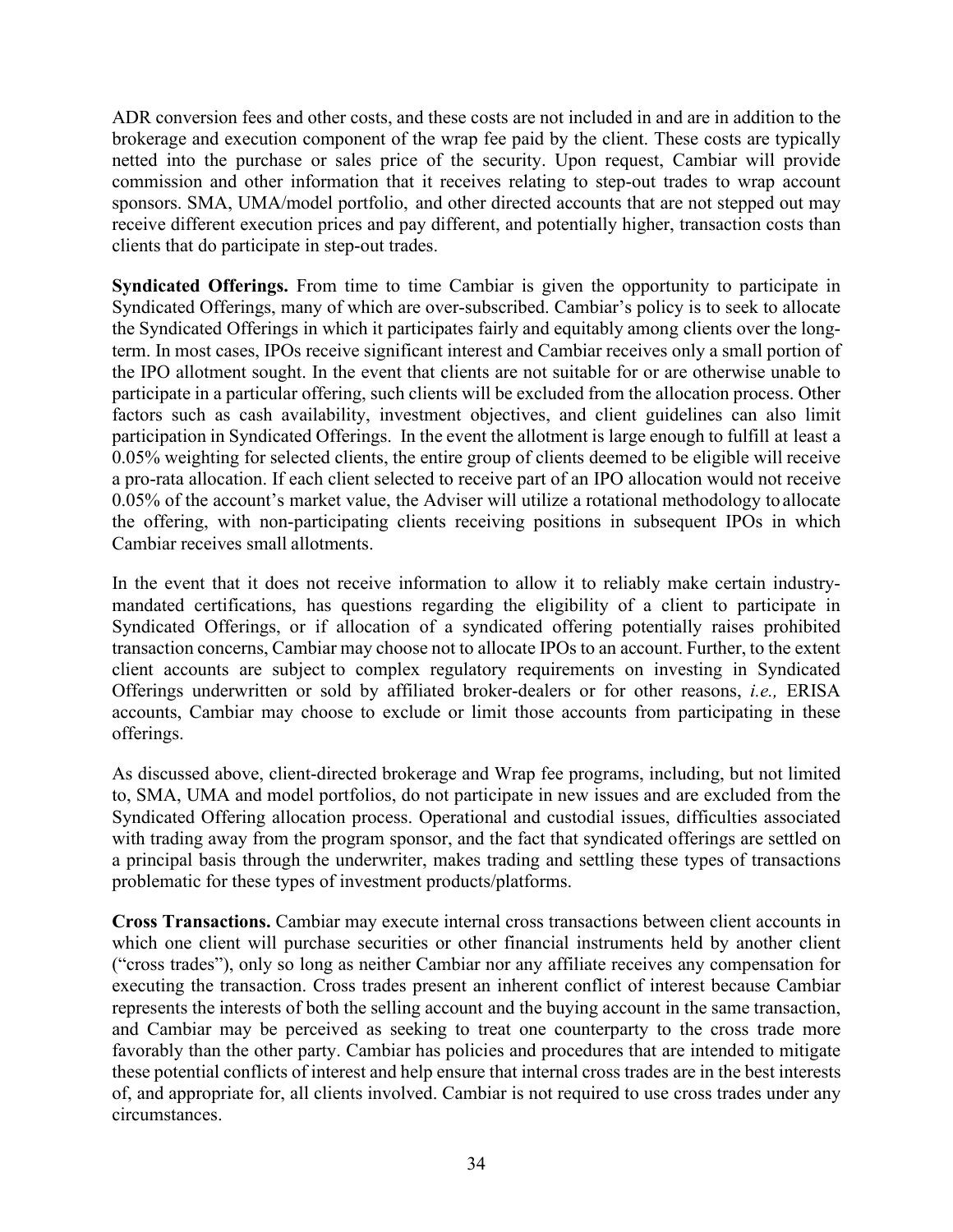If a U.S. registered investment company is involved in a cross trade, the trade must comply with Rule 17a-7 under the 1940 Act. Cambiar generally will conduct cross trades (including trades for non-fund accounts) in accordance with similar conditions. Under Cambiar's policies, the following accounts, among others, may not participate in cross trades: (1) accounts beneficially owned by Cambiar, its affiliates, employees or immediate family members; (2) ERISA accounts; (3) IRA accounts; (4) accounts with client-directed brokerage arrangements; and (5) any registered investment company in which 5% or more of the fund's interest is beneficially owned by Cambiar, its affiliates or employees.

**Counterparty Risk.** Like all investors, Cambiar's clients necessarily bear certain counterparty risks relating to trading activities conducted on their behalf. Cambiar engages in continuous trading activity with participants in markets around the world. In interacting with these diverse counterparties, Cambiar's clients are inevitably exposed to some counterparty risks, including the risk that a counterparty will be unable or unwilling to execute or complete a transaction or meet related obligations because of financial difficulties or for other reasons.

**Trading Errors.** As a fiduciary, Cambiar has the responsibility to execute orders in the best interests of our clients. Cambiar expects to correctly and properly place and execute trades for client accounts, but occasionally experiences trading discrepancies or errors. Not all discrepancies that occur during the process of buying, selling, and settling securities transactions are considered trade errors. In the event a trade error occurs in the handling of a client transaction, Cambiar's trade error correction policy requires that the Adviser identify and correct the trade error as promptly as possible without disadvantaging the client. Trade errors are documented with appropriate supervisory approval and maintained in a trade error file. Cambiar has established a trade error account to assist in resolving trading discrepancies or errors. In using the trade error account, Cambiar may net gains and losses which, over time, could benefit Cambiar.

# <span id="page-36-0"></span>**Item 13. Review of Accounts**

Portfolio managers of Cambiar review client accounts. Each account is reviewed on an ongoing basis and is augmented by the analysis of quantitative data. In-depth reviews by portfolio managers may be triggered by factors such as contributions to and redemptions from the account and market and economic changes. Each account is assigned to one or more portfolio managers who are responsible for monitoring the management of the account. The number of accounts assigned to a portfolio manager is determined by the nature or investment strategy for the account, type of service required, and the existing workload. The investment performance of securities purchased for client accounts is the subject of ongoing review by Cambiar's investment team. Additionally, the Compliance department conducts periodic reviews of client account performance and dispersion, client account restrictions/guidelines, IPO distribution and trade activity in an effort to assess the selection and allocation of investment opportunities for eligible accounts or groups of accounts, in furtherance of the Adviser's objective of allocating investment opportunities on an equitable basis over the long term.

In addition, Cambiar's Portfolio Administration Analyst assists portfolio managers in reviewing/monitoring holdings on an individual account level, as well as across the program/relationship level. On a daily basis, Cambiar personnel also review information in the portfolio compliance monitoring system in an effort to ensure compliance with client and internal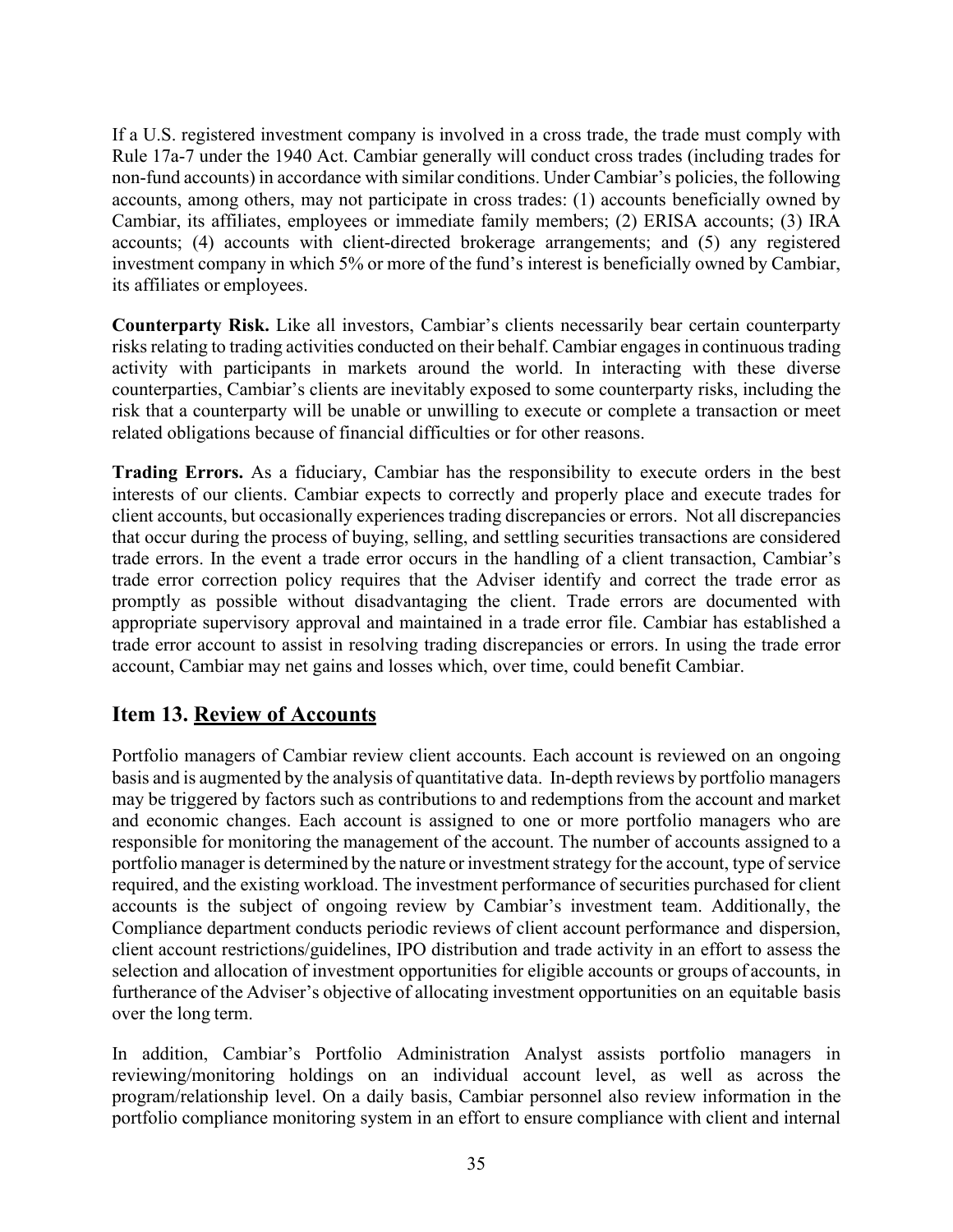guidelines and restrictions.

Cambiar generally furnishes its Separate Account clients with quarterly reports providing a narrative review of Cambiar's current economic and investment outlook along with quarterly performance summaries and quarter-end valuations. SMA clients generally receive the narrative review of Cambiar's current economic and investment outlook on a quarterly basis. The custodians for all accounts furnish monthly statements to clients detailing transactions in such account during the preceding month, as well as a description of the assets held by the account at the end of the month.

# <span id="page-37-0"></span>**Item 14. Client Referrals and Other Compensation**

Cambiar does not receive economic benefits from non-clients in return for providing investment advisory services to our clients. In the ordinary course of business, brokers provide Cambiar and its clients with non-cash client commission/soft dollar benefits in exchange for brokerage commissions in accordance with applicable law and SEC guidance, as described in **Item 12. Brokerage Practices**. Cambiar may periodically pay certain brokers for the right to participate in various conferences and seminars that the broker sponsors, and may pay for access to certain broker distribution analytical tools.

As discussed above, a component of certain Cambiar client services employees' compensation may vary in accordance with their sales of different types of investment products. Such arrangements can create incentives for those employees to favor certain products over others. Cambiar's policy is to act in a fair and reasonable manner with respect to clients and to observe our obligation to act in the best interests of our clients. The Adviser has retained a financial firm to provide certain supplemental marketing services. Cambiar will pay a fee out of its own advisory fee to that firm based on the advisory fees that the Adviser receives as a result of the firm's efforts. Advisory clients obtained by the Adviser as a result of this arrangement will not pay elevated advisory fees as a result of this relationship.

# <span id="page-37-1"></span>**Item 15. Custody**

All client account assets are held in "custody" (as defined in Rule 206(4)-2 under the Advisers Act) by unaffiliated broker-dealers, banks, or other independent qualified custodians, and Cambiar does not act as physical custodian of any client account. Neither Cambiar nor any employees are permitted to accept or maintain physical custody of client assets at any time. However, Cambiar may, in some circumstances, be deemed to have custody of client assets, even though it does not actually maintain possession of client assets. For example, Cambiar may be deemed to have limited custody of client assets due to the ability that some clients grant to it to deduct fees from their accounts. In addition, Cambiar is deemed to have custody over one defined benefit plan solely for certain Cambiar employees. An independent accountant conducts a surprise examination annually to verify the assets of this benefit plan.

A number of advisory clients with respect to whom Cambiar has been deemed to have custody due to Cambiar's ability to deduct fees will receive account statements, at least quarterly, from Cambiar. Such clients should receive account statements directly from broker-dealers, banks or other qualified custodians on at least a quarterly basis. Cambiar strongly urges advisory clients to compare account statements prepared by Cambiar with the statements received from their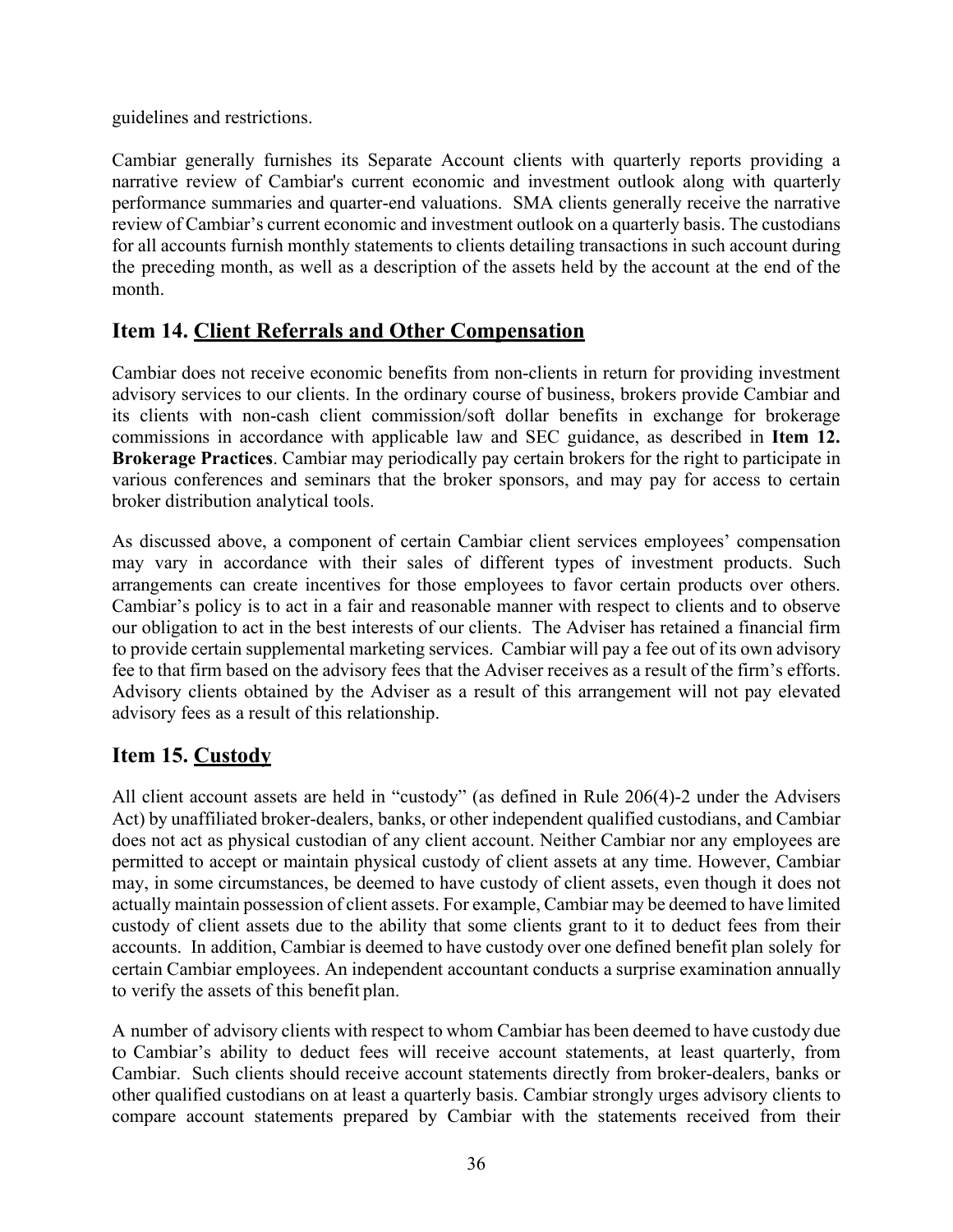custodian. Clients should notify Cambiar immediately if they are not receiving statements from their custodians on at least a quarterly basis.

Cambiar will take steps to avoid receiving unintentional custody of client assets, such as checks made out to clients by third parties. At times, however, trustees of settlement funds and others may issue and forward to Cambiar checks made out to Cambiar or clients that are intended for clients as part of settlements or other investor distributions/payments. When Cambiar receives such checks or other client assets, it uses best efforts to comply with SEC and staff guidance issued pursuant to Rule 206(4)-2 by causing the assets to be returned to the sender or forwarded to the custodian or the client as quickly as possible, typically within five (5) business days. Cambiar will keep appropriate records of these instances. Cambiar also disclaims any other actions or measures by which it may have been granted custody, including, but not limited to, bestowal of any authority to obtain possession of account funds in agreements between a client and its custodian.

# <span id="page-38-0"></span>**Item 16. Investment Discretion**

Cambiar generally has investment discretion over its clients' accounts, including the type, amount and price of investments bought and sold, the broker-dealers used to execute trades, the commission rates paid, and other investment-related decisions, subject to each client's stated investment policies, restrictions, and any other regulatory or Cambiar-imposed restrictions. The discretionary authority granted to Cambiar is evidenced in the investment advisory agreement that is executed by Cambiar and the client at the inception of the advisory relationship. Clients can place reasonable restrictions on Cambiar's investment discretion, *e.g*., request that certain securities not be purchased for the client's account. One significant limitation on Cambiar's investment discretion relates to the client-directed brokerage arrangements as discussed in **Item 4. Advisory Business and Item 12. Brokerage Practices**, above. Cambiar occasionally provides services to non-discretionary Separate Accounts, or similar type accounts that have nondiscretionary components.

As also discussed in **Item 4. Advisory Business**, in most of the UMA and model portfolio wrap programs that Cambiar participates in, the sponsor assumes a greater role in managing client portfolios using suggested model portfolio recommendations. In these arrangements, Cambiar provides an investment model (and periodic changes) and the decision on whether and when to effect Cambiar's recommendations belongs to the sponsor.

# <span id="page-38-1"></span>**Item 17. Voting Client Securities**

Cambiar maintains a written proxy voting policy and procedures as required by Rule 206(4)-6 under the Advisers Act. The proxy policy generally provides that:

The objective of Cambiar's proxy voting process is to seek to maximize the long- term investment performance of client accounts by exercising delegated voting authority over proxies in clients' best economic interests as determined by Cambiar in good faith after appropriate review. Cambiar will use reasonable best efforts to vote proxies for which it receives ballots in good order and in a timely manner. Proxies will be voted or otherwise processed (such as by a decision to abstain from voting or to take no action) consistent with its proxy voting policy.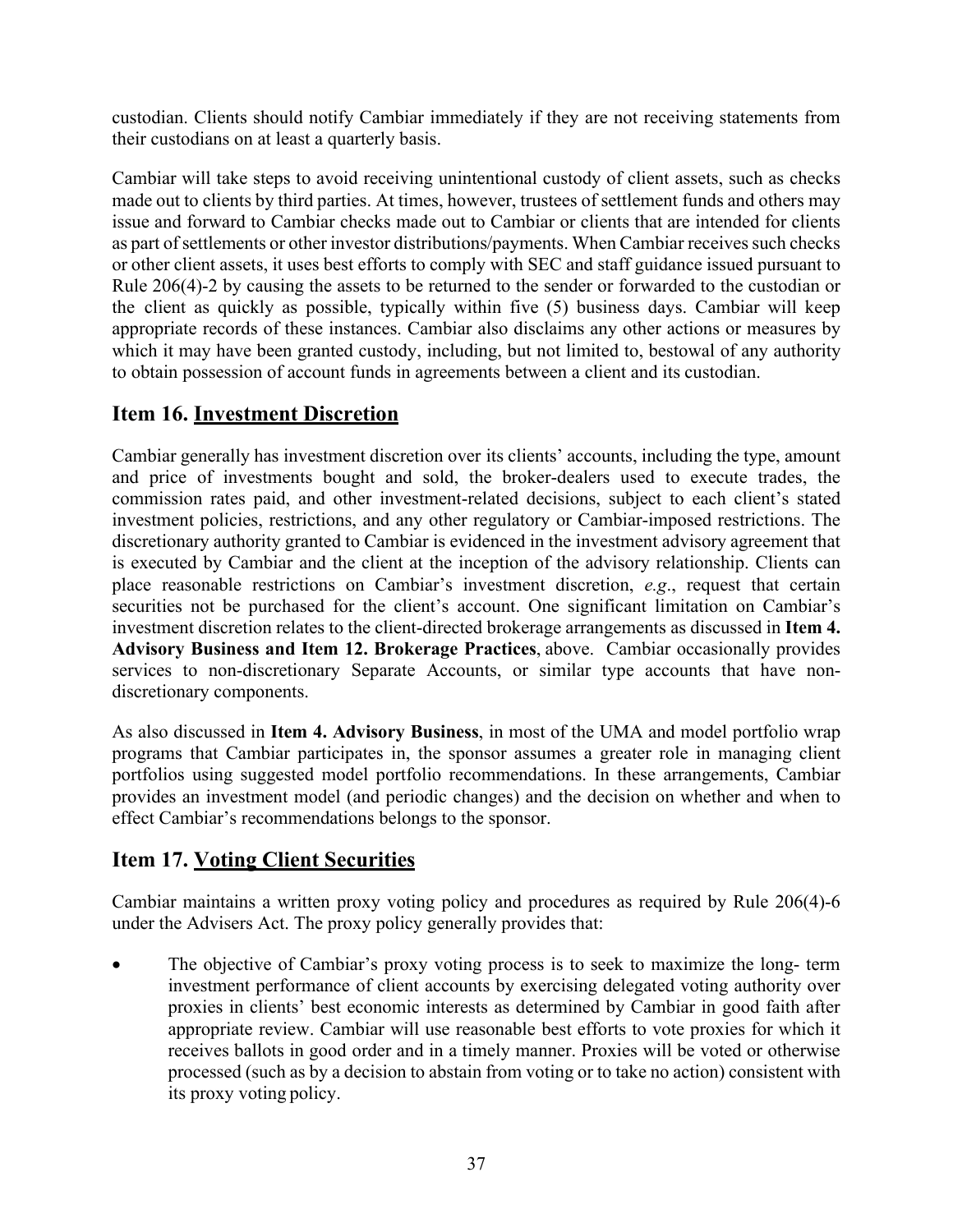- Under its investment discipline, Cambiar seeks to invest in issuers with management teams that it believes are committed to enhancing shareholder value and serving shareholder interests. Cambiar believes that the management teams of most companies it invests in generally pursue these objectives, and therefore believes that voting proxy proposals in clients' best economic interests generally equates to voting with the recommendations of company management teams and/or the company's board of directors.
- Cambiar's analysis of a specific proxy proposal can lead it to conclude that a particular management or board recommendation may not be in clients' best interests. Cambiar may also conclude that a shareholder or other proposal seeking to raise environmental, social, or governance ("ESG") considerations could advance shareholders' interests. In these circumstances, Cambiar may, in its sole discretion, choose to vote against a management or board recommendation based on its analysis, if such action appears more consistent with the best interests of its clients.
- In certain circumstances, such as when a proxy issuer is also a client of Cambiar, a potential material conflict in how proxies are voted may arise between Cambiar's interests and the interests of affected clients. In the event there exists a material conflict of interest between Cambiar and the interests of one or more clients in how proxies are voted, Cambiar has adopted procedures that are designed to resolve such conflicts. In such situations, Cambiar will seek to have the shares voted in the client's best interests, often as recommend by an independent, third-party proxy research provider.
- Cambiar may abstain from voting or take no action on certain proxy proposals. Instances when this might occur include, but are not limited to, proxies issued by companies that Cambiar has decided to sell, proxies issued by companies that Cambiar did not select for a client portfolio, or proxies issued by foreign companies, as noted below.
- Special challenges may arise in connection with voting proxies for companies organized in foreign countries or subject to foreign securities laws. Certain foreign markets, for example, may require that the securities positions be held or "blocked" for extended periods of time leading up to (or even following) the meeting. Because foreign markets may impose these and other types of burdensome or expensive voting requirements, Cambiar may choose, in its discretion, to abstain or take no action on these proxies. For certain foreign securities held in depositary receipt form, Cambiar may not have the option to vote proxies asthe receipt issuer may not pass through to receipt holders the voting rights of the ordinary shares.
- Cambiar may use an independent, third-party proxy voting service provider to assist in the ministerial and administrative aspects of voting proxies, including assisting in preparing ballots and reports, casting votes, maintaining voting records, and disclosing voting information to clients. Cambiar will use reasonable best efforts to periodically reconcile available votes or votes cast by the proxy service provider against shares held in client accounts to assess whether Cambiar is receiving and voting proxies for those clients and relationships for which it has voting authority.
- Cambiar maintains records relating to how it votes proxies for client accounts, as well as